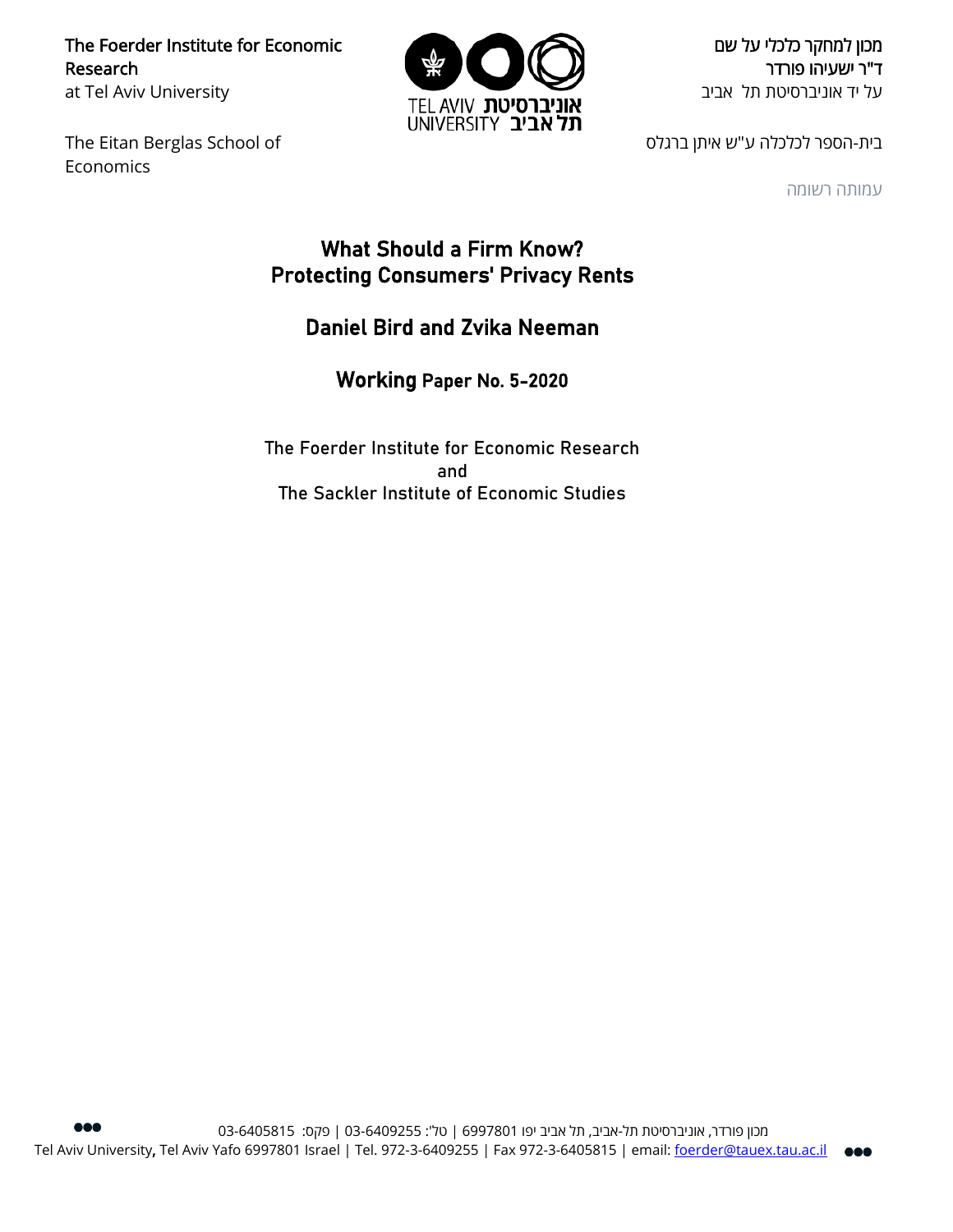# **What Should a Firm Know? Protecting Consumers' Privacy Rents**

Daniel Bird and Zvika Neeman<sup>∗</sup>

June 8, 2021

#### **Abstract**

A monopolistic firm observes a signal about the state of the world and then makes a take-it-or-leave-it offer to an uninformed consumer who has recourse to some outside option. We provide a geometric characterization of the firm's information structure that maximizes the consumer's surplus: the optimal regime partitions the space of payoff states into polyhedral cones with disjoint interiors. We interpret our results in terms of the maximization of the consumer's "privacy rent." We illustrate and motivate our approach through the example of the regulation of the privacy of medical information in monopolistic health insurance markets.

JEL CODES: D42, D82, D83, L51.

KEYWORDS: Information Design, Privacy Design, Privacy Rents, Persuasion, Genetic Non-Discrimination.

<sup>∗</sup>Eitan Berglas School of Economics, Tel Aviv University (e-mails: dbird@tauex.tau.ac.il, zvika@tauex.tau.ac.il).

Acknowledgments to be added.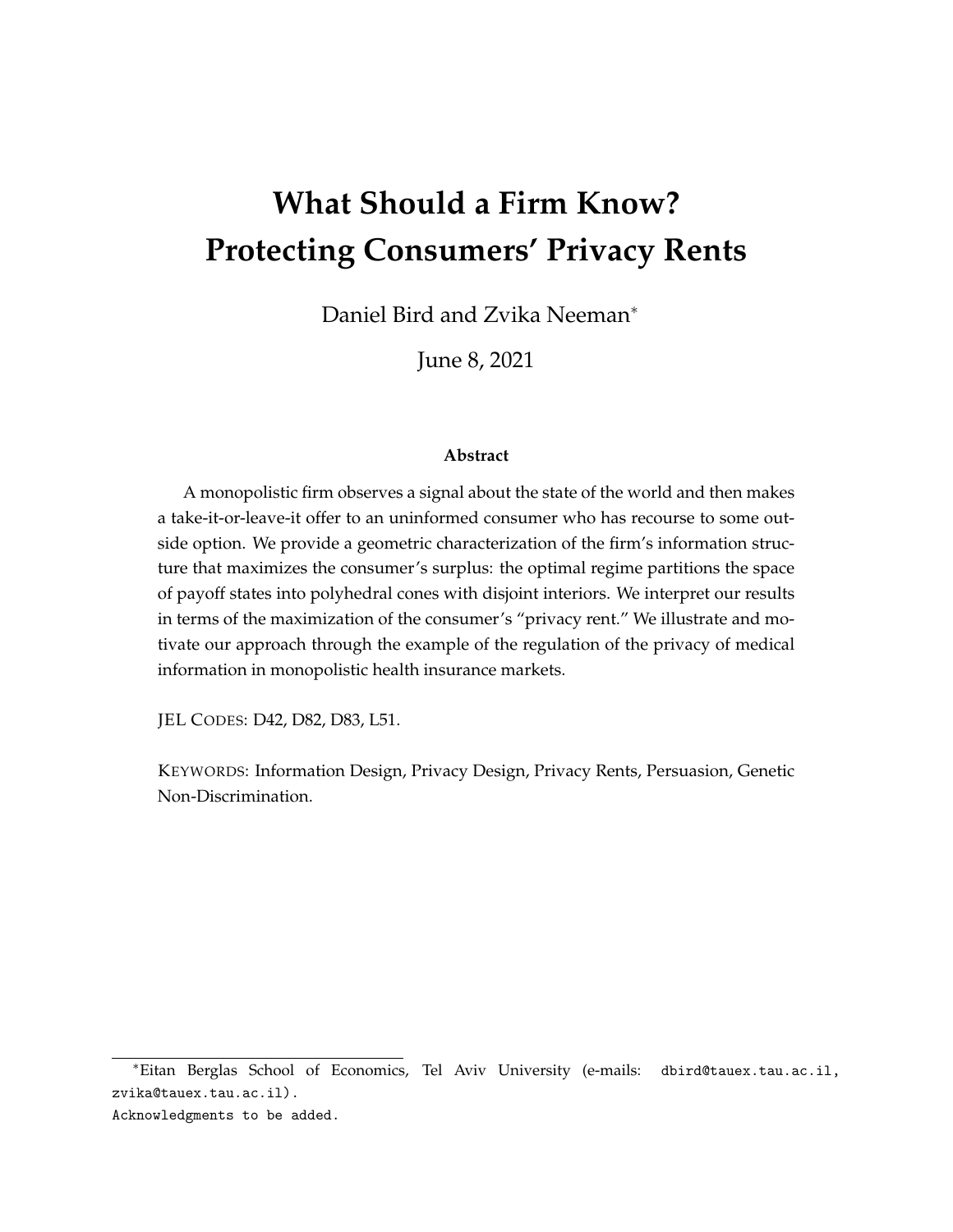# **1 Introduction**

We consider a model in which a monopolistic firm observes a signal about the state of the world and then makes a take-it-or-leave-it offer to an uninformed consumer who has recourse to some outside option. We focus our attention on situations in which the state of the world reflects the consumer's personal characteristics. In such situations, we ask how it is possible to design the firm's information structure so as to maximize the consumer's surplus. In other words, we solve for the policy that maximizes the consumer's information rent, or "privacy rent."

Our study is motivated by the following example. Recent technological developments in personalized medicine allow health providers to tailor medical treatment to each consumer's personal genetic profile. Genetic bio-markers indicate susceptibility to disease, and so genetic testing can be used to predict the efficacy of various medical treatments. This type of information, although personal, is nevertheless proprietary to the health provider whose research and expertise generated it (in some cases, it is also protected by patent). No one else is able to perform the required diagnostic tests or interpret their results. In particular, the consumer does not know or would not even be able to understand this information if it were presented to him without proper explanation. This raises the concern that once the health provider learns a consumer's genetic profile, it may either bias the treatment selection it offers the consumer to reduce its cost at the expense of the consumer's welfare or deny coverage to the consumer altogether.<sup>1</sup>

The medical provider may be viewed as a firm that observes a signal about the state of the world, which is given by the consumer's genetic makeup, and offers the consumer a choice among several insurance or treatment options. We are interested in the question of how a designer should restrict medical providers' use of information to allow consumers to reap the full benefits of personalized medicine. Put more generally, we address the problem of how to balance firms' use of information so that they have enough information to facilitate mutually beneficial transactions, but are prevented from extracting too much surplus through exploitation of their informational advantage.

More concretely, suppose that a monopolistic insurance firm sells a standard medical insurance policy that covers treatment for some medical condition. Moreover, suppose that the firm is able to learn the state of the world (i.e., the consumer's genetic profile) through genetic testing. Suppose that there are three equally likely states of the world: the consumer is *immune* to the relevant medical condition, the consumer is *responsive* to treatment for this condition, or the consumer is *non-responsive* to treatment.<sup>2</sup>

<sup>&</sup>lt;sup>1</sup>For example, insurance firms can, and do, deny life insurance to carriers of cancer genes such as BRCA. The Genetic Literacy Project website (https://geneticliteracyproject.org) lists many such examples.

<sup>&</sup>lt;sup>2</sup>Genetic tests are typically divided into two classes: predictive and prognostic. Predictive tests pre-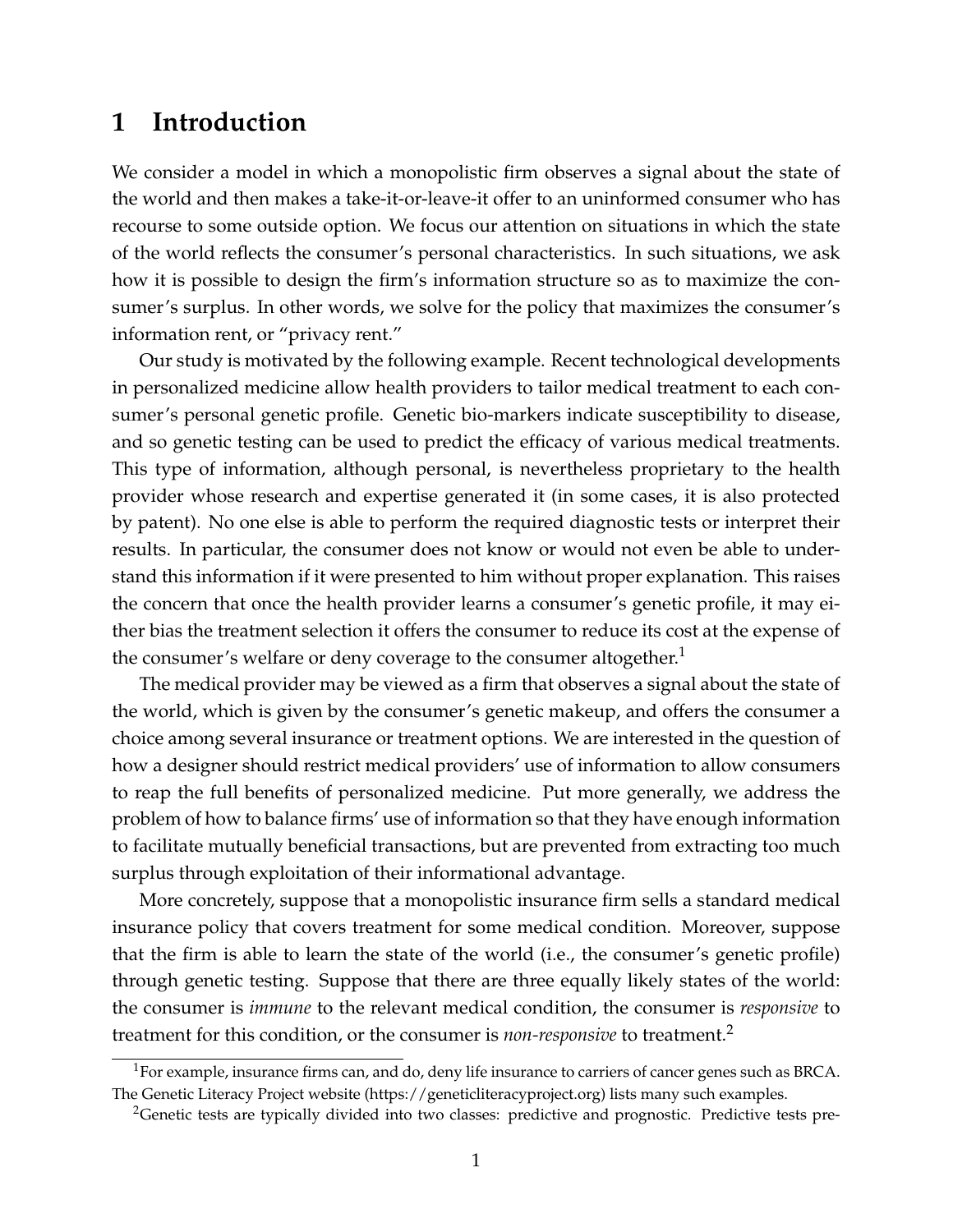We describe the consumer's payoffs and the firm's profit from the insurance policy in the table below. The payoffs to both the consumer and the firm from not offering the policy are normalized to zero.

| <b>State</b>   | Consumer's payoff   Firm's profit |      |
|----------------|-----------------------------------|------|
| immune         |                                   |      |
| responsive     |                                   | $-1$ |
| non-responsive |                                   | - 1  |

An immune consumer has no need for medical insurance, and so his payoff from the medical insurance policy is  $-1$ , a consumer who is responsive to the treatment that is provided through the policy has a payoff of 2, and a non-responsive consumer has a payoff of −2 because on top of the insurance premium, he also bears the costs associated with receiving treatment. The firm that offers this policy obtains a profit of 1 from an immune consumer (because such a consumer has no need of costly treatment), a profit of −1 from a responsive consumer (because such a consumer requires costly treatment), and a profit of −1 from a non-responsive consumer (because such a consumer requires the same costly treatment as a responsive one).

If the firm has no information about the consumer's genetic profile, possibly because genetic testing is prohibited by a genetic nondiscrimination law, then the firm will not offer the consumer any coverage because the expected profit from the standard insurance policy is negative. Moreover, even if the standard insurance policy were offered, then the consumer would reject it because it would provide him with a negative expected payoff.<sup>3</sup>

Suppose instead that genetic testing is unregulated and the firm knows the consumer's genetic profile. If the firm offers insurance only if the consumer is immune, then the consumer will deduce from being offered insurance that he is immune and will reject the firm's offer. The strategy that maximizes the firm's profit subject to the constraint that the consumer is willing to accept the firm's offer is to offer the insurance policy to an immune consumer and to a responsive consumer with probability one-half. Such a strategy generates an expected payoff of 0 for a consumer who is offered the insurance policy, and

<sup>3</sup>The fact that for *some* price both the firm and the consumer prefer no coverage to coverage implies that at least one of them would prefer no coverage at *any* price.

dict susceptibility to disease (e.g., the BRCA gene is a predictive bio-marker for breast cancer, and polymorphisms in the gene encoding the enzyme MTHFR are predictive bio-markers for acute lymphocytic leukemia). Prognostic tests predict the efficacy of a treatment if such is needed (e.g., the TPMT genetic test screens for a gene variant of thiopurine methyltransferase to assess the effectiveness of the thiopurine class of drugs that are prescribed to patients suffering from leukemia and autoimmune disorders, and the Prometheus IBD Serology 7 test kit identifies a subset of inflammatory bowel disease patients who will benefit from budesonide).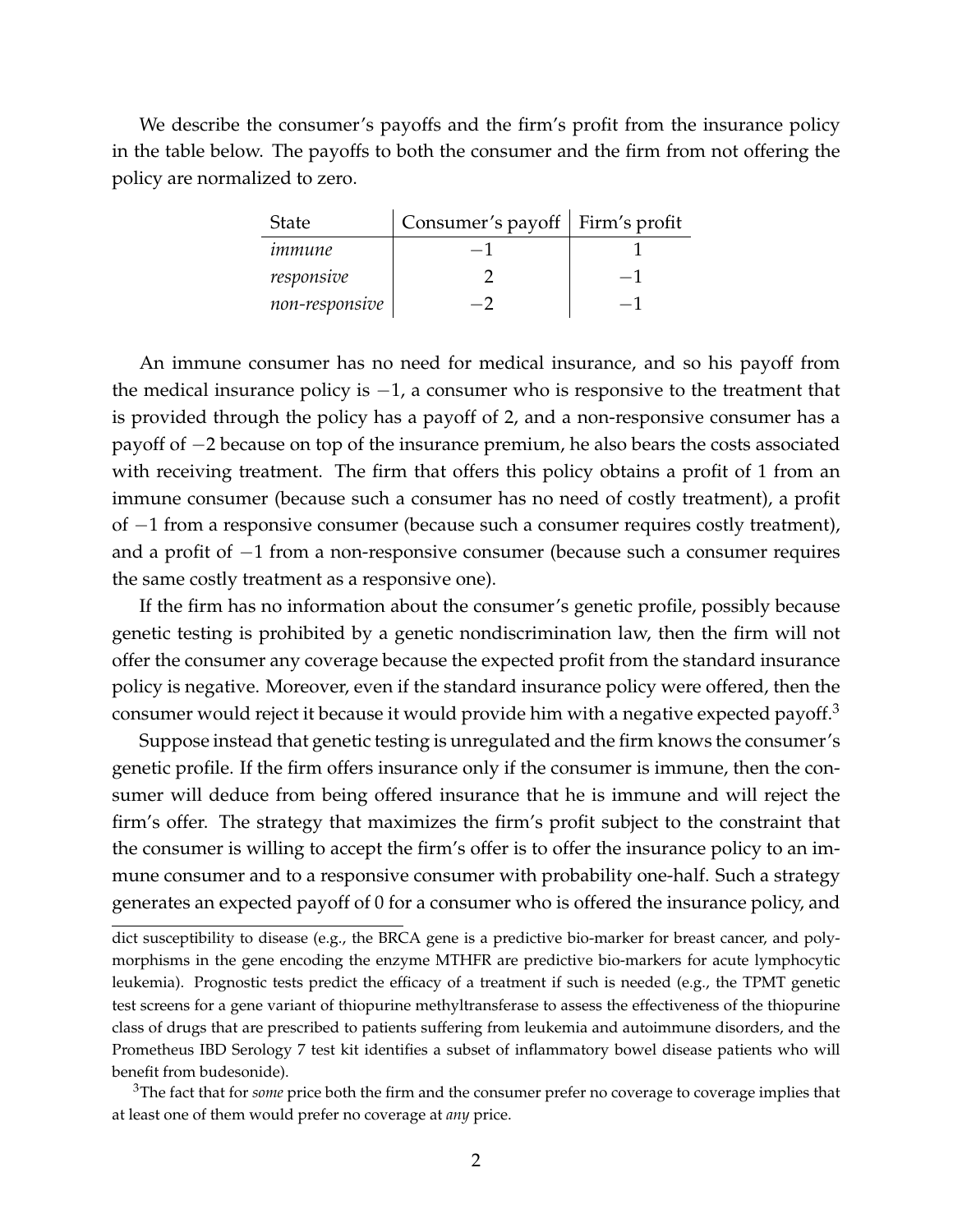an ex-ante expected profit of  $\frac{1}{6}$  for the firm. Hence, with no regulatory restrictions the consumer will not benefit from the possibility of genetic testing.

Suppose, however, that genetic privacy regulation implies that the firm can only learn if the consumer is non-responsive or not. In this case, the firm will not offer the policy if the consumer is non-responsive, but it will be willing to offer it if the consumer is not non-responsive. Such a strategy generates an ex-ante expected profit of 0 for the firm, and an ex-ante expected payoff of  $\frac{1}{3}$  for the consumer.

This example demonstrates that judicious regulation of what firms may know (or how they can use their knowledge) can increase consumer surplus. We have illustrated our argument through the example of genetic or medical testing. But, the same argument applies to any "credence good" that is sold in a monopolistic market. Examples include medical treatment, repair services, other types of personal services, and expert advice.<sup>4</sup>

The popularity and success of products and services that require consumers to voluntarily share some of their personal information with firms, such as iPhone and Netflix, indicates that the voluntary sharing of private information can obviously benefit consumers in much broader settings than the one described above. Moreover, it is also widely appreciated that the information that is shared involuntarily through consumers' credit scores facilitates the smooth operation of credit markets. However, it is also at least as obvious that voluntary or involuntary sharing of some types of personal information may harm consumers, because it may permit price and other forms of discrimination, not to mention the scandalous manipulation of information such as that recently allegedly performed by Cambridge Analytica. This basic trade-off is illustrated by Varian's (2009) well-known example: a consumer who likes apples would like the apple seller to know whether he prefers Jonathan to Macintosh apples, but not his willingness to pay for his preferred type of apple.<sup>5</sup>

Lawmakers and regulators have appreciated this insight at least since the enacting of the Fair Credit Reporting Act of 1970. The act facilitates the sharing of individuals' recent financial history, but clearly states that certain financial events in a person's past cannot impact credit scores. The recent proliferation of data-gathering by firms has heightened the importance of such regulation and triggered a wave of new laws intended to protect the privacy of consumers.<sup>6</sup> Two laws that are especially relevant to this paper are

 $4A$  credence good is characterized by the fact that consumers can observe the utility they derive from the good ex post, but cannot tell if the type or quality of the good they have received is the ex-ante needed one; however, an expert seller is able to identify the type or quality that fits the consumer's needs by performing a diagnostic test (Darby and Karni 1973). For a survey of the economics of credence goods, see Dulleck and Kerschbamer (2006).

 $5$ For a recent survey on the economics of privacy, see Acquisti, Taylor and Wagman (2016).

<sup>6</sup>Examples include the European Union's General Data Protection Law of 2016 and India's proposed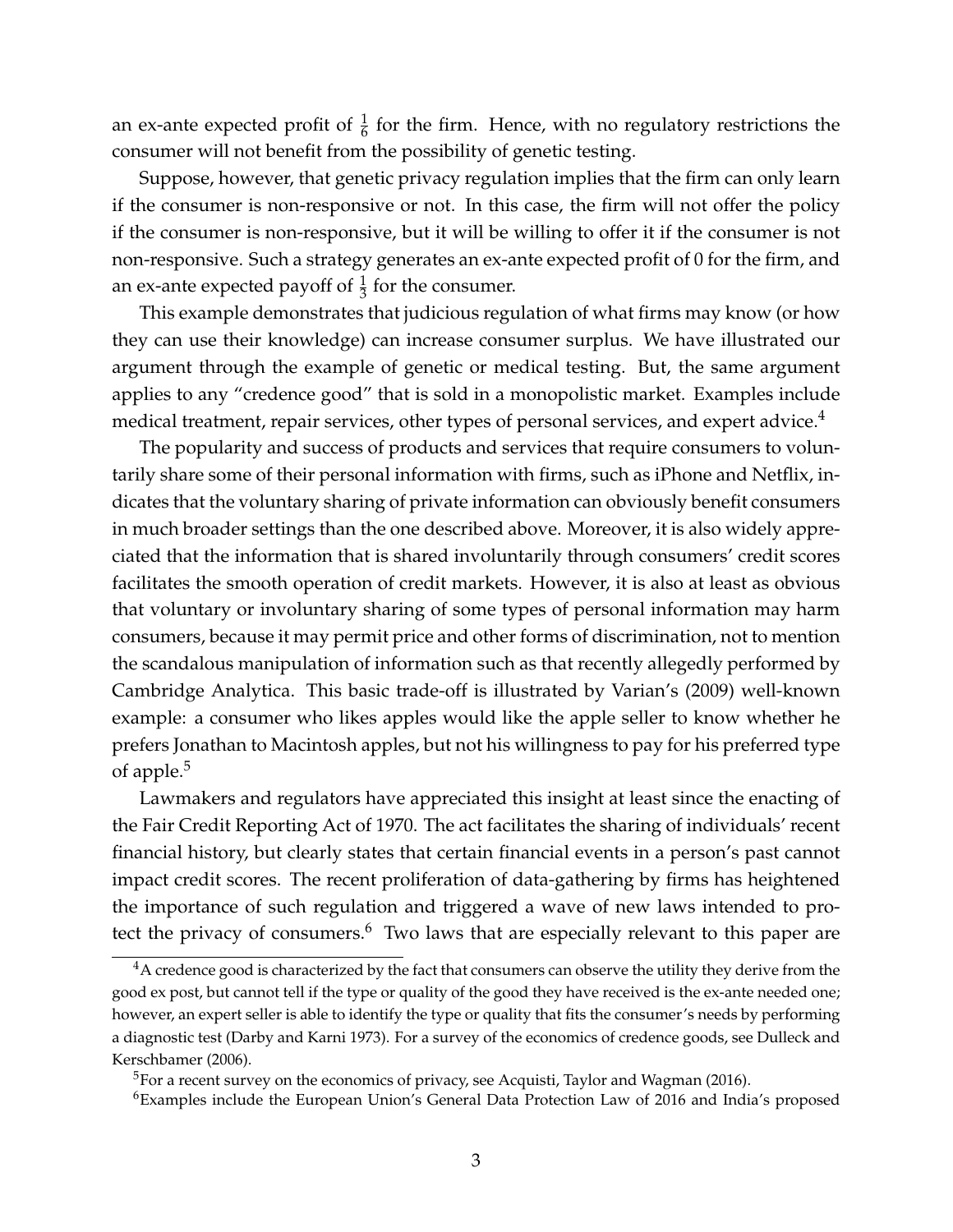the Genetic Information Nondiscrimination Act (GINA) of 2008 and the Preserving Employee Wellness Programs Act of 2017. GINA protects Americans from discrimination based on their genetic information in both health insurance and employment. In particular, GINA prohibits health insurers from discrimination based on the genetic information of enrollees. That is, health insurers may not use genetic information to make eligibility, coverage, underwriting, or premium-setting decisions. Moreover, health insurers may not request or require individuals (or their family members) to undergo genetic testing or to provide genetic information. The analysis in this paper (as in the example presented above) suggests that such a sweeping nondiscrimination law may be too blunt to be effective, and describes how a more nuanced approach may serve to promote social welfare. This concern is reflected by the Preserving Employee Wellness Programs Act of 2017 that limits the scope of GINA and allows employers to collect genetic data of employees and their families (and impose sanctions for noncompliance) for use in employee wellness programs.

We describe a model that generalizes the example presented above. In particular, we analyze how to regulate the interaction between a consumer that does not possess any relevant private information and a firm that requires sufficient information to facilitate welfare-enhancing trade. We describe the problem as one of how to structure the information of a monopolistic firm in a way that maximizes the consumer's expected payoff, subject to incentive compatibility constraints for both the firm and the consumer. This formulation is equivalent to a formulation in which the firm knows the state of the world and what is regulated is the firm's ability to condition its offer to the consumer on various characteristics of the consumer. In this sense, we describe a model of the optimal regulation of privacy.

The case in which the firm can make only two offers to the consumer (offer/not offer a standard contract) admits a particularly elegant formulation and solution. In this case, the payoff space for the problem can be reduced to a two-dimensional Euclidean space: payoffs and profits from the default offer are normalized to zero, and payoffs and profits from the other offer are measured relative to the origin. We show that optimal privacy requires that this two-dimensional space be divided into two half-spaces by a (straight) downward-sloping line that passes through the origin. Each half-space corresponds to an offer. The firm is only allowed to learn to which half-space the state of the world belongs, and the half-spaces are designed so that, in each half-space, the firm is induced to make the offer that is associated with this half-space, and this offer is in turn accepted by the

Personal Data Protection Bill of 2019, which aim to regulate privacy and data protection, or the United States' suggested Deceptive Experiences To Online Users Reduction Act, which aims to restrict large Internet platforms from manipulating consumers.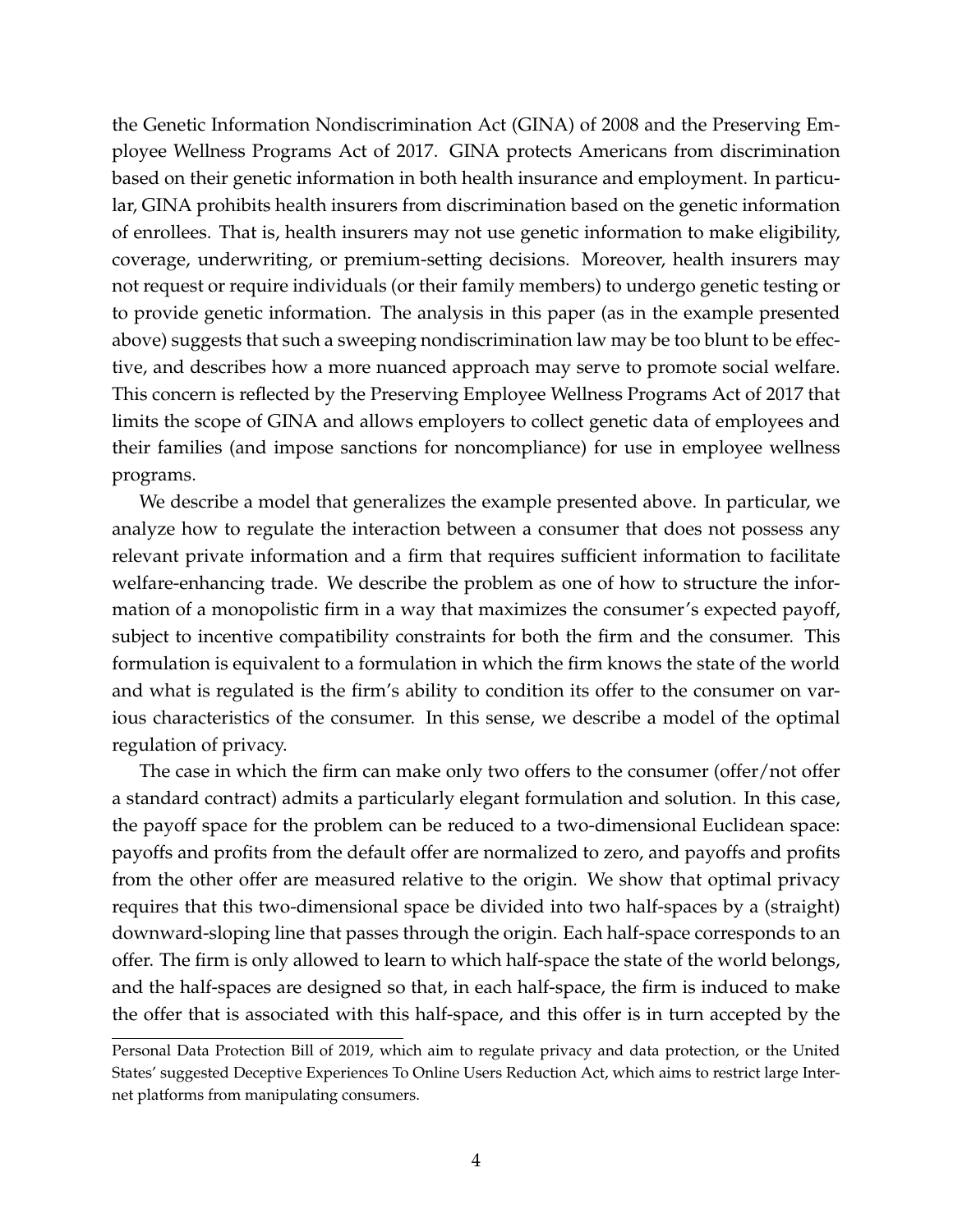consumer.

If there are three or more offers that the firm can make, then the analysis is more involved. First, the incentive compatibility constraints for the firm become more complex. Intuitively, with more possible offers, the set of deviations is much richer: the firm may deviate after observing several rather than just one signal in order to make the deviation more palatable for the consumer. Second, the payoff space must be divided into more than two regions.

Nevertheless, we show that the aforementioned result generalizes in the following sense: notice that an alternative (but mathematically equivalent) description of the optimal solution for the case with two offers is that the payoff space is partitioned into polyhedral cones.<sup>7</sup> We show that this result continues to hold also in the case where the firm can make more than two offers. That is, optimal privacy is attained by partitioning the payoff space into polyhedral cones with disjoint interiors that are each associated with a specific offer.

This result provides a guideline for the evaluation of privacy policies by emphasizing the more relevant dimensions of the state and policy space. In particular, it suggests a measure of "closeness of states" that has the property that if the consumer receives a certain offer in some state, then he should, generally, also receive the same offer in all nearby states. ${}^{8}$  It is worth emphasizing that using this criterion implies that the optimal privacy regime may induce ex-post Pareto-dominated offers (see Example 3 below).

### **Related Literature**

We present our model as a problem of optimal privacy design. However, in essence, we analyze a two-tier information design problem: a designer constructs the firm's information structure, and the firm, in turn, chooses the consumer's information structure. Accordingly, our paper is related to the literature on information design (see Bergemann and Morris 2019, for a recent survey) and, in particular, information design in monopolypricing problems (Bergemann, Brooks and Morris 2015; Roesler and Szentes 2017; Ichihashi 2020; Hidir and Vellodi (2021); Haghpanah and Siegel 2020).

The key difference between the aforementioned papers and ours is that in these papers the players do not transmit any information to one another. Roesler and Szentes (2017) excepted, the aforementioned papers assume that the buyer knows his type before deciding whether to purchase a good, and focus on designing the monopolist's information

 $7$ Each payoff vector is associated with the ray that emanates from the origin and passes through it. A polyhedral cone is a convex hull that contains a collection of such rays.

<sup>8</sup>We define this measure formally in Section 4.3.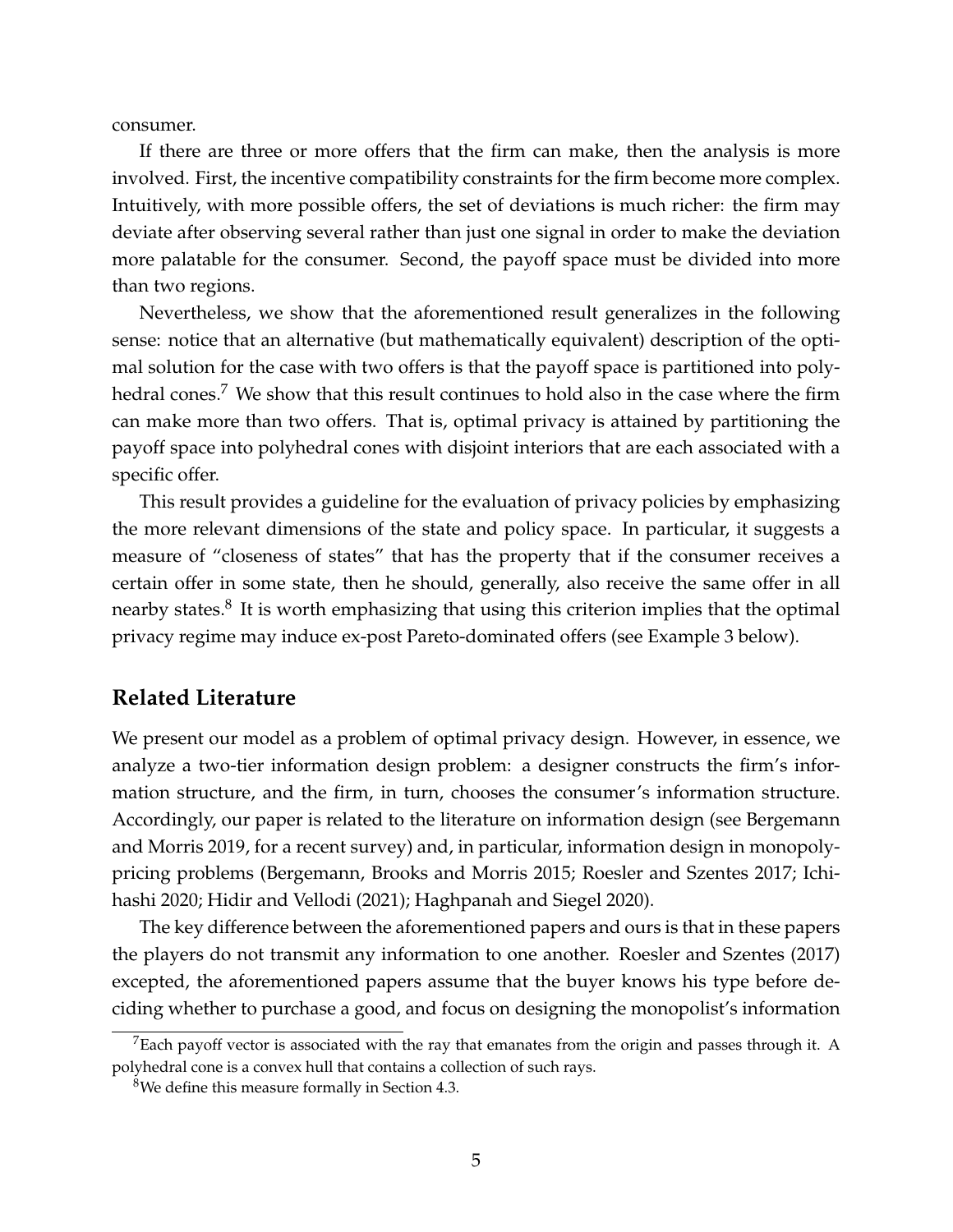about the buyer's type. $9$  By contrast, Roesler and Szentes (2017) assume that the firm has no information about the buyer's type, and focus on the design of the buyer's information structure about his own valuation. A second distinction between the aforementioned papers and ours is that we allow for general preferences, while in those papers the firm's payoff is given by the price paid, and the buyer's utility is given by the difference between his valuation and the price. We discuss the above papers in more detail when we explain the relationship between our model and models of market segmentation in Section 6.3.

Another related paper is Garcia and Tsur (2021) who study information design in competitive insurance markets. They show that in order to reduce the welfare loss from adverse selection, a regulator should create risk pools that exhibit negative assortative matching. That is, in contrast to our results, the optimal solution implies that all individuals are covered by insurance (no exclusion), and high-cost individuals are necessarily bunched together with low-cost individuals.

In our model the firm's choice of an offer conveys information to the consumer about the state of nature. Hence, our paper is also related to the literature on Bayesian persuasion; see Kamenica and Gentzkow (2011) and the recent survey by Kamenica (2019). However, because the consumer in our model may only choose between what he was offered by the firm and the default, rather than choose any action from some predetermined set, our model is not a "pure persuasion" model. Within this literature, especially close to our work are those papers that study the impact of exogenous restrictions on the sender's ability to persuade, such as in the case with multiple receivers (e.g., Alonso and Camara 2016 and Galperti and Perego 2019), multiple senders (e.g., Gentzkow and Kamenica 2017 and Li and Norman 2021), or a privately informed receiver (e.g., Kolotilin et al. 2017 and Matyskova 2018).

The paper that is perhaps most closely related to ours is Ichihashi (2019) who analyzes the impact of coarsening the sender's information about the state of nature. Our work differs from his in three key aspects. First, whereas Ichihashi considers a model with only two possible actions, we allow for any finite number of actions or offers. As will become clear below, this difference has significant implications on the type of incentive compatibility constraints that the information designer must respect. Second, Ichihashi characterizes the set of payoffs that can be attained under some information structure, but does not consider how to attain each such payoff/profit pair. By contrast, our main result describes the geometry of the firm's information structure that maximizes the consumer's expected payoff. Thus, our analysis provides an insight into the regulation of the firm's

 $^{9}$ In related work, Ali, Lewis and Vasserman (2020) and Pram (2020) show that in order to improve his terms of trade, an informed buyer may wish to voluntarily renounce his privacy by disclosing hard information about himself.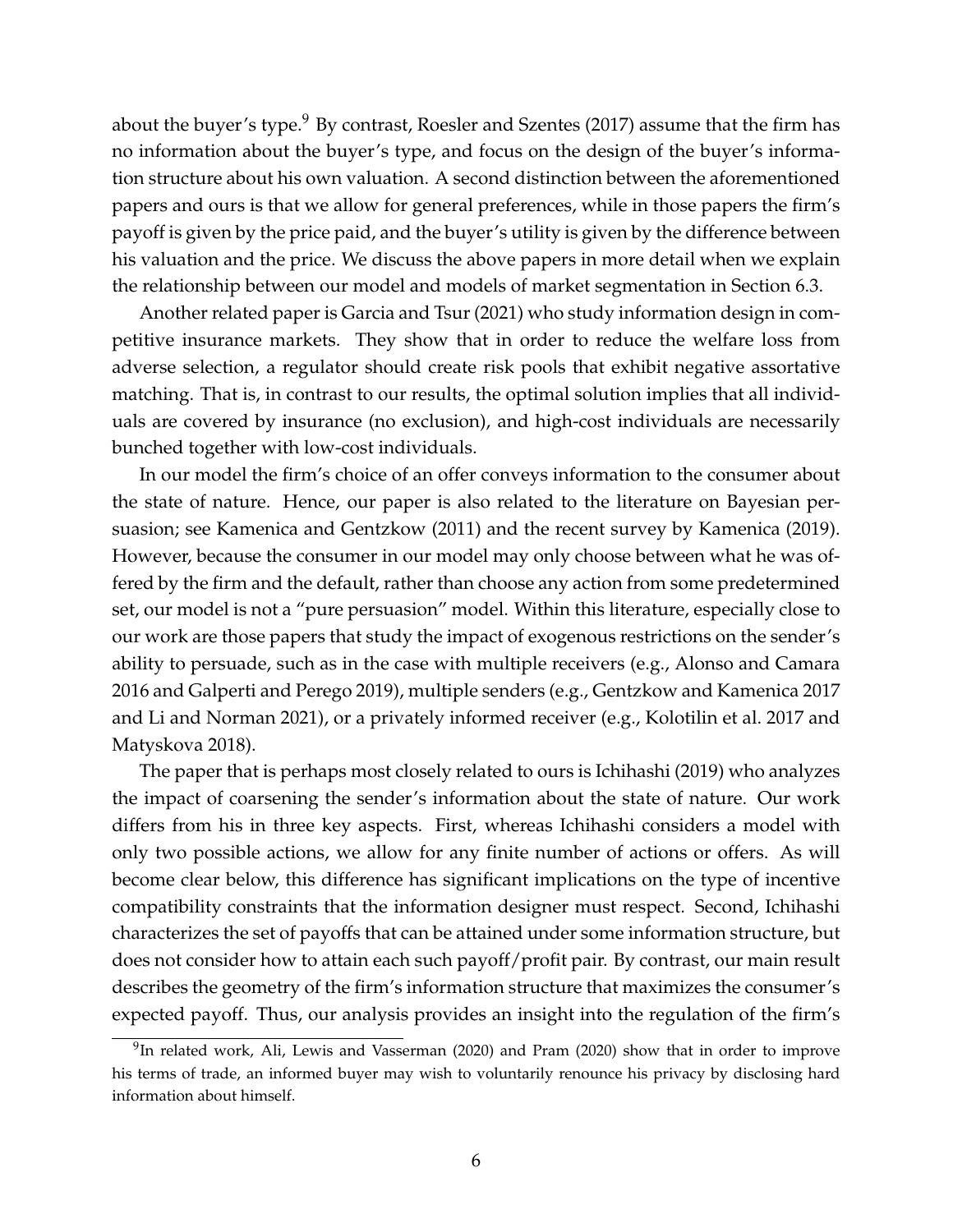information that cannot be obtained from Ichihashi's work. And third, as mentioned above, Ichihashi considers persuasion. That is, upon receiving the sender's message, the receiver may choose either one of the two actions, whereas in our model, a receiver may choose the non-default action only if this action was offered by the firm.<sup>10</sup>

The rest of the paper proceeds as follows. Section 2 describes the model. The case with two offers is analyzed in Section 3, and the general case in Section 4. In Section 5 we discuss some economic implications of the model: in Section 5.1 we consider the specific case of the regulation of a monopolistic provider of medical insurance, and in Section 5.2 we consider the implications of our results on the effectiveness of regulation, under the special assumption that the firm's preferences are state independent. In Section 6 we consider the case of more general designer objectives, the case of pure persuasion, and explain how our basic model can be applied to the study of market segmentation and to the design of legislative procedures. Section 7 concludes. All proofs are relegated to the appendix.

### **2 Model**

We consider the problem of a designer who attempts to protect an uninformed consumer from being manipulated by an interested monopolistic firm. Formally, the firm makes a take-it-or-leave-it offer to the consumer from a finite set  $A = \{a_0, \ldots, a_N\}$ , where  $a_0$  is the default offer.<sup>11</sup> That is,  $a_0$  denotes the outcome that prevails if the consumer rejects the firm's offer. The offers in the set *A* may be interpreted as different possible binding contracts(or terms of trade) between the consumer and the firm that have been approved by the designer. Note that two different offers in the set *A* may differ only in the specification of the payment made by the consumer to the firm.

The consumer's and firm's payoff from each offer depends on the state of the world  $\theta \in \Theta = {\theta_1, \ldots, \theta_M}$  and is given by  $u(a, \theta)$  and  $v(a, \theta)$ , respectively. The prior distribution of the state is denoted by  $\pi$ . We denote the vector  $(\theta_1, \ldots, \theta_M)$  by  $\overline{\theta}$  and the vector  $(\pi(\theta_1),\ldots,\pi(\theta_M))$  by  $\pi(\theta)$ . The vectors  $(u(a_i,\theta_1),\ldots,u(a_i,\theta_M))$  and  $(v(a_i,\theta_1),\ldots,v(a_i,\theta_M))$ 

 $10$ Our work also bears a formal resemblance to Wei (2020). In his model, a principal (the designer in our model) chooses an information upper bound for a rationally inattentive agent (the firm in our model). In a binary-action binary-state model, Wei shows that optimal disclosure involves information distortion, but to a lesser extent than in the case without learning costs. Forges and Renault (2021) also study a similar problem to ours, but in a cheap-talk setting. Their main result is that an informative equilibrium does not generally exist.

 $11$ Since the consumer is uninformed, offering the consumer a menu of alternatives from which to choose confers no advantage to the firm.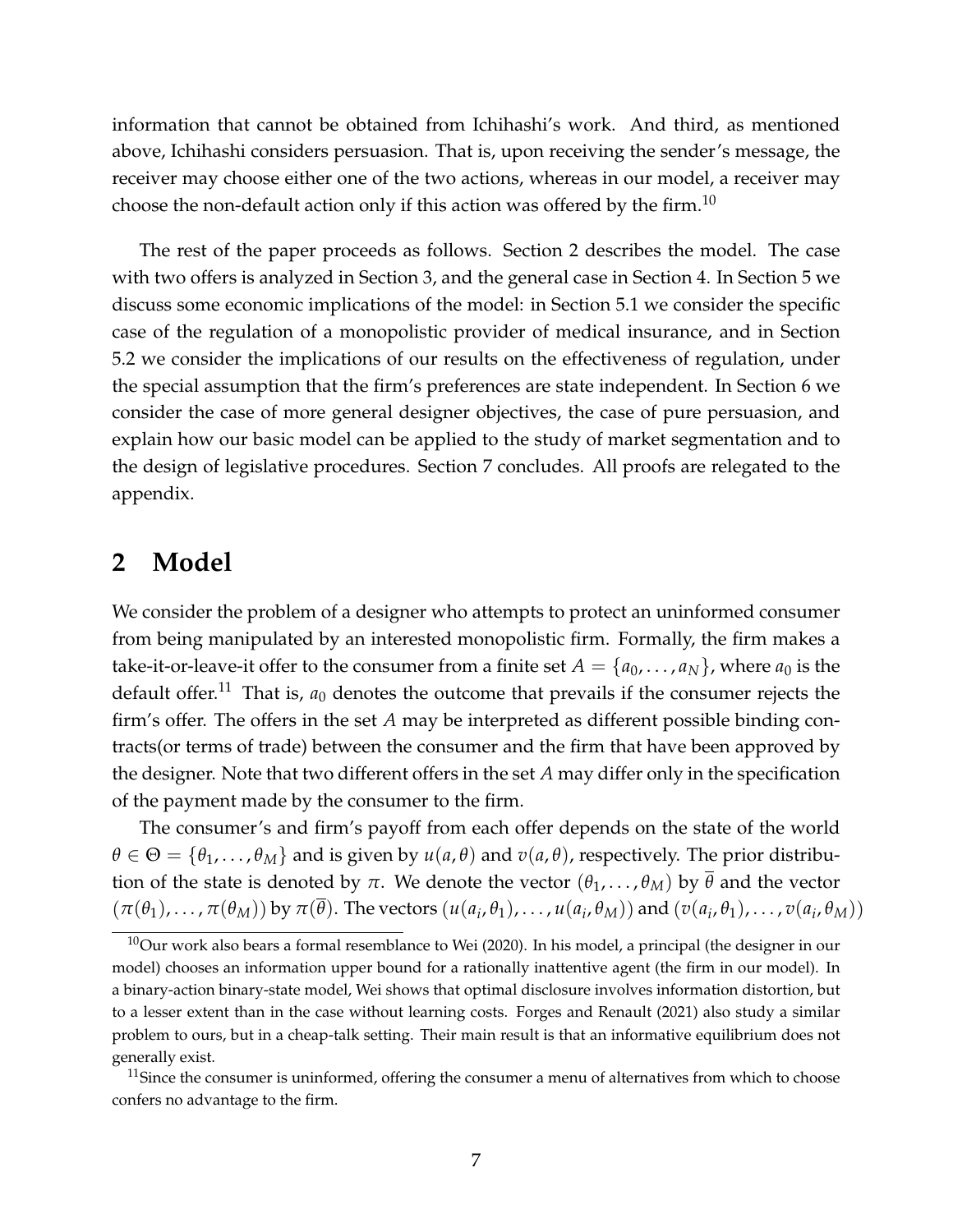are denoted by  $u(a_i,\overline{\theta})$  and  $v(a_i,\overline{\theta})$ , respectively. For simplicity, we normalize the payoffs from the default offer to zero in every state of the world for both the consumer and the firm (i.e.,  $u(a_0, \overline{\theta}) = v(a_0, \overline{\theta}) = 0$ ). This normalization implies that, in each state, a player's payoff is measured relative to his payoff from the default offer.

Before making its offer to the consumer, the firm observes a signal  $s \in S$ , upon which it can condition its offer. The firm's offer strategy  $q(a|s)$  specifies the probability that the firm offers *a* after observing signal *s*. We depart from the literature by assuming that the information structure that gives rise to the signal that is observed by the firm is chosen strategically by the designer in order to maximize the consumer's expected payoff. We assume that the designer selects a finite set of signals *S* and a set of conditional distributions  $\{p(s|\theta)\}_{\theta \in \Theta}$  that describe the probability that the firm observes signal  $s \in S$ in state *θ*. We refer to  $\langle p(s|\theta), S \rangle$  as a privacy regime.

In general information design problems, it is often not exactly clear how a given information structure can actually be implemented in practice. In the context of genetic testing information is obtained through diagnostic tests that the firm performs on the consumer. It follows that information design can only be implemented by restricting the set of tests the firm is allowed to perform. This also implies that the designer cannot simply inform (or require the firm to inform) the consumer about his type, because doing so is tantamount to requiring the firm to provide a free set of costly diagnostic tests to any consumer.<sup>12</sup>

Moreover, under this interpretation, the firm's offer strategy can be viewed as a contingent contract that specifies what treatments and services the consumer will be entitled to based on the outcome of the diagnostic tests the firm will perform. This perspective justifies both the firm's ability to commit to a recommendation strategy and the assumption that the consumer knows the firm's actual strategy.

The timing of the game is as follows. First, the designer selects the privacy regime. Then, before observing the realized signal, the firm selects its offer strategy *q*(*a*|*s*). Finally, the state of the world and the signal are realized, the firm makes an offer to the consumer, and the consumer decides whether or not to accept the firm's offer. Note that even though the firm *can* (and does) commit to the strategy it employs to influence the consumer under the privacy regime imposed by the designer, it *cannot* commit to the strategy it would employ under other possible privacy regimes. That is, the firm does not have commitment power with respect to the designer and so it chooses an optimal strategy  $q(\cdot|\cdot)$  for each privacy regime chosen by the designer. We use a perfect Bayesian

 $12$ It is rarely the case that one gene is a valid genetic bio-marker for more than one condition. This implies that any genetic information that the consumer already possesses about himself is unlikely to be relevant in his interaction with a firm that offers state-of-the-art personalized medicine.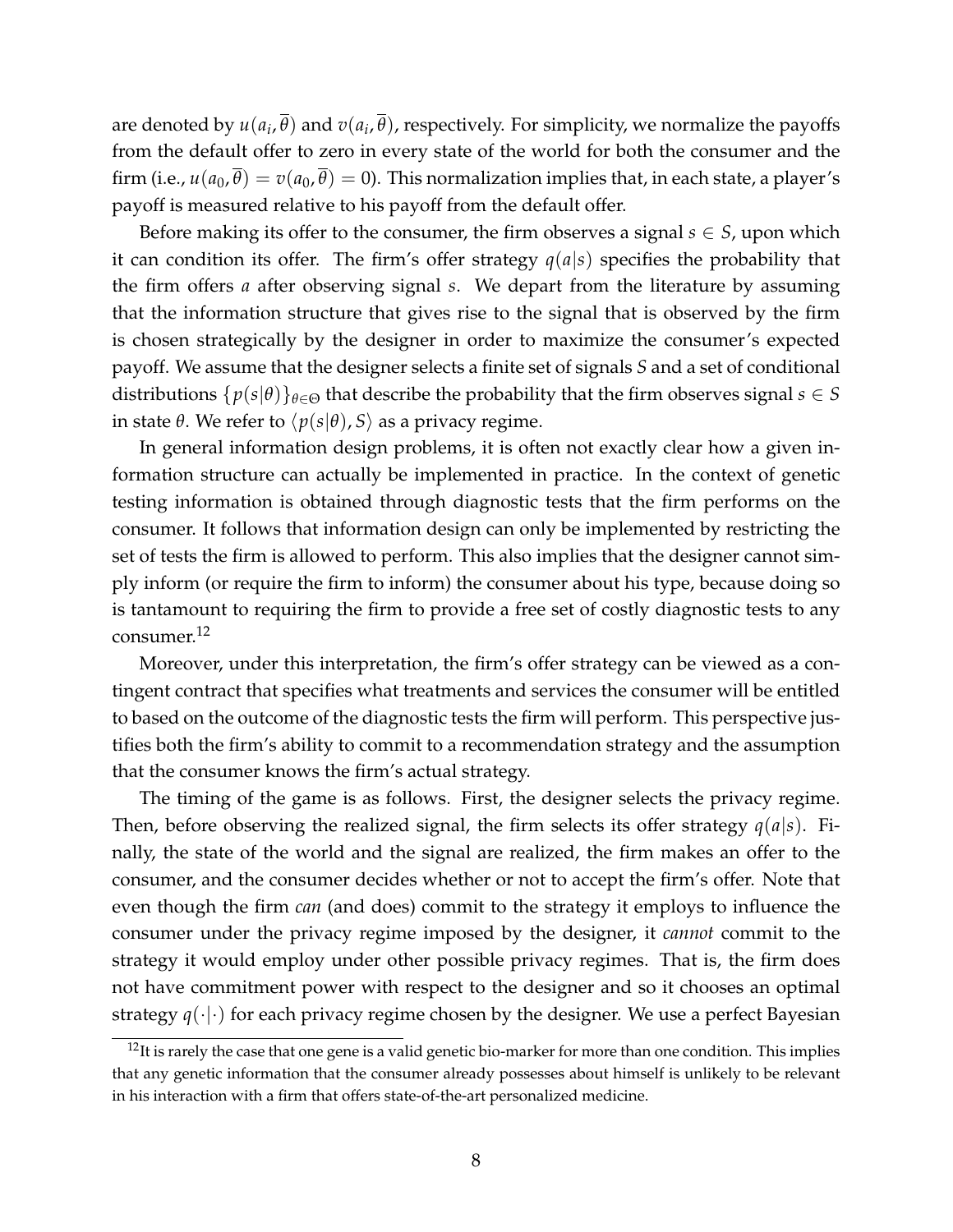equilibrium as our solution concept, and so the designer (correctly) believes that the firm will respond optimally to any privacy regime that the designer might choose. Importantly, the fact that the firm can commit implies that when the firm considers possible deviations from its offer strategy, it does so with the understanding that the consumer will be aware of the deviation, and that he will interpret the firm's offers correctly, given the prior and the firm's strategy.

Finally, while we focus on this single-consumer interpretation of the model, there is a well-known alternative interpretation according to which the monopolistic firm faces a continuum of individuals whose types are distributed according to the prior distribution *π*. The analysis is unchanged, and all of our results can be translated to this alternative interpretation. When we apply our results to markets for medical insurance in Section 5.1 below, we switch to this alternative interpretation.

### **3 The Case with Two Offers**

We start by analyzing the simplest (nontrivial) version of our model in which the firm can make only two offers, the default offer  $a_0$  and another offer  $a_1$ . It is instructive to present the consumer's payoff and the firm's profit as in Figure 1 below, which provides a geometric representation of the "payoff space" of the designer's problem. Each point in Figure 1 corresponds to a state of the world. A point's X-coordinate depicts  $v(a_1, \theta)$ , which, due to the normalization of payoffs, is also the difference between the firm's profits from offer  $a_1$  and default offer  $a_0$ , and a point's Y-coordinate depicts  $u(a_1, \theta)$ , which is the difference between the consumer's payoffs from offer  $a_1$  and default offer  $a_0$ . Note that Figure 1 contains no information about the probabilities of the different states.



Figure 1: Geometric representation of payoff space

When there are only two offers, no loss of generality is implied by assuming that the designer selects an information structure with at most two signals: one that induces the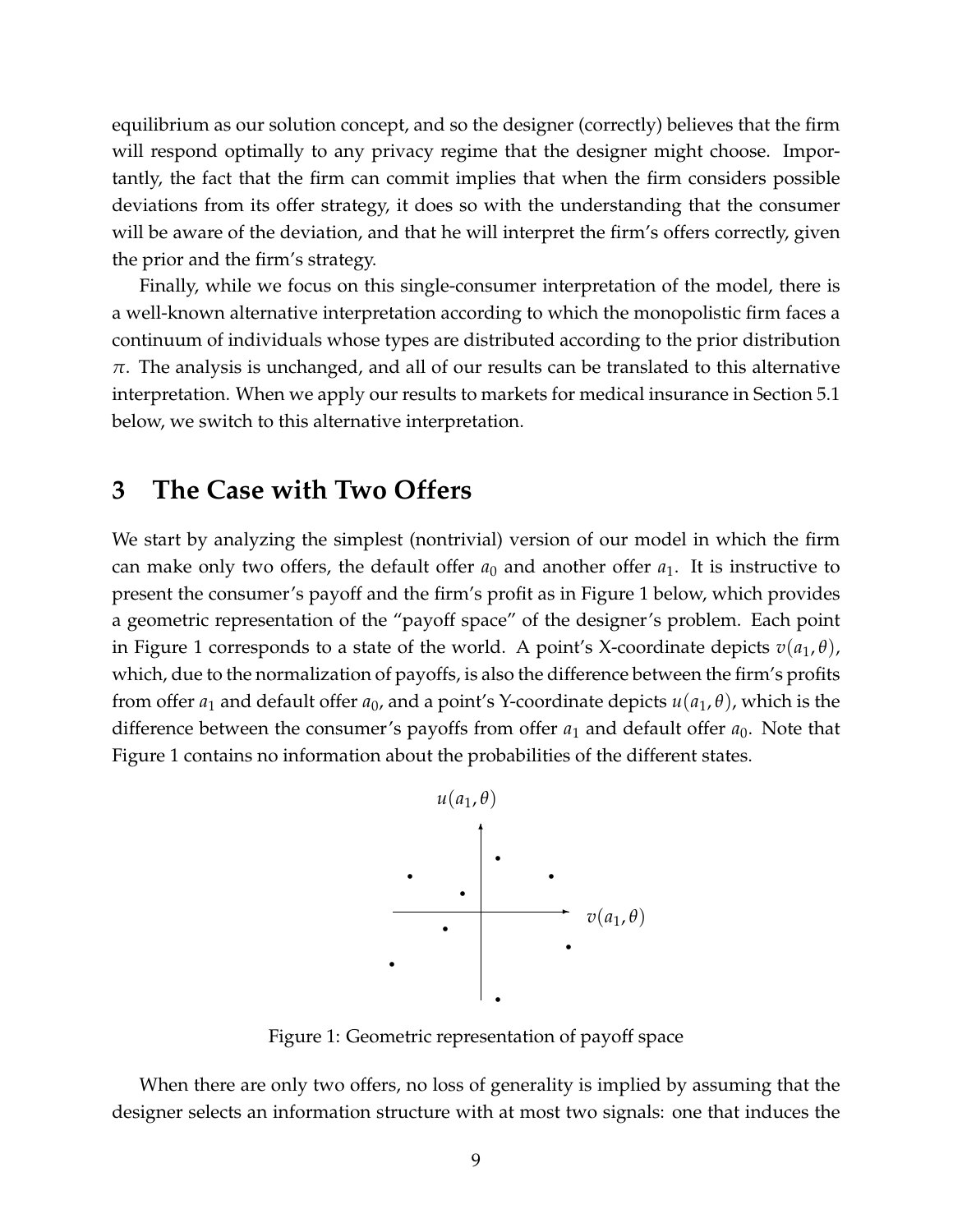firm to offer  $a_1$  and one that induces the default offer<sup>13</sup>  $a_0$ . Thus, the designer's signals may be interpreted as instructions to the firm: "offer *a*1" and "offer *a*0," respectively. We refer to the states in which the designer instructs the firm to offer  $a_1$  as the "acceptance" region" and to the states in which the designer instructs the firm to offer the default offer  $a_0$  as the "rejection region." Notice that the designer may send both signals in some states, and hence a state may belong to both regions.

Observe that if a state belongs to the first (top right) quadrant in Figure 1, then both the consumer and the firm prefer that this state belong to the acceptance region; if a state belongs to the third (bottom left) quadrant, then both the consumer and the firm prefer that this state belong to the rejection region; and if a state belongs to the second (top left) or fourth (bottom right) quadrant, then the consumer and firm have different preferences.

If it were possible, the designer (and consumer) would have liked the acceptance region to coincide with the area that lies above the X-axis in Figure 1. However, in this case, following the designer's instruction to offer  $a_1$  is not necessarily a best response for the firm. For example, if states in the second quadrant are very likely, then under this "consumer-preferred partition" of the payoff space, a firm that is instructed by the designer to offer  $a_1$  strictly prefers to offer the consumer  $a_0$  instead.<sup>14</sup>

In general, when assigning states between the two regions, the designer must ensure that the firm is willing to forward the designer's suggestion to the consumer. That is, the firm must find it optimal to commit to offer  $a_1$  if and only if it receives the signal that indicates that the state belongs to the acceptance region.

In this simple version of the model with two offers, this implies that the designer's choice of the optimal privacy regime must satisfy two incentive compatibility constraints:  $15$ 

- 1. In the acceptance region the firm must weakly prefer  $a_1$  to  $a_0$ .
- 2. In the rejection region the firm must either weakly prefer  $a_0$  to  $a_1$  or, if it prefers  $a_1$  to  $a_0$ , then it must be the case that the consumer is unwilling to accept  $a_1$  conditional on any convex combination of the consumer's induced beliefs in the acceptance and rejection regions.

The first point follows immediately from the fact that the firm cannot be forced to offer the consumer  $a_1$ . The second point is more subtle. If the firm prefers  $a_0$  to  $a_1$  in the rejection region, than obeying the designer's instruction to offer  $a_0$  in the rejection region is obviously incentive compatible for the firm. But incentive compatibility is also

 $13$ We establish this "revelation principle" formally in Theorem 2 below.

 $14$ We slightly abuse terminology and refer to "partitions" of the payoff space, even though in some states more than one offer may be made.

 $15$ In Section 4.1 we formally derive the firm's incentive compatibility constraints for the general model.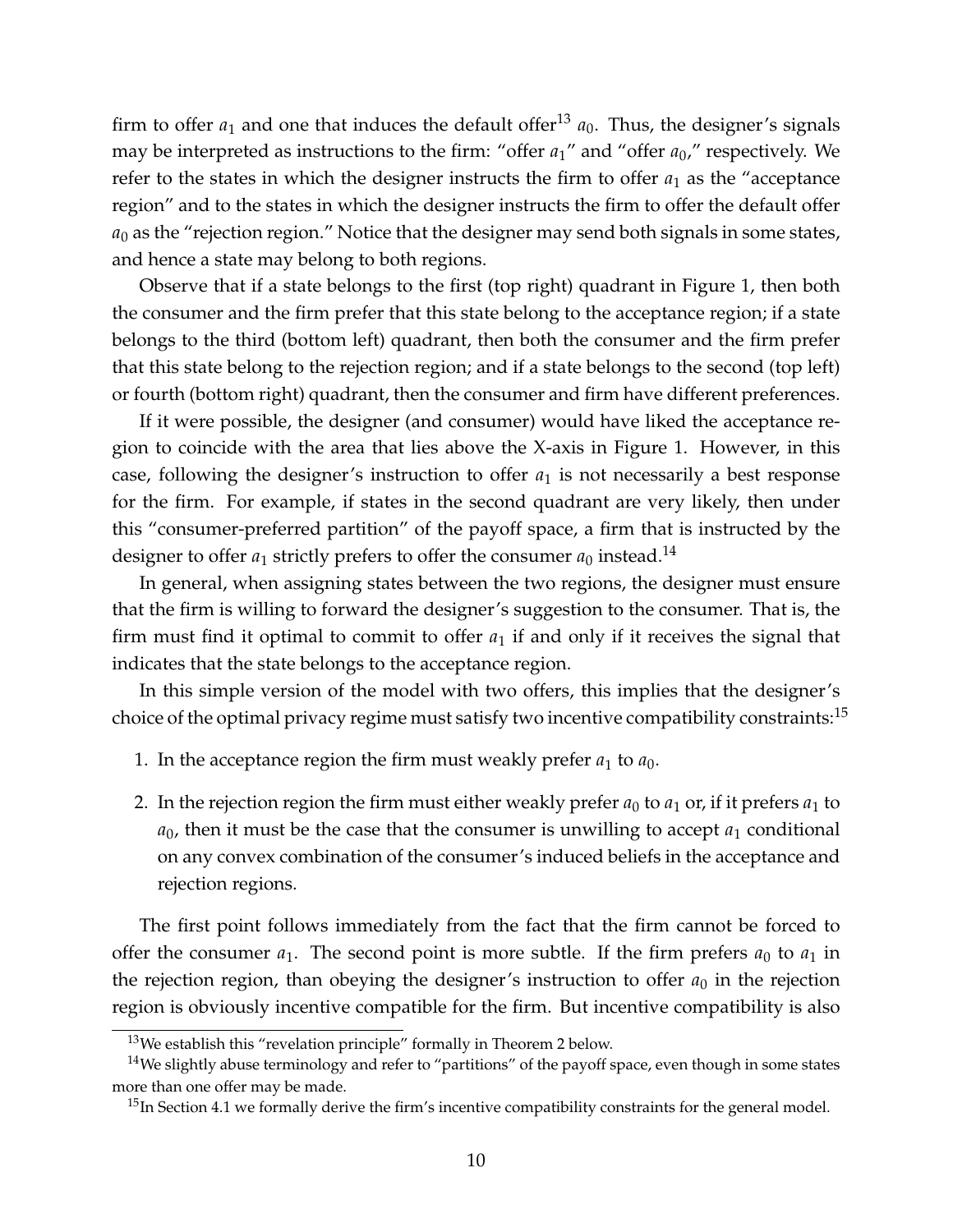possible if the firm prefers  $a_1$  to  $a_0$  in the rejection region. For this to be the case, it must be that any deviation to an offer strategy  $q(a_1|rejection) = \epsilon$ ,  $q(a_0|rejection) = 1 - \epsilon$ , and  $q(a_1|acceptance) = 1$ , for some  $\epsilon > 0$ , induces the consumer to reject the firm's offer of *a*1; that is, the new strategy violates the consumer's incentive compatibility constraint. In other words, the firm is willing to offer  $a_0$  with certainty in the rejection region only if it is its preferred action there, or if it cannot induce the consumer to accept  $a_1$  with a small probability in this region (note that the consumer will be aware that the firm is not following the designer's instructions, and so will understand that  $a_1$  is offered both in the acceptance region and, with a small probability, also in the rejection region).

If a privacy regime is not incentive compatible for the firm, then the designer may "sweeten" it for the firm in one of two ways:

- 1. The designer can move states in the second quadrant, which give a positive payoff to the consumer but a negative payoff to the firm, from the acceptance to the rejection region.
- 2. The designer can move states in the fourth quadrant, which give a positive payoff to the firm but a negative payoff to the consumer, from the rejection to the acceptance region.

Note that both changes strengthen the firm's incentives to follow *both* of the instructions it can receive from the designer. For each state  $\theta$  in the second and fourth quadrants, define the "slope of state *θ*" by the ratio

$$
\rho(\theta) = \left| \frac{u(a_1, \theta)}{v(a_1, \theta)} \right|.
$$

That is,  $\rho(\theta)$  measures the ratio of the consumer's gain (loss) to the firm's loss (gain) from offer  $a_1$  relative to the default offer.

To construct the optimal solution, the designer begins with the consumer-preferred partition and orders the states in both the second and fourth quadrants by their slopes  $\rho(\theta)$ . The designer then moves states with a small slope from one region to the other (from the acceptance to the rejection region in the second quadrant and from the rejection to the acceptance region in the fourth quadrant), until the firm is willing to make the suggested offer in both regions. Intuitively, states with a small slope  $\rho(\theta)$  are more efficient sweeteners than states with a large slope because they generate a relatively large increase in the payoff to the firm at the expense of a relatively small loss in the payoff to the consumer. For example, assigning a state with a small slope in the second quadrant to the acceptance region provides the consumer with a small benefit relative to assigning this state to the rejection region. However, such an assignment induces a high relative cost to the firm.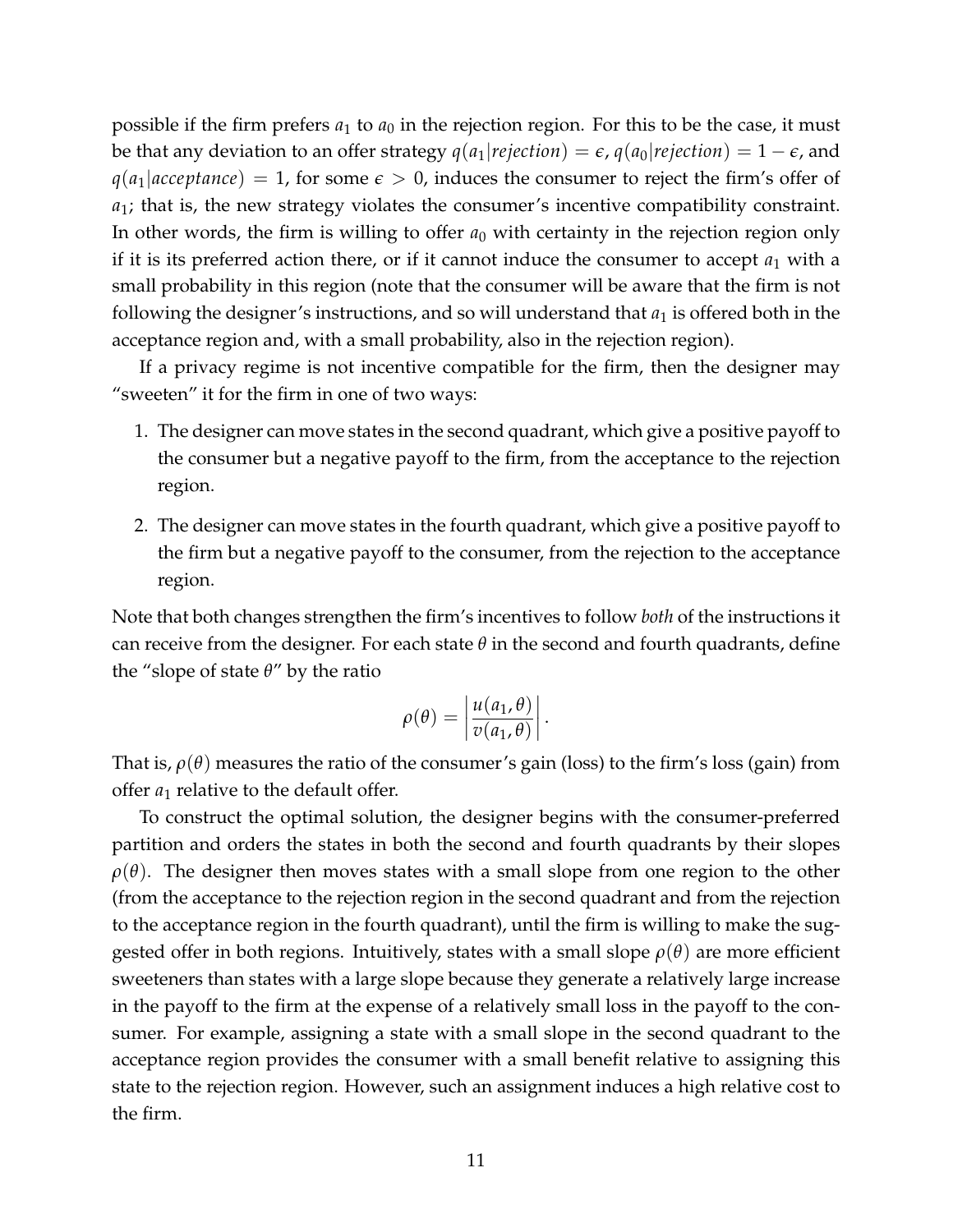We depict this idea graphically in Figure 2 below. Start with an acceptance region that coincides with the area above the X-axis. To make the problem nontrivial, suppose that the firm prefers  $a_0$  to  $a_1$  in both regions. Then begin progressively tilting the boundary of the acceptance region through the origin. Doing so moves the "average" state (depicted by hollow red circles) toward the south-east in the acceptance region, and toward the north-west in the rejection region. Because the average state in the acceptance region is initially positioned above the boundary line between the two regions, and because tilting moves this average state continuously, eventually the average state in the acceptance region will reach the boundary of the first quadrant. At this point, the firm is indifferent between the two offers in the acceptance region; i.e., the firm is willing to follow the designer's instruction in the acceptance region as well as in the rejection region.



Figure 2: The optimal partition

In Figure 2, the states marked in blue are the states with the smallest slopes. These blue states are moved between the regions in order to sweeten the acceptance region for the firm. The green state is the state in which the designer sends both instructions with a positive probability.

We say that a privacy regime is a "half-plane regime" if it is characterized by a line with a negative slope that passes through the origin (as in Figure 2) such that states that lie above this line belong to the acceptance region and states that lie below this line belong to the rejection region. Generically, at most one state lies on the line, and this state may be split between the acceptance and rejection regions.

Notably, the tilting argument presented above was predicated on the assumption that both regions are nonempty under the optimal privacy regime, or, equivalently, that both offers are made with a positive probability. The argument would not work without this assumption. However, for some parameter values, this need not be the case. For example, if there are two equally likely states represented by  $(-2, 1)$ ,  $(1, -2)$ , then offer  $a_1$  cannot be made and accepted in equilibrium. In this case, the optimal privacy regime induces only the default offer. The following sufficient condition ensures that both regions are nonempty and that both offers are made with a positive probability under the optimal privacy regime.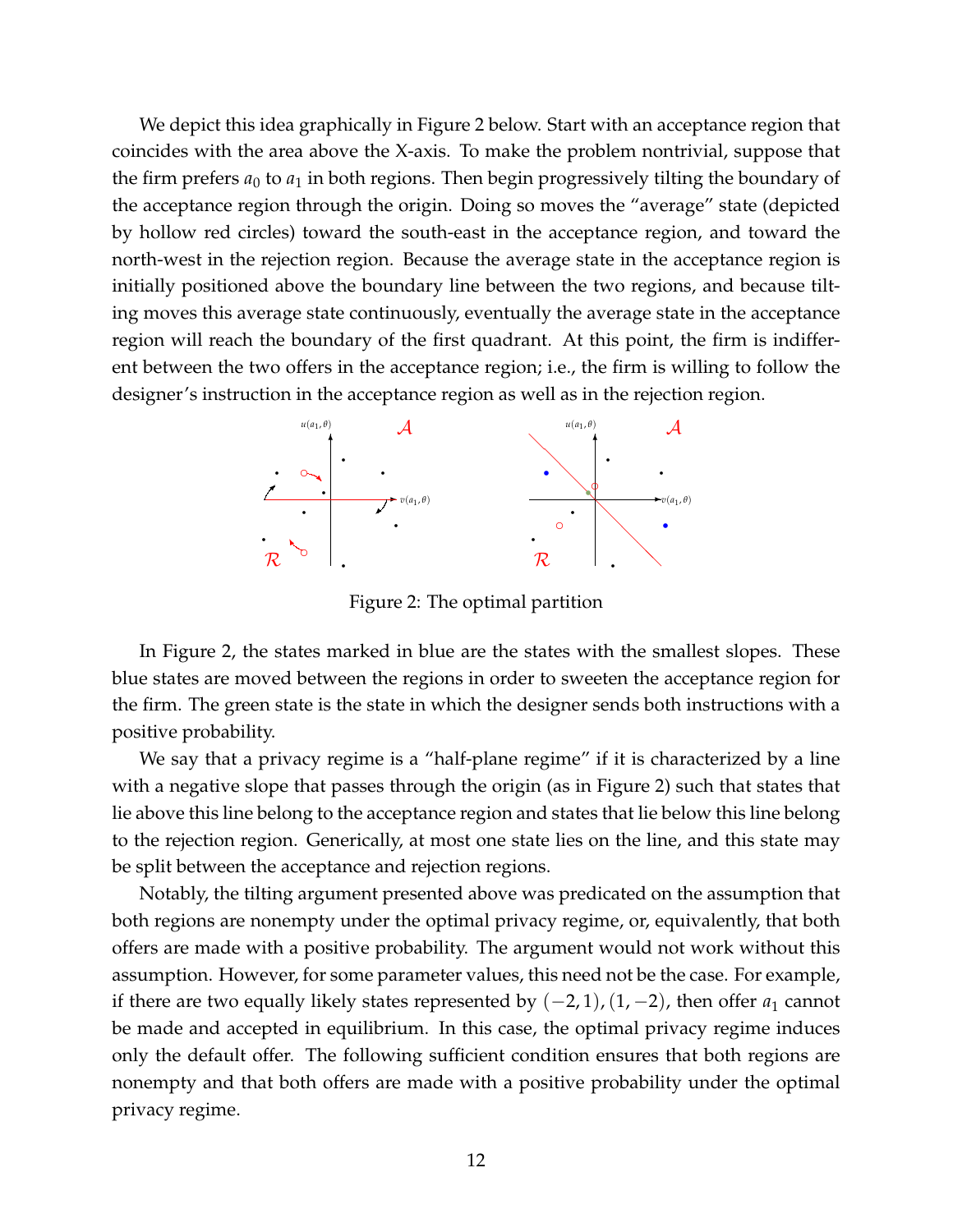**Lemma 1.** *Suppose that the firm can make two offers and the first and third quadrants of the payoff space are nonempty. Then, there exists an optimal privacy regime in which both offers are made with a positive probability.*

Under the conditions of Lemma 1 the optimal privacy regime induces both offers and so the tilting argument presented above implies the following result.

**Theorem 1.** *Suppose that the firm can make only two offers. If the first and third quadrants of the payoff space are nonempty, then every optimal privacy regime is a half-plane regime.*

If no state is split between the acceptance and rejection regions in the optimal privacy regime, then the optimal privacy regime (defined in terms of which states are assigned to which regions) can be represented by many lines that pass through the origin of the payoff space. However, the tilting argument implies that the optimal privacy regime is (generically) unique in terms of which states are assigned to which regions.<sup>16</sup>

# **4 The General Case**

We now return to the general case. We begin in Section 4.1 by deriving a "revelation principle" that characterizes the set of incentive-compatible "direct privacy regimes" from which the designer may choose. That is, we look at the privacy regimes in which the signal that is observed by the firm may in fact be interpreted as an instruction given by the designer to the firm regarding which offer the firm should make to the consumer. In Section 4.2 we present a few examples that illustrate the geometry of incentive-compatible regimes. Finally, in Section 4.3 we provide a geometric characterization of the optimal privacy regime.

### **4.1 A Revelation Principle**

A "direct privacy regime" for the designer is given by a privacy regime  $\langle p(s|\theta), S \rangle$ , a firm's strategy  $q(\cdot|\cdot)$ , and a consumer's strategy, such that:

1.  $S \subseteq A$ .

2. The firm follows the designer's instructions:  $q(a|s = a) = 1$  for every "instruction"  $a \in S$ .

<sup>&</sup>lt;sup>16</sup>Uniqueness can only be established generically because if two states lie on the same line that passes through the origin, then only the weighted sum of the probabilities with which they are assigned to each region can be determined.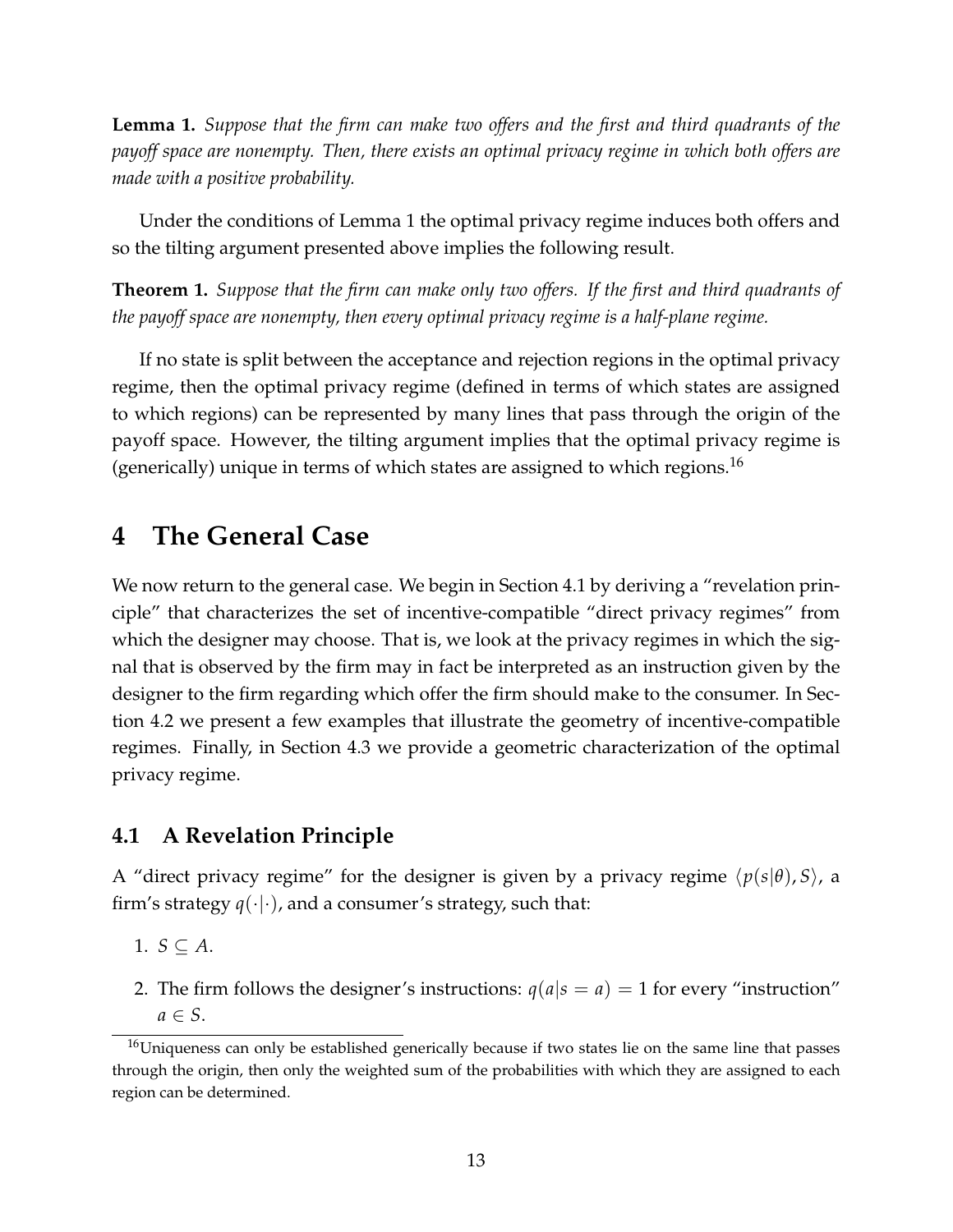3. The consumer accepts the firm's offer.

A direct privacy regime is incentive compatible if the strategies described above are optimal for the firm and the consumer, given the designer's choice.

It is convenient to describe the incentive compatibility constraints through the restrictions they impose on the beliefs that a direct privacy regime induces for the firm and the consumer. Suppose that the designer uses the direct privacy regime  $\langle p(s|\theta), S \rangle$ . Denote the probability that the firm receives signal  $a_i \in S$  by  $p_{a_i} = \sum_{\theta \in \Theta} \pi(\theta) p(s = a_i | \theta)$ , and the firm's conditional beliefs (over  $\Theta$ ) when that signal is received by  $\mu_{a_i}$  . The beliefs  $\mu_{a_i}$  are derived via Bayesian updating and are given by

$$
\mu_{a_i}(\theta) = \frac{\pi(\theta)p(s = a_i|\theta)}{\sum_{\theta' \in \Theta} \pi(\theta')p(s = a_i|\theta')}.
$$

Note that in a direct privacy regime, if the firm follows the designer's instructions, then the consumer's beliefs upon being offered  $a_i$  by the firm are also given by  $\mu_{a_i}$ . Moreover, our assumption that the firm commits to its strategy implies that the firm's strategy is a general rule of behavior that is observable by the consumer. Therefore, were the firm to decide not to follow the instructions it receives, the consumer would be aware of that. Thus, for example, if the firm were to decide to offer *a<sup>j</sup>* (with some probability) when it was instructed to offer  $a_i$ , then the consumer would realize that  $a_j$  is being offered in the event that it should be offered and also (with some probability) in the event that the firm was instructed by the designer to offer *a<sup>i</sup>* . Hence, were the firm to deviate in such a way, the consumer's beliefs upon receiving offer  $a_i$  would be a convex combination of  $\mu_{a_i}$  and  $\mu_{a_j}$ .

In a direct privacy regime in which the firm obeys the designer's instructions, the consumer will accept the firm's offer if his payoff from doing so is no less than his payoff from the default offer. That is, the consumer will accept offer *a<sup>i</sup>* if and only if

$$
\mu_{a_i} \cdot u(a_i, \overline{\theta}) \geq 0. \tag{1}
$$

Denote the set of beliefs under which the consumer accepts offer *a<sup>i</sup>* by

$$
\Xi_{a_i} = \{\mu \in \Pi : \mu \cdot u(a_i, \overline{\theta}) \geq 0\},\
$$

where  $\Pi$  is the space of probability distributions over  $\Theta$ .

The consumer's incentive compatibility constraint (1) can therefore be written as

$$
\mu_{a_i} \in \Xi_{a_i} \quad \forall a_i \in S. \tag{2}
$$

The simplest incentive compatibility constraint for the firm captures the idea that when instructed to offer the consumer  $a_i \in S$ , there is no other offer that the firm (strictly)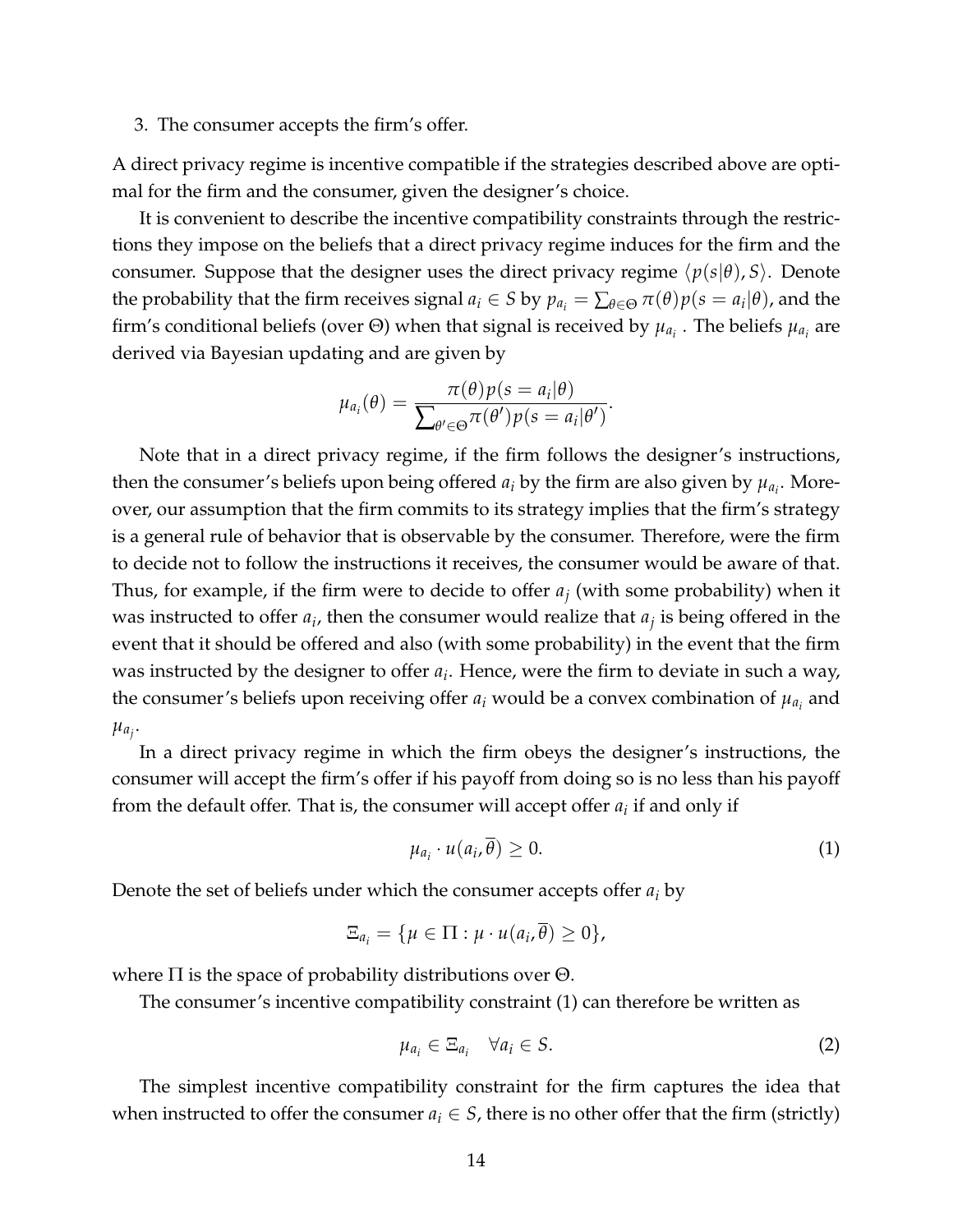prefers to  $a_i$  that it can induce the consumer to accept instead. That is, if the firm strictly prefers offer *a<sup>j</sup>* to offer *a<sup>i</sup>* under its belief conditional on being instructed to make offer *a<sup>i</sup>* , then it must be the case that the consumer will reject offer  $a_j$  under any non-degenerate convex combination of  $\mu_{a_i}$  and  $\mu_{a_j}$ . Observe that this requires, in turn, that (i) under the belief  $\mu_{a_i}$ , the consumer reject  $a_j$  (otherwise, the consumer would accept the firm's offer of  $a_j$  instead of  $a_i$ ), and (ii) under the belief  $\mu_{a_j}$ , the consumer be indifferent between accepting and rejecting *a<sup>j</sup>* (if the consumer's preference were strict, then the consumer would also accept *a<sup>j</sup>* if it were also offered instead of *a<sup>i</sup>* with a small probability).

To formalize this idea denote by  $D(a_i)$  the set of offers that the firm (strictly) prefers to  $a_i$  under belief  $\mu_{a_i}$ :

$$
D(a_i) \equiv \{a_j \in A : \mu_{a_i} \cdot v(a_j, \overline{\theta}) > \mu_{a_i} \cdot v(a_i, \overline{\theta})\}.
$$

To rule out the deviation described above, the following condition must hold:

For every 
$$
a_i \in S
$$
, if  $a_j \in D(a_i)$  then  $\mu_{a_i} \notin \Xi_{a_j}$  and  $\mu_{a_j} \in \partial \Xi_{a_j}$ , (3)

where *∂X* denotes the boundary of the set *X*. Note that the set *D*(*ai*) may include offers that are not suggested by the designer. For such an offer  $a_j$ , the condition  $\mu_{a_j} \in \partial \Xi_{a_j}$  in (3) is vacuously satisfied, and so only the condition that  $\mu_{a_i} \notin \Xi_{a_j}$  imposes a restriction.

The other type of incentive compatibility constraint for the firm deals with more complex deviations. Suppose that the firm would like to offer *a<sup>j</sup>* after being instructed to offer *a<sup>i</sup>* but knows that were it to change its strategy in that manner the consumer would reject *aj* . One possible way in which the firm could still be able to get away with offering *a<sup>j</sup>* instead of  $a_i$  in this case is if it "sweetens" offer  $a_j$  for the consumer as follows. The firm could offer *a<sup>j</sup>* not only after being instructed to offer *a<sup>i</sup>* , where the consumer would reject  $a_j$  under beliefs  $\mu_{a_i}$ , but also after being instructed to offer  $a_k$ , where the consumer would accept  $a_j$  under beliefs  $\mu_{a_k}$ .

Formally, for a given direct privacy regime, denote by  $T(a_i)$  the set of signals that induce beliefs under which the consumer strictly prefers  $a_j$  to  $a_0$ :

$$
T(a_j) \equiv \{a_k \in S : \mu_{a_k} \in int(\Xi_{a_j})\},\
$$

where *int*(*X*) denotes the interior of a set *X*. In other words,  $T(a_i)$  is the set of signals that the firm can use as a sweetener to induce the consumer to accept the firm's offer of *a<sup>j</sup>* .

In order to incentivize the consumer to accept an offer of *a<sup>j</sup>* not only when the designer instructs the firm to offer *a<sup>j</sup>* , but also when, with some probability, the designer instructs the firm to offer  $a_i$  and  $a_k$ , the ratio between  $p_{a_i}q(a_j|s = a_i)$  and  $p_{a_k}q(a_j|s = a_k)$  must be sufficiently small.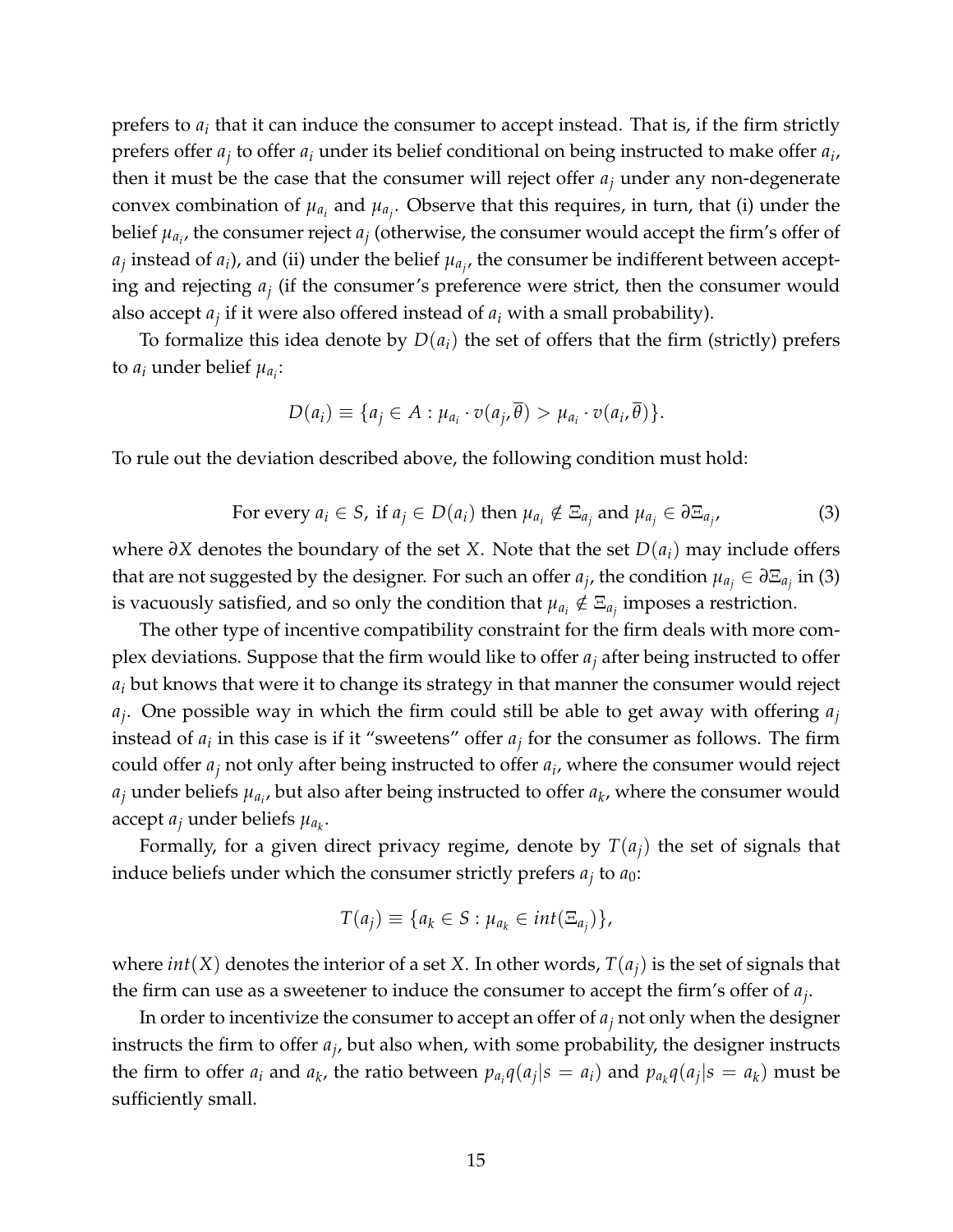Formally, for any such  $a_j \in D(a_i)$  and  $a_k \in T(a_j)$  define  $\lambda(i, j, k)$  as the solution of the equation:

$$
\lambda p_{a_i} \mu_{a_i} \cdot u(a_j, \overline{\theta}) + (1 - \lambda) p_{a_k} \mu_{a_k} \cdot u(a_j, \overline{\theta}) = 0.
$$

That is,  $\frac{\lambda(i;j,k)}{1-\lambda(i;j,k)}$  is the maximal ratio between  $q(a_j|s=a_i)$  and  $q(a_j|s=a_k)$  that induces the consumer to accept offer  $a_j$  after such a modification of the firm's strategy. Incentive compatibility for the firm requires that, in addition to constraint (3), there be no three offers  $a_i \in S$ ,  $a_j \in D(a_i)$ , and  $a_k \in T(a_i)$ , such that the firm prefers to offer  $a_j$  after receiving the signals  $s = a_i$  and  $s = a_j$  (in the appropriate ratio) instead of following the designer's instructions, i.e.,

$$
\lambda(i,j,k)p_{a_i}\mu_{a_i} \cdot v(a_i, \overline{\theta}) + (1 - \lambda(i,j,k))p_{a_k}\mu_{a_k} \cdot v(a_k, \overline{\theta})
$$
  
\n
$$
\geq (\lambda(i;j,k)p_{a_i}\mu_{a_i} + (1 - \lambda(i;j,k))p_{a_k}\mu_{a_k}) \cdot v(a_j, \overline{\theta})
$$
  
\n
$$
\forall a_i \in S, a_j \in D(a_i), a_k \in T(a_j). \tag{4}
$$

Solving for  $\lambda(i; j, k)$  and simplifying shows that this constraint is equivalent to

$$
\mu_{a_k} \cdot (v(a_k, \overline{\theta}) - v(a_j, \overline{\theta})) \ge \frac{\mu_{a_k} \cdot u(a_j, \overline{\theta})}{-\mu_{a_i} \cdot u(a_j, \overline{\theta})} \mu_{a_i} \cdot (v(a_j, \overline{\theta}) - v(a_i, \overline{\theta}))
$$
  

$$
\forall a_i \in S, a_j \in D(a_i), a_k \in T(a_j).
$$
 (5)

This version of the constraint has the following intuitive interpretation as a cost-benefit analysis. The left-hand side represents the firm's cost from using signal *a<sup>k</sup>* as a sweetener to induce the consumer to accept offer *a<sup>j</sup>* . The right-hand side represents the firm's benefit from inducing the consumer to accept  $a_j$  rather than  $a_i$  under beliefs  $\mu_{a_{i'}}$  scaled by a term that measures the effectiveness of signal  $a_k$  as a sweetener for offer  $a_j$  relative to the consumer's reluctance to accept  $a_j$  under beliefs  $\mu_{a_i}.$ 

The firm's problem of which take-it-or-leave-it offer to make to the consumer after each signal it observes is a linear optimization problem in the probabilities  $q(\cdot,\cdot)$ . Since linear problems are convex optimization problems, it follows that if the firm does not have a small improving deviation over a given offer strategy, then it does not have any improving deviation. This implies that we can derive a "revelation principle" that not only establishes the standard claim that restricting attention to direct incentive-compatible mechanisms involves no loss of generality, but also identifies a simple structure for the firm's incentive compatibility constraints. In particular, the two types of incentive compatibility constraints described above are necessary and sufficient for a direct mechanism to be incentive compatible for the firm.

**Theorem 2.** *If a state-contingent distribution of offers can be induced by some privacy regime to which both the firm and the consumer best respond, then the same distribution of state-contingent*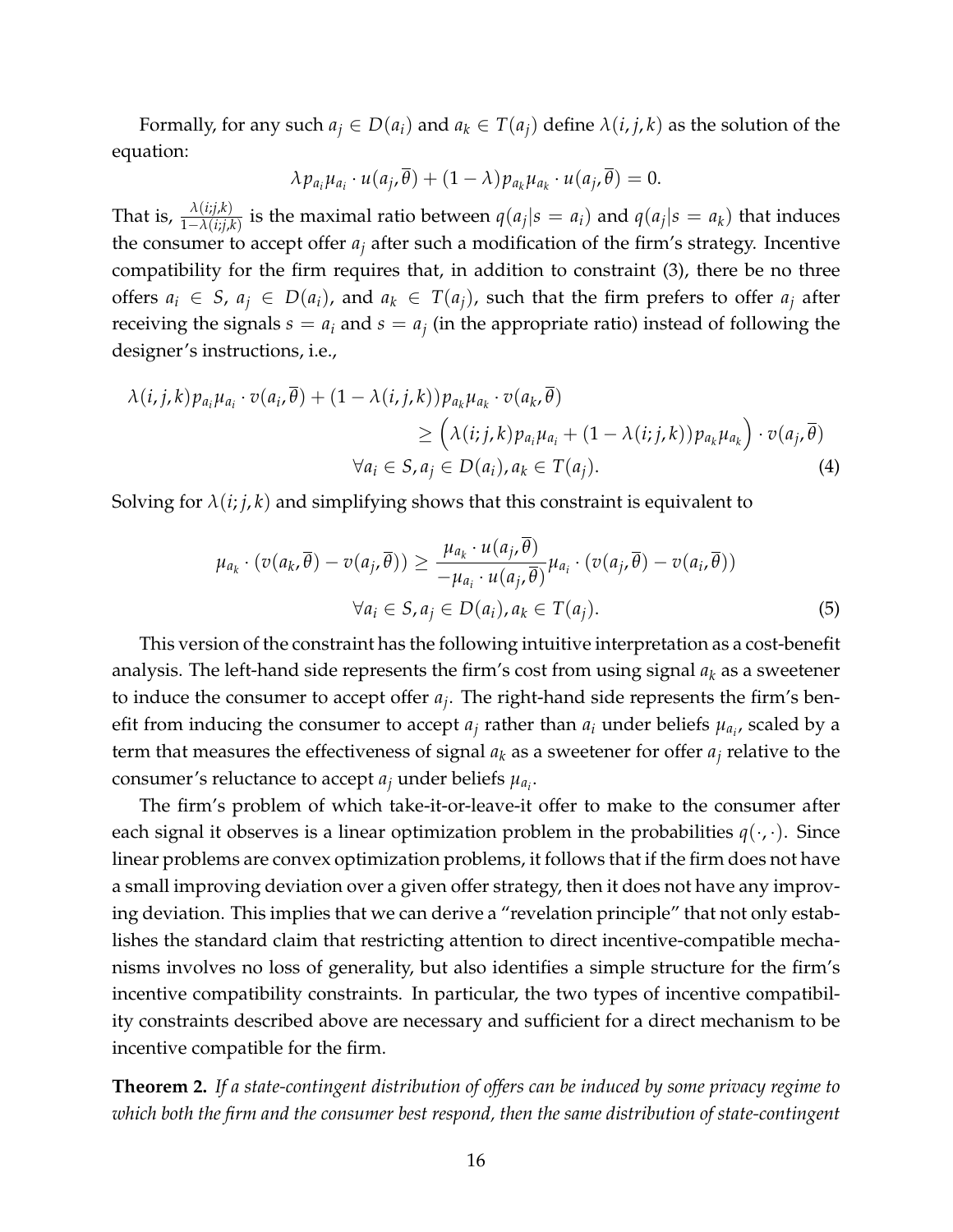*offers can also be induced by an incentive-compatible direct privacy regime. Furthermore, a direct privacy regime is incentive compatible if and only if it satisfies constraints* (2)*,* (3)*, and* (5)*.*

Theorem 2 states that no loss of generality is entailed by restricting attention to direct privacy regimes that satisfy the consumer's incentive compatibility constraint (2) and the firm's incentive compatibility constraints (3) and (5). Hence, for the rest of the paper we restrict attention to such privacy regimes.

### **4.2 Examples of Incentive-Compatible Direct Privacy Regimes**

In this section, we present two examples that illustrate the firm's incentive compatibility constraints in the belief simplex. In both examples we assume for simplicity that  $v(a_i, \theta) =$ *i* for all *θ*. That is, the firm prefers higher-indexed offers in all states of the world.

#### **Example 1: Two States, Two Offers**

Suppose that  $\Theta = {\theta_1, \theta_2}$  and  $A = {\alpha_0, \alpha_1}$ . If the consumer accepts  $a_1$  under the prior belief ( $\pi \in \Xi_{a_1}$ ), then if the firm always offers  $a_1$  regardless of the designer's instruction, this offer will be accepted by the consumer. Hence, in this case, there is a single incentivecompatible direct privacy regime in which the designer instructs the firm to offer  $a_1$  in both states of the world.

If the consumer rejects  $a_1$  under the prior belief ( $\pi \notin \Xi_{a_1}$ ), then in a direct privacy regime in which  $a_1$  is offered with a positive probability, it must be the case that  $\mu_{a_1}$  lies on the boundary of  $\Xi_{a_1}$ . This is because if  $\mu_{a_1}$  belongs to the interior of  $\Xi_{a_1}$ , then the firm has the following profitable deviation: follow the designer's instructions, except, when instructed to offer  $a_0$ , offer  $a_1$  with a small probability. The fact that  $\mu_{a_1}$  belongs to the interior of  $\Xi_{a_1}$  implies that the consumer will accept the offer  $a_1$  when it is suggested to him because if the probability is sufficiently small, then the consumer will still prefer *a*<sup>1</sup> to  $a_0$  in the event that  $a_1$  is offered to him.

Figure 3 depicts incentive-compatible and non-incentive-compatible direct privacy regimes (the figure displays the one-dimensional simplex representation of the state space).



Figure 3: Incentive compatibility with two states and two offers

 $\Box$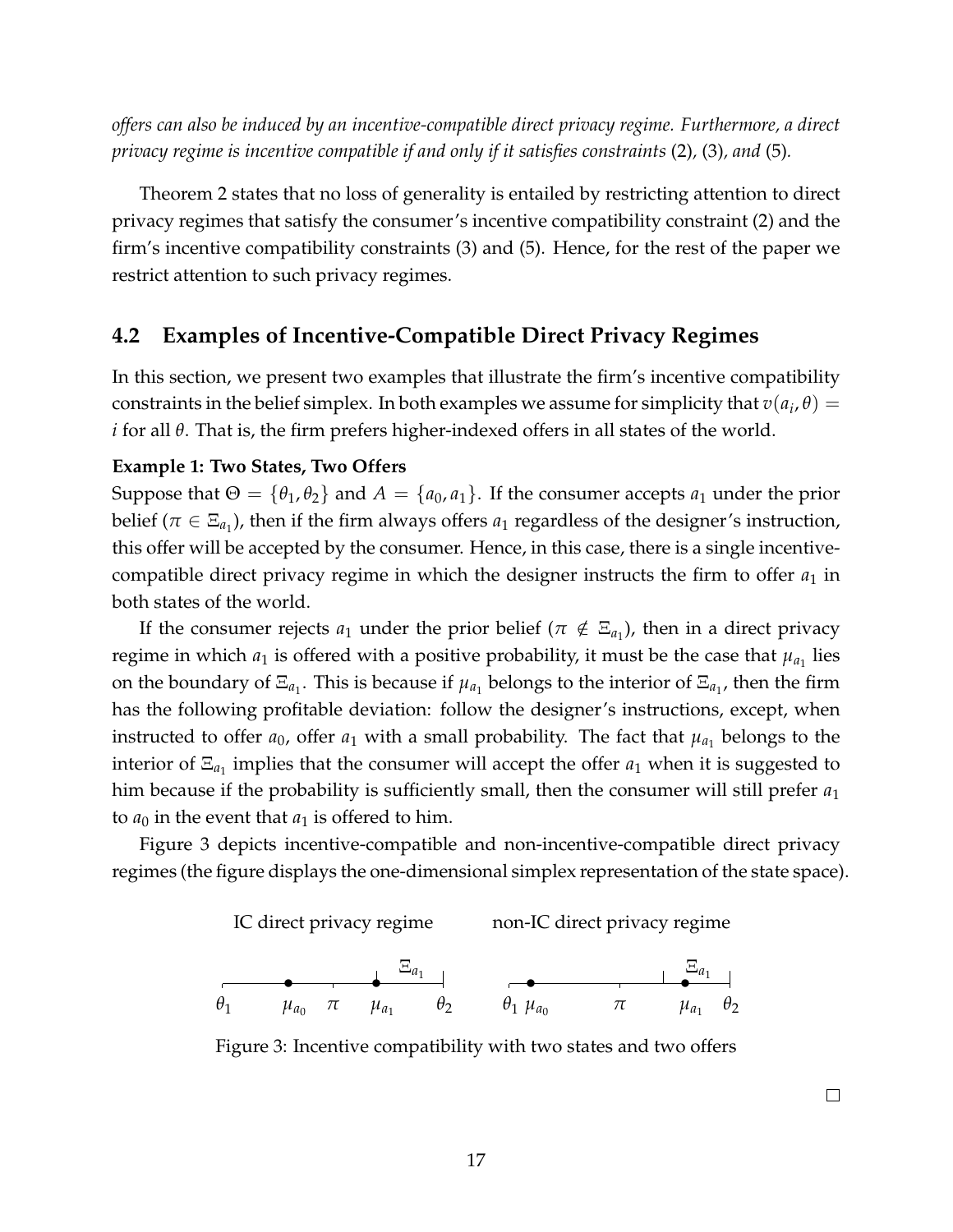#### **Example 2: Three States, Three Offers**

Suppose that  $\Theta = \{\theta_1, \theta_2, \theta_3\}$  and  $A = \{a_0, a_1, a_2\}$ . We present two examples in which the designer instructs the firm to make all three offers with a positive probability.

First, we consider the case where the sets  $\Xi_{a_1}$  and  $\Xi_{a_2}$  are disjoint and the prior  $\pi \notin \mathbb{R}$  $\Xi_{a_1} \cup \Xi_{a_2}$ . That is, under the prior beliefs, the consumer prefers  $a_0$  to both  $a_1$  and  $a_2$ . In this case, the firm's incentive compatibility constraint (3) has two implications: (i) the consumer must be indifferent between accepting and rejecting each of the offers *a*<sup>1</sup> and  $a_2$  when they are made, and (ii) the consumer must reject both  $a_1$  and  $a_2$  under belief  $\mu_{a_0}.$ Since the sets  $\Xi_{a_1}$  and  $\Xi_{a_2}$  are disjoint, in an incentive-compatible direct privacy regime signal  $a_1$  cannot be used as a sweetener for offer  $a_2$  (and vice versa), and so the firm has no profitable "complex deviations." Figure 4 depicts incentive-compatible and nonincentive-compatible direct privacy regimes in this case.



Figure 4: Incentive compatibility with three states and three offers

Note that the right-hand panel of Figure 4 contains two violations of the firm's simple incentive compatibility constraint. First, the fact that  $\mu_{a_2}$  lies in the interior of  $\Xi_{a_2}$  implies that the firm can offer  $a_2$  with a small probability also when it is instructed to offer  $a_1$ , and this offer would be accepted by the consumer. Second, the fact that  $\mu_{a_0}$  belongs to  $\Xi_{a_2}$  implies that the firm can offer  $a_2$  also when it is instructed to offer  $a_0$ , and, again, this offer would be accepted by the consumer.

Next, consider the case where  $\Xi_{a_2}\subset \Xi_{a_1}$  and assume that the firm is instructed to make all offers with equal probabilities. To satisfy the firm's simple incentive compatibility constraint (3), the consumer's beliefs upon receiving offer  $a_i$ ,  $i\neq 0$ , must be on the boundary of Ξ*a<sup>i</sup>* . In this example, we take these restrictions for granted, and focus on whether it is profitable for the firm to offer  $a_1$  upon being instructed to offer both  $a_0$  and  $a_2$ . That is, can the firm benefit from using signal *a*<sup>2</sup> as a sweetener to incentivize the consumer to accept offer  $a_1$  under beliefs  $\mu_{a_0}$ .

Suppose that the firm considers whether to offer the consumer *a*<sup>1</sup> with a small prob-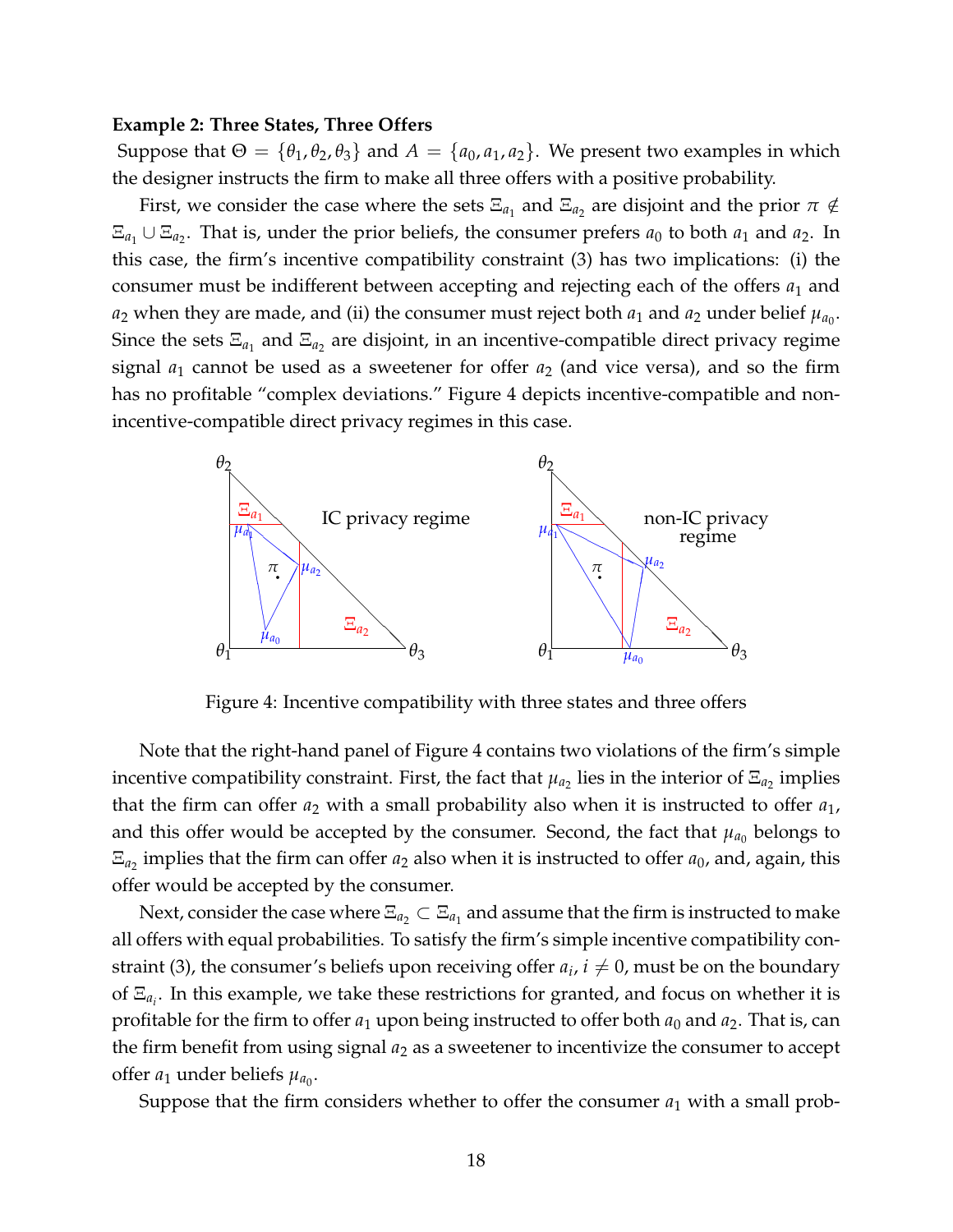ability instead of offering  $a_0$  and  $a_2$  as instructed. Consider such a deviation where *q*(*a*<sup>1</sup> ,*s*=*a*0)  $\frac{q(a_1,s=a_0)}{q(a_1,s=a_2)}=\frac{\lambda}{1-\lambda}$ . Constraint (4) requires that if such a deviation is incentive compatible for the consumer, then it is not profitable for the firm:

$$
\lambda p_{a_0}\mu_{a_0}v(a_0,\overline{\theta})+(1-\lambda)\mu_{a_2}p_{a_2}v(a_2,\overline{\theta})\geq (\lambda p_{a_0}\mu_{a_0}+(1-\lambda)p_{a_2}\mu_{a_2})v(a_1,\overline{\theta}).
$$

Given our assumptions on *v* and *p* the previous inequality can be simplified to

$$
(1 - \lambda)2 \ge (\lambda + (1 - \lambda)) \text{ or } \lambda \le \frac{1}{2}.
$$

That is, any complex deviation that would be acceptable to the consumer must be such that the firm offers  $a_1$  when instructed to offer  $a_0$  with a weakly lower probability than the firm offers *a*<sup>1</sup> when instructed to offer *a*2, which implies that the deviation is not beneficial for the firm. Geometrically, this implies that mixing  $\mu_{a_2}$  and  $\mu_{a_0}$  with equal weights must lead to a belief that is not in the interior of  $\Xi_{a_{1}}.$  The two examples in Figure 5 below depict two different utility functions for the consumer. In the example depicted in the left panel of Figure 5, a  $\frac{1}{2}-\frac{1}{2}$  mix of  $\mu_{a_2}$  and  $\mu_{a_0}$  lies outside of the set  $\Xi_{a_1}$  and so the privacy regime described in the example satisfies incentive compatibility. In the example depicted in the right panel the same mixture lies in the interior of  $\Xi_{a_1}$  and so the privacy regime is not incentive compatible.



Figure 5: "Complex" incentive compatibility with three states and three offers

 $\Box$ 

### **4.3 A Geometric Characterization of the Optimal Privacy Regime**

Denote the vector of the consumer's and the firm's payoffs in state *θ* by

$$
W(\theta) \equiv (u(a_1,\theta),\ldots,u(a_N,\theta),v(a_1,\theta),\ldots,v(a_N,\theta)).
$$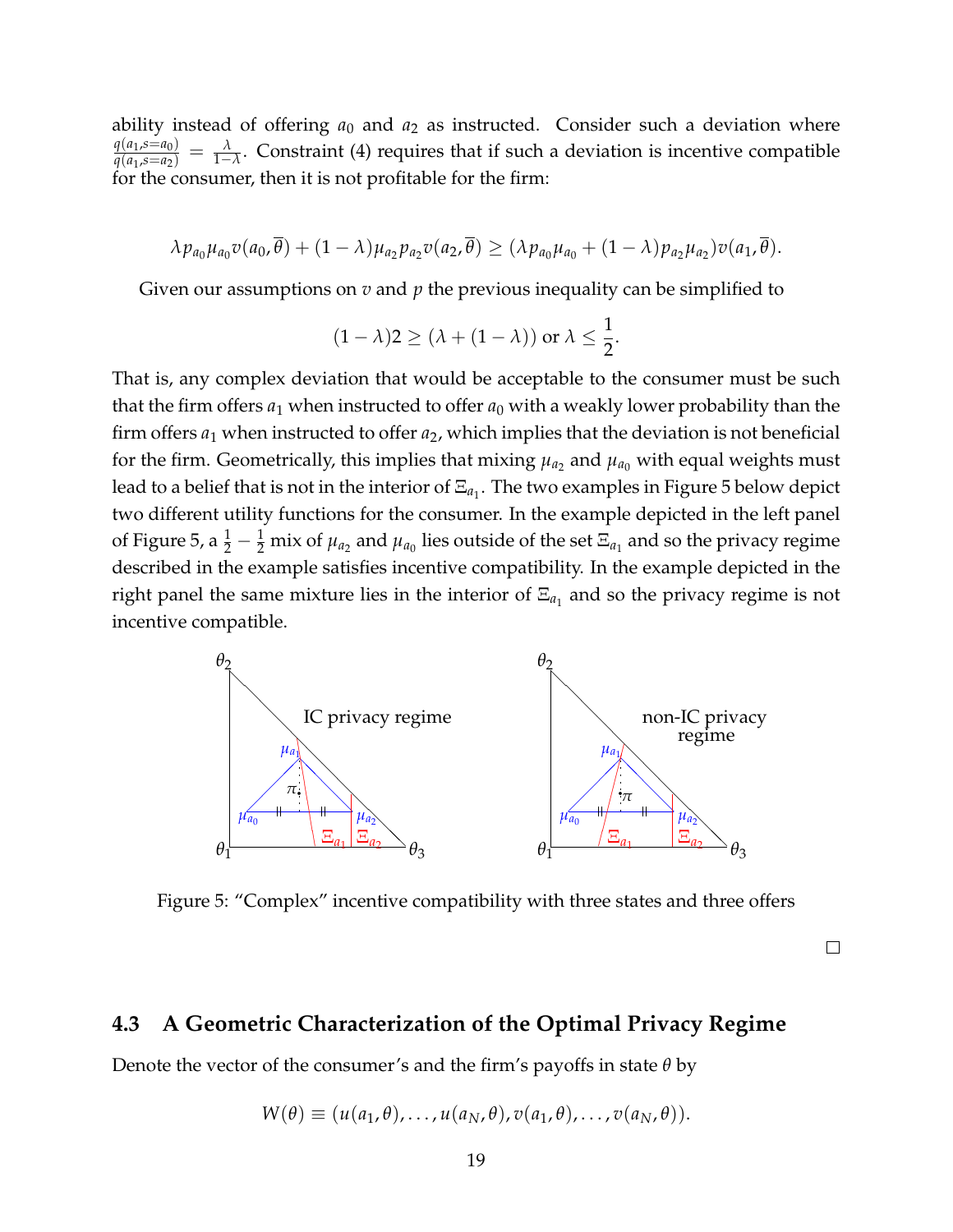We refer to the 2*N*-dimensional Euclidean space that contains the set of vectors  $\{W(\theta)\}_{\theta \in \Theta}$ as the payoff space.

Theorem 1 provides a geometric characterization of the optimal partition of the payoff space into acceptance and rejection regions for the case with two offers  $(N = 1)$ . It shows that the two regions are given by two contiguous half-spaces that are separated by a hyperplane that passes through the origin. Clearly, with more than two possible offers it is impossible to separate the acceptance regions associated with different offers by a single hyperplane.

To generalize Theorem 1, we introduce the following definition:

**Definition.** A set  $C \in \mathbb{R}^n$  is a polyhedral cone if there exists a matrix  $A \in \mathbb{R}^{m \times n}$  such that  $C = \{x \in \mathbb{R}^n : A \cdot x \ge 0\}.$ 

Note that a polyhedral cone is a convex set and a cone.

Theorem 1 implies that when there are two offers  $(N = 1)$  the acceptance and rejection regions are both given by polyhedral cones with disjoint interiors. Theorem 3 below shows that this property generalizes to any number of offers.

**Theorem 3.** *Suppose that the offers in the set*  $A^* \subseteq A$  *are all made with a positive probability in an optimal privacy regime. Then, there exists a set of polyhedral cones* {A*a<sup>i</sup>* }*ai*∈*A*<sup>∗</sup> *with pairwise*  $d$ *isjoint interiors that partition the payoff space such that*  $p(a_i, \theta) > 0$  *only if*  $W(\theta) \in {\cal A}_{a_i}.$ 

To understand the intuition behind Theorem 3 consider the problem faced by the designer. Ideally, the designer would like to assign each state to the acceptance region of the offer that provides the consumer with the highest payoff in that state. However, were the designer to try and do so the firm could use its information (i.e., the signals it receives) to induce the consumer to accept different offers in some states. Hence, in addition to considering the consumer's direct benefit from adding state *θ* to the acceptance region of  $a_i$ , the designer must also consider how sending signal  $s = a_i$  in state  $\theta$  impacts the firm's ability to use signal  $s = a_i$  to induce the consumer to accept offers other than  $a_i$ . That is, for each signal  $s = a_i$  and offer  $a_j \neq a_i$  there is a shadow cost that measures the impact of changing the conditional belief after signal  $s = a_i$  on the firm's incentive to follow the designer's instructions. In fact, the designer faces two additional shadow costs that are associated with the consumer's incentive compatibility constraint and the feasibility constraint  $\Sigma_{s \in S} p(s, \theta) = 1$ , which affect him in a similar way.

Now, consider the designer's problem in deciding whether to assign state *θ* to the acceptance region of *a<sup>i</sup>* or the acceptance region of *a<sup>j</sup>* . The value (incorporating the shadow costs) the designer obtains from assigning state *θ* to the acceptance region of any offer is linear in  $W(\theta)$ . Moreover, the shadow cost associated with the feasibility constraint is an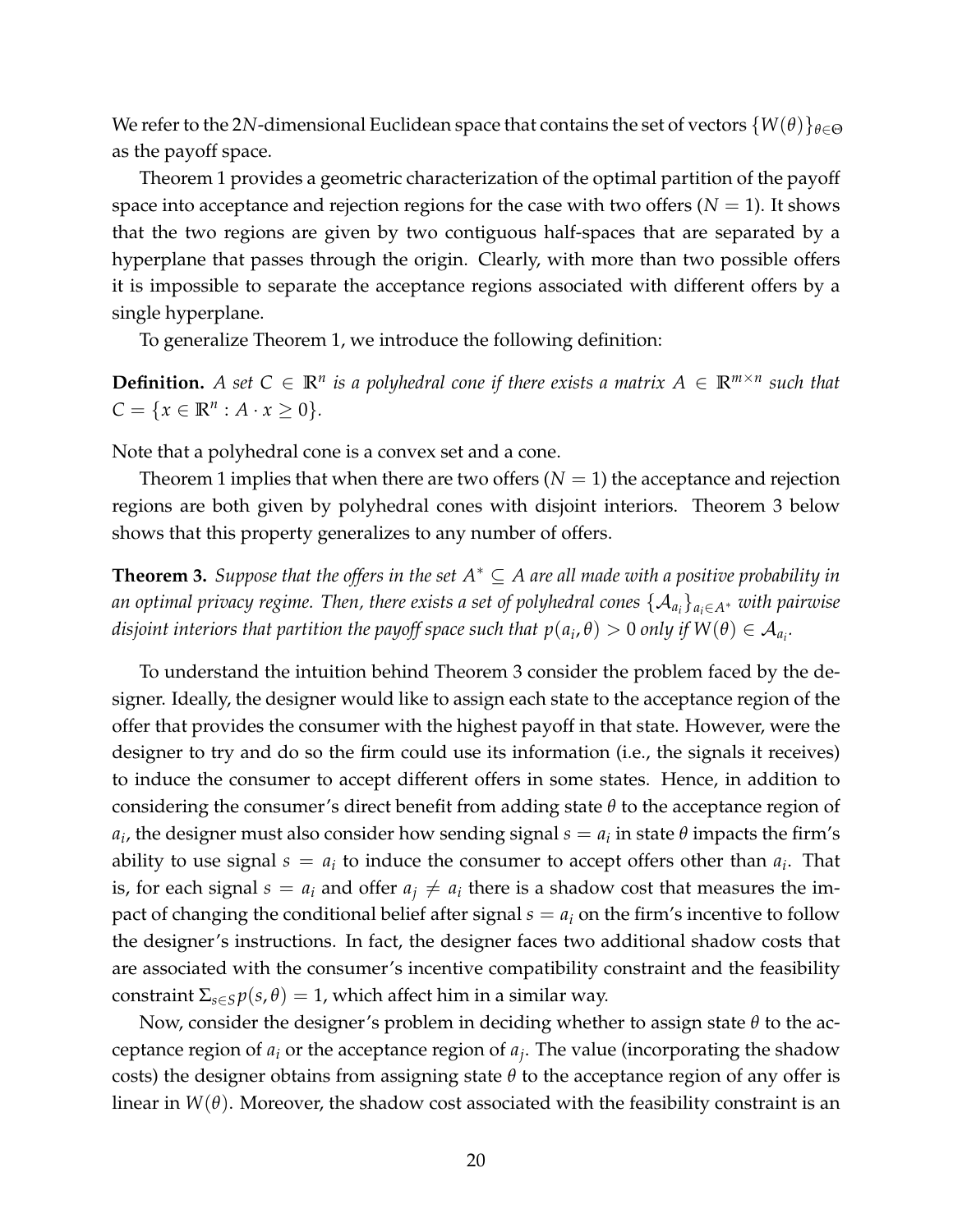additive term that does not depend on  $W(\theta)$ . Hence, there exists a hyperplane that passes through the origin that separates the payoff vectors that the designer would rather assign to the acceptance region of  $a_i$  from the payoff vectors that the designer would rather assign to the acceptance region of  $a_j$ . Similarly, for every  $a_k \neq a_i$  there exists a hyperplane that separates the payoff vectors in which  $a_i$  is better than  $a_k$  from the payoff vectors in which the opposite holds. It follows that the designer instructs the firm to offer  $a_i$  in state *θ* only if *W*(*θ*) lies above *N* different hyperplanes that pass through the origin. That is, the states in which  $a_i$  is offered are contained in a polyhedral cone.

Theorem 3 provides a guideline for evaluating privacy policies through the emphasis it places on the dimensions of the state space that should be considered. In particular, it suggests a measure of proximity of states that has the property that if two states are "close" to one another according to this measure, then they should also generally be assigned to the acceptance region of the same offer.

 $\bf{Definition.}$  *For any two payoff vectors*  $W(\theta)$ *,*  $W(\theta') \in \mathbb{R}^{2N}$ *, the cosine difference between*  $W(\theta)$ *and W*(*θ* 0 ) *is given by*

$$
\cos(W(\theta), W(\theta')) = \frac{W(\theta) \cdot W(\theta')}{||W(\theta)|| \, ||W(\theta')||'}
$$

*where*  $|| \cdot ||$  *denotes the l<sub>2</sub> norm.* 

Theorem 3 implies that if, under the optimal privacy regime, state *θ* belongs to the interior of the acceptance region of offer *a<sup>i</sup>* , then the same offer will also be made in any state  $\theta'$  that is sufficiently close to it (i.e., for which  $\cos(W(\theta), W(\theta'))$  is sufficiently small).

Two states that have a small cosine difference may nevertheless be assigned to different offers under the optimal privacy regime if they lie on different sides of the boundary between their respective polyhedral cones. However, it is still possible to use the measure of cosine difference to pin down the allocation of states to offers. This can be done by introducing the "central ray of a polyhedral cone," that is, the ray that is equally distant from each of the hyperplanes that define the polyhedral cone. If we denote the central ray of polyhedral cone  $\mathcal{A}_{a_i}$  by  $C(\mathcal{A}_{a_i})$ , then under an optimal privacy regime, state  $\theta$  is assigned to  $\mathcal{A}_{a_i}$  only if  $W(\theta)$  is (weakly) closer to  $C(\mathcal{A}_{a_i})$  than to any other central ray  $C(\mathcal{A}_{a_j})$ .

If we consider the alternative interpretation of the model in which the firm faces a continuum of individuals (and each state represents a different individual-type), then Theorem 3 suggests that an optimal privacy regime might generate discrimination between similar individual-types. Consider two individual-types  $\theta$  and  $\theta'$  such that (i) the

 $17$ This hyperplane passes through the origin because for the zero payoff vector the designer is indifferent between the two offers.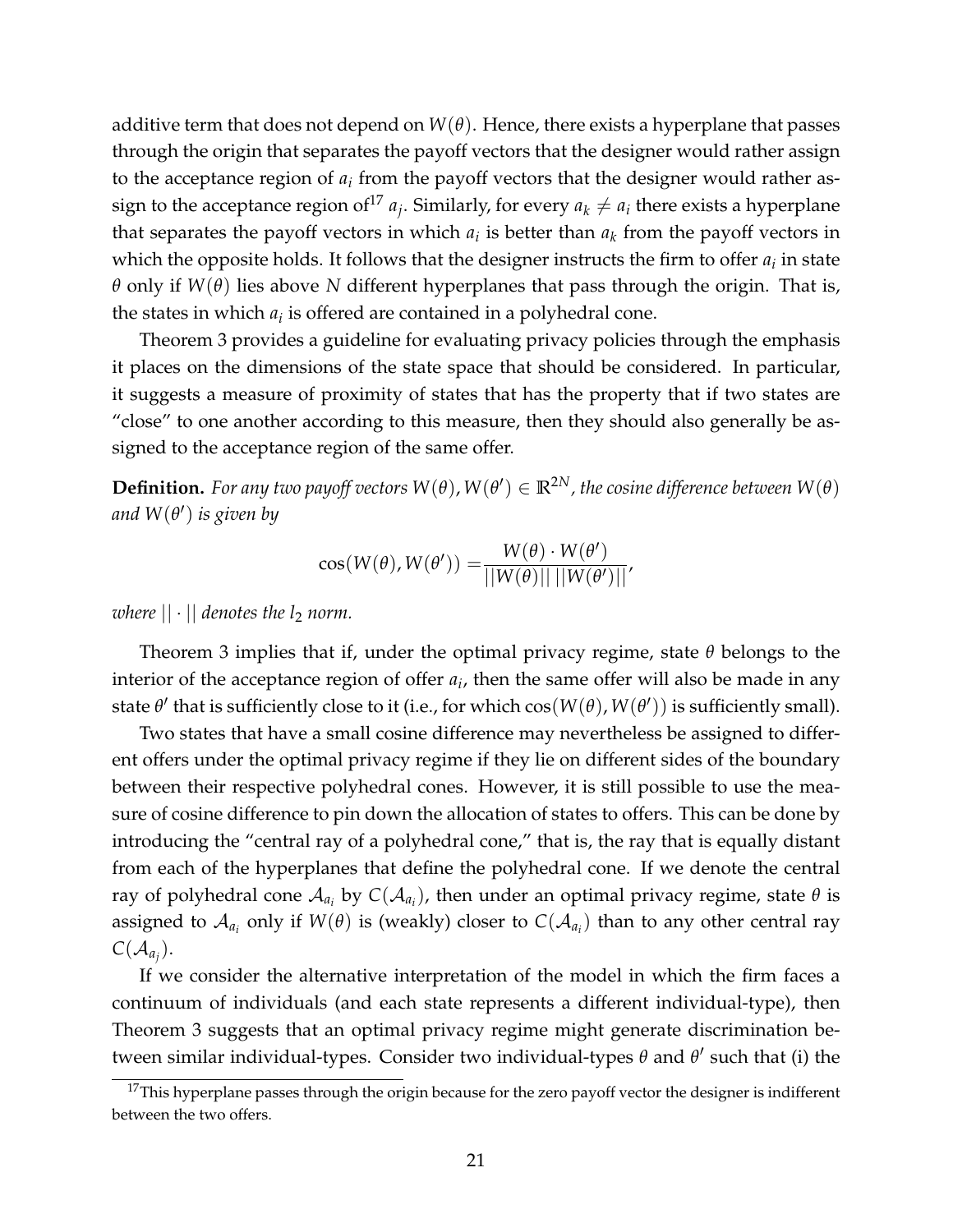individuals' ordinal ranking of possible offers is identical for both individual-types, and (ii) the firm's ordinal ranking of possible offers is identical conditional on both individualtypes. To an outside observer such individual-types may appear to be identical and, therefore, such an observer would expect these two individual-types to receive the same offer. However, Theorem 3 implies that these two individual-types may receive different offers. Thus, an optimal privacy regime might generate a perception of unjust discrimination to an outside observer.

#### **Pareto-Efficiency of the Optimal Privacy Regime**

It is well known that the provision of incentives may generally conflict with ex-post Pareto efficiency. Theorem 3 implies that the designer assigns states to offers based on the states' relative slope (as measured by the cosine difference), and not according to the vector of payoffs associated with each state. This suggests that the optimal design of privacy is also likely to violate Pareto efficiency.

The next example demonstrates that under the optimal privacy regime the firm may be instructed to make a strictly Pareto-dominated offer in some states.

#### **Example 3: The optimal privacy regime induces ex-post Pareto-dominated offers**

Suppose that there are two equally likely states  $\{\theta_1, \theta_2\}$  and three possible offers  $\{a_0, a_1, a_2\}$ . The firm strictly prefers a higher- to a lower-indexed offer in both states. The consumer's payoffs are

$$
u(a_1,\overline{\theta})=\left(\begin{array}{c}1\\1\end{array}\right); \qquad u(a_2,\overline{\theta})=\left(\begin{array}{c}-4\\2\end{array}\right).
$$

In state *θ*2, offer *a*<sup>2</sup> is the unique Pareto-efficient offer. Thus, ex-post Pareto efficiency requires that offer  $a_2$  be made in state  $\theta_2$ . However, we show that under the optimal privacy regime the firm is instructed to offer  $a_1$  in both states of the world.

To see this, note first that the consumer's expected payoff from *a*2, if it is offered, is zero under any incentive-compatible privacy regime. Clearly, the consumer's expected payoff from *a*<sup>2</sup> cannot be negative. And, if it is (strictly) positive, the consumer will still accept the firm's offer of  $a_2$  if the firm also offers  $a_2$  with a small probability when it is instructed to offer  $a_1$ . Because the firm prefers  $a_2$  to  $a_1$  in both states, such a deviation is profitable for the firm, which violates the firm's incentive compatibility constraint.

By construction, the consumer's payoffs from offers  $a_1$  and  $a_0$  are 1 and 0, respectively, regardless of the privacy regime. Therefore, the consumer's expected payoff under any incentive-compatible privacy regime is increasing in the probability that  $a_1$  is made. A firm that is not given any information about the state will offer the consumer  $a_1$  because it prefers it to  $a_0$ , and it realizes that the consumer will reject  $a_2$  if the firm offers it with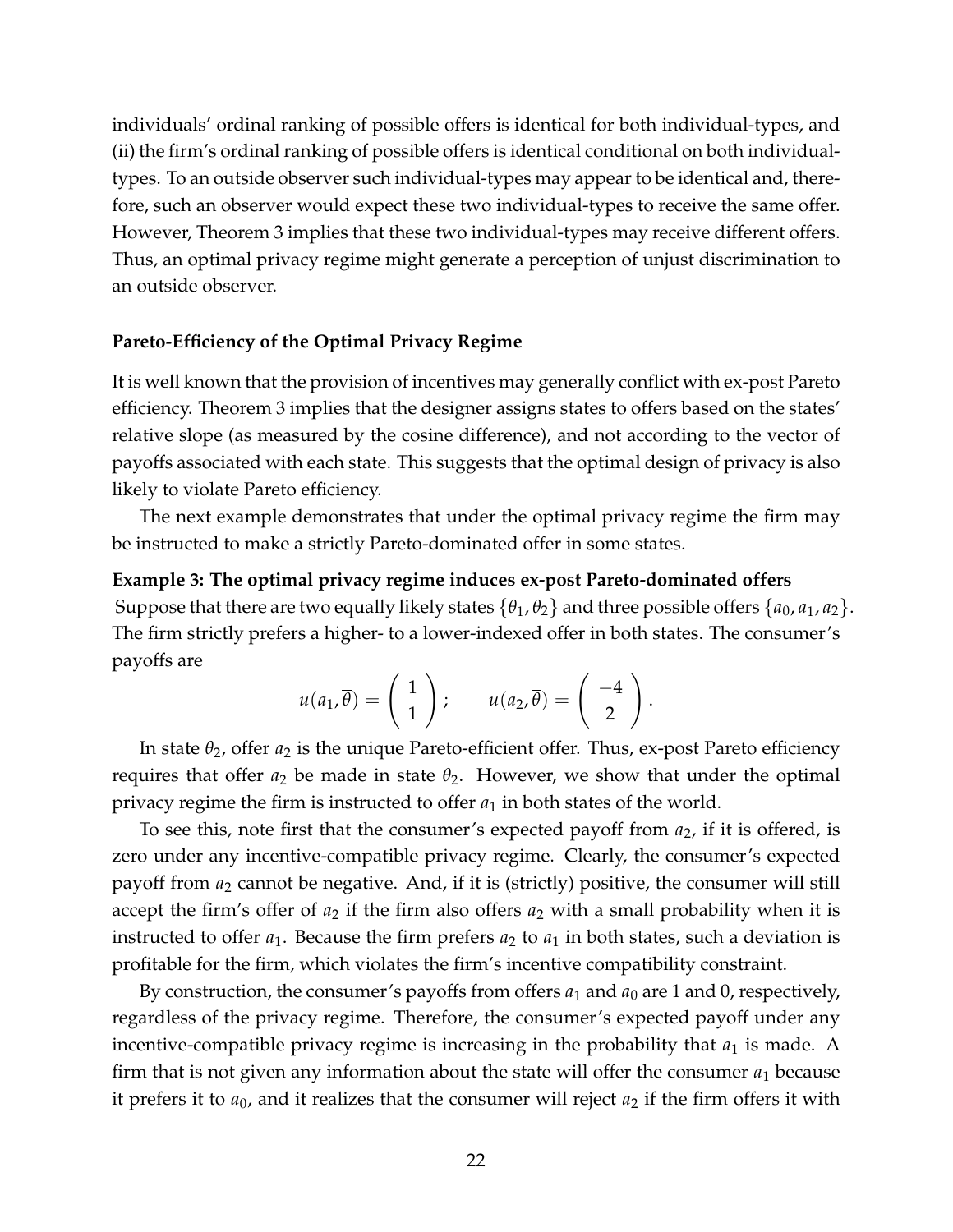some (equal) probability in both states. It therefore follows that the direct privacy regime in which the designer instructs the firm to offer  $a_1$  in both states is the optimal incentivecompatible privacy regime.  $\Box$ 

The existence of at least three possible offers is necessary for the optimal privacy regime to violate ex-post Pareto efficiency. If the designer modifies an incentive-compatible privacy regime by moving a state in which offer *a<sup>i</sup>* is Pareto-dominant into *a<sup>i</sup>* 's acceptance region, then the consumer will *strictly* prefer to accept offer *a<sup>i</sup>* when it is made. Hence, after such a change to the privacy regime, the firm can deviate and make offer *a<sup>i</sup>* , with some probability, after it receives an instruction to make another offer  $a_j$ . If  $N \geq 2$  and the consumer is already receiving a strictly positive payoff from offer  $a_j$ , then the attempt to make the privacy regime ex-post Pareto efficient may result in a reduction of the consumer's payoff, due to the implied change in the firm's behavior. This is exactly what happens in Example 3.

#### **Example 3, continued**

Observe that if the designer modifies the optimal but Pareto-inefficient privacy regime derived above by instructing the firm to make offer  $a_2$  in state  $\theta_2$  with probability  $p > 0$ (and offer  $a_1$  otherwise), then the firm will respond by making offer  $a_2$  not only when it is instructed to do so, but also with probability  $\frac{2p}{3+p}$  when it is instructed to offer  $a_1$ . The consumer's gain from receiving offer  $a_2$  (rather than  $a_1$ ) in state  $\theta_2$  is  $p + (1-p)\frac{2p}{3+r}$  $\frac{2p}{3+p}$ , while his loss from receiving  $a_2$  (rather than  $a_1$ ) in state  $\theta_1$  is  $\frac{2p}{3+p} \cdot (1 - (-4))$ . It is straightforward to verify that the gain is smaller than the loss for any  $p > 0$ .  $\Box$ 

By contrast, when there is a single non-default offer, moving a state in which offer *a<sup>i</sup>* is Pareto-dominated from the acceptance region of that offer to the acceptance region of the other offer cannot result in a reduction of the consumer's expected payoff because the firm will disobey the designer's instructions. To see this, distinguish between the following two cases. If under the original privacy regime the consumer is indifferent between accepting and rejecting offer *a*1, then his expected utility under the original privacy regime is zero, which is the lowest possible payoff that the consumer can get in any incentive-compatible privacy regime. In this case, no modification of the privacy regime can possibly harm the consumer, which implies that any modification necessarily makes the consumer weakly better off. If, on the other hand, the consumer strictly prefers to accept offer *a*<sup>1</sup> when he receives it, then the firm must (weakly) prefer to make offer *a<sup>i</sup>* when it is instructed to do so. This, in turn, implies that moving a state in which offer *a<sup>i</sup>* is Pareto-dominated from the acceptance region of that offer to the acceptance region of the other offer slackens the incentive compatibility constraints of both the firm and the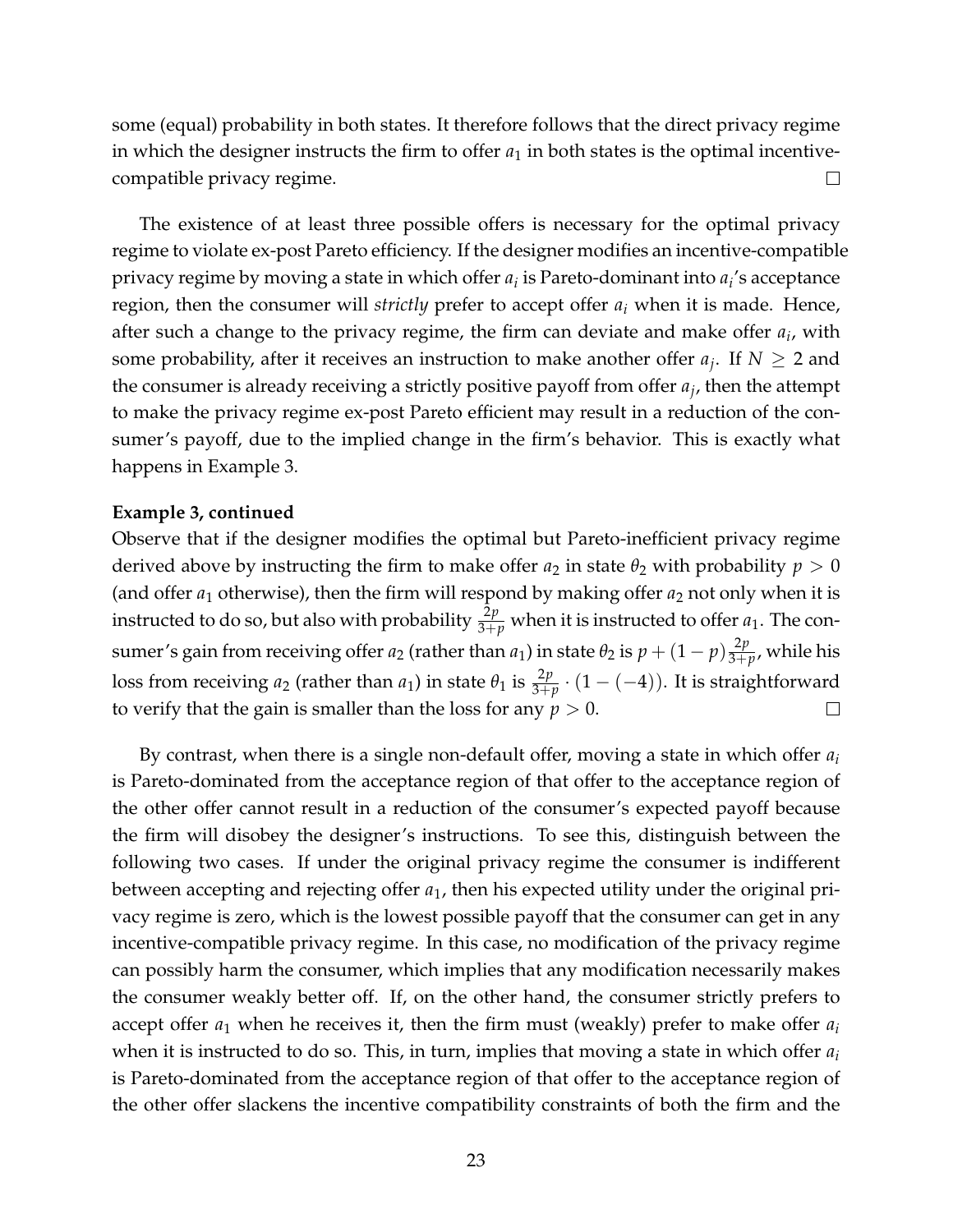consumer. It therefore follows that if  $N = 1$ , then there exists an optimal privacy regime that is ex-post Pareto efficient.

# **5 Economic Implications**

### **5.1 Application: Health Insurance Markets**

Consider the following stylized example of an insurance market where a monopolistic insurance firm offers a single insurance contract. As in Handel, Hendel and Whinston (2015), each individual is indexed by his type, *θ*, which represents the individual's level of health. We assume that healthier types are more profitable to insure, and so we let *θ* represent the insurance firm's profit from insuring a type-*θ* individual. For simplicity, we consider the case where the distribution of types is continuous on some interval<sup>18</sup>  $[\theta, \theta]$ . We denote the utility of an individual with health type  $\theta$  from buying insurance by  $U(\theta)$ , and assume that the function  $U(\cdot)$  is differentiable and decreasing.

To make the problem interesting, we focus on the case where it is profitable for the firm to insure some individuals, but the firm's profit from insuring the entire population is negative. Formally, this implies that  $\theta < 0 < \bar{\theta}$  and  $\mathbb{E}[\theta] < 0$ . We also assume that  $U(0) > 0$ , which, together with the assumption that  $U(\cdot)$  is decreasing, implies that for every individual-type in the population, *either* the firm or the individual benefits from insurance.

The designer's problem is to determine which types should receive insurance and which should not. A simple solution to this problem is to use an interval allocation rule in which individuals' types that are extremely costly to insure are excluded from the market and individuals' types that are not so costly to insure (or are profitable to insure) receive insurance. The natural candidate for the critical type that separates the two groups is the type  $\hat{\theta}$  for which  $\mathbb{E}[\theta|\theta \geq \hat{\theta}] = 0$ . That is, the critical type  $\hat{\theta}$  is such that the firm is just willing to insure all individuals who are at least as healthy as  $\hat{\theta}$ . We show that Theorem 1 can be used to determine if this simple allocation rule is in fact optimal.

#### **Example 4: A Uniform Quadratic Example**

Suppose that  $\theta$  is distributed uniformly on the interval  $[-2, 1]$ . Note that for this distribution the firm is unwilling to insure the entire population, and that the critical type is given by  $\hat{\theta} = -1$ . Consider the two utility functions  $U(\theta) = \frac{1}{4}\theta^2 - 3\theta + 1$  and  $\tilde{U}(\theta) =$ 2*θ* <sup>2</sup> −4*θ* +1 that are depicted (in blue) in Figure 6 below. Figure 6 also depicts the (dashed)

 $18$ In Section 2 we assumed that the type space is finite, but the results described in this section are simpler to describe with a continuum of types.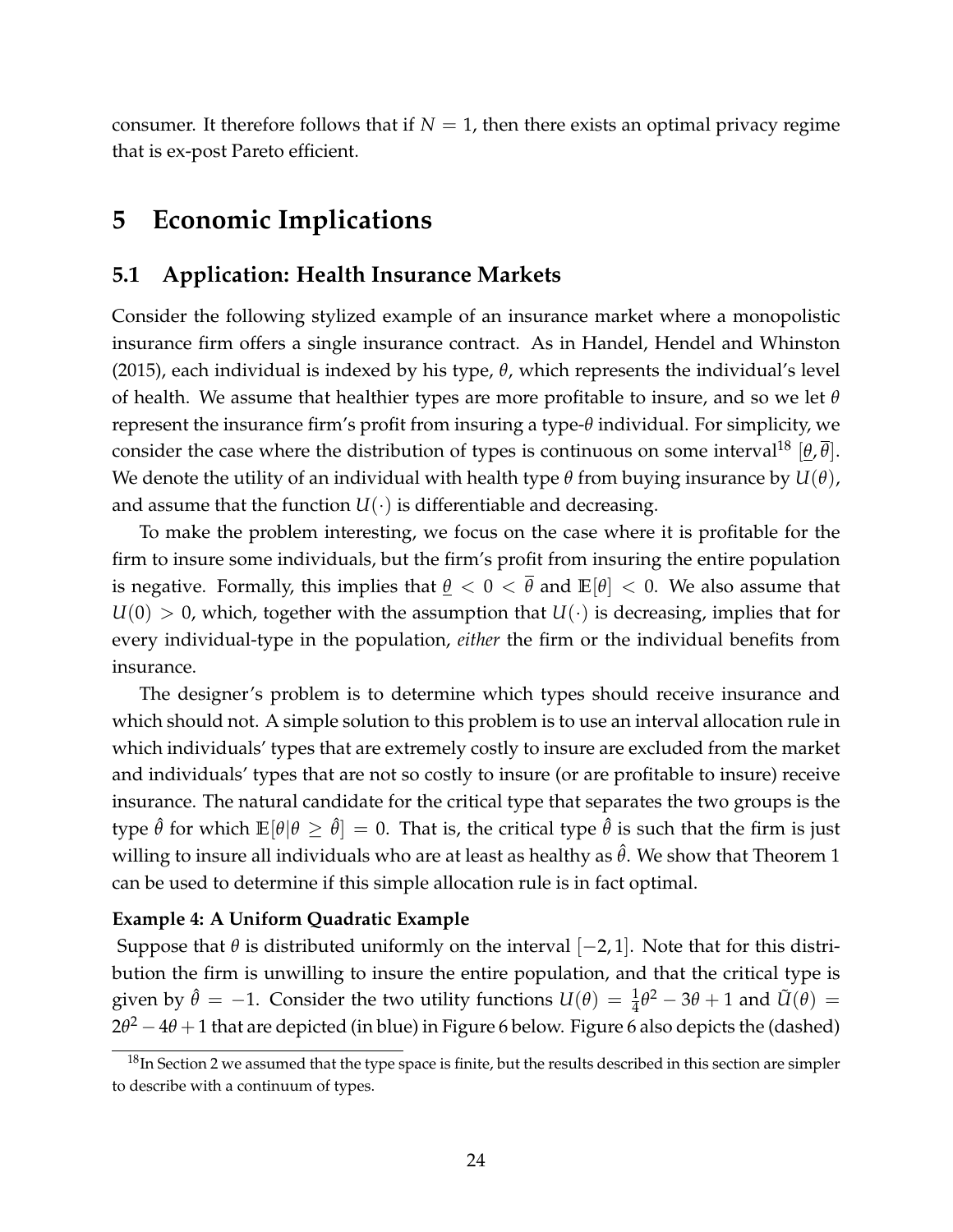lines that connect the origin with the points  $(\hat{\theta}, U(\hat{\theta}))$  and  $(\hat{\theta}, \tilde{U}(\hat{\theta}))$ , respectively. Note that the two utility functions are drawn to different scales.



Figure 6: The payoff space in the health market

Note that for both utility functions the first quadrant of the payoff space is nonempty. Thus, the first part of the proof of Lemma 1 implies that some individual-types will receive insurance under the optimal privacy regime. On the other hand, the assumption that  $E(\theta)$  < 0 implies that some individual-types are not insured under the optimal privacy regime. Therefore, Theorem 1 implies that for both of these utility functions, the optimal partition of the payoff space is given by a downward-sloping line that passes through the origin, such that all individual-types whose utility lies above this line receive insurance, and all individual-types whose utility lies below this line do not.

The simple interval allocation rule is optimal if and only if the set of types whose utility lies above the dashed line connecting the points  $(\hat{\theta},U(\hat{\theta}))$  and  $(\hat{\theta},\tilde{U}(\hat{\theta}))$  to the origin coincides with the set<sup>19</sup>  $\{\theta : \theta \geq \hat{\theta}\}$ . On the left-hand side of Figure 6 this holds true, but on the right-hand side it does not. Thus, the simple interval allocation rule is optimal for *U* but not for *U*. Moreover, in the latter case, the set of types that should optimally receive insurance are not connected.<sup>20</sup>  $\Box$ 

Note that on the right-hand side of Figure 6 the slope  $\frac{\tilde{U}(\theta)}{\theta}$  is greater in absolute value than the slope  $\frac{\tilde{U}(\hat{\theta})}{\hat{\theta}}$  $\frac{(\hat{\theta})}{\hat{\theta}}$ , while on the left-hand side the slope  $\frac{U(\theta)}{\theta}$  is smaller in absolute value than the slope of  $\frac{U(\hat{\theta})}{\hat{\theta}}$ ˆ*θ* . Thus, Example 4 suggests that whether the set of individual-types that receive insurance is an interval may be related to the relation between these two slopes. The next proposition establishes this formally.

<sup>&</sup>lt;sup>19</sup>Since  $U(\cdot)$  is convex and  $U(0) > 0$ , it follows that, for this allocation, individual-types that are offered insurance will purchase it.

<sup>&</sup>lt;sup>20</sup>It can be shown that the set of types that receive insurance under the optimal privacy regime for  $\tilde{U}$  is approximately given by  $[-2, -1.755]$  ∪  $[-0.285, 1]$ .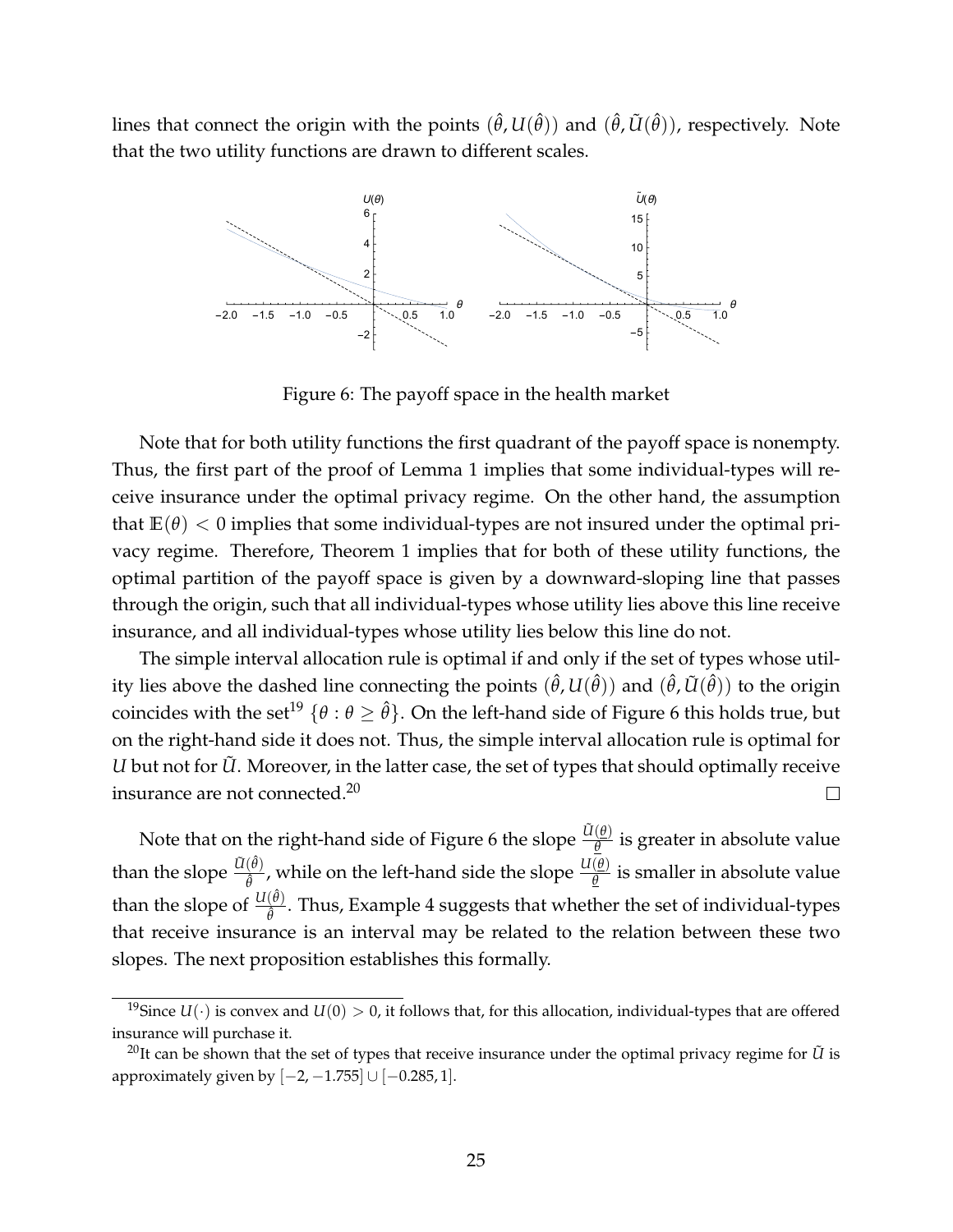**Proposition 4.** Suppose that  $\theta$  is distributed continuously on  $[\theta, \overline{\theta}]$ , where  $\theta < 0 < \overline{\theta}$  and  $\mathbb{E}[\theta] < 0$ . Suppose also that  $U(\cdot)$  is differentiable, decreasing, convex, and is such that  $U(0) > 0$ . *The optimal privacy regime is such that:*

- *1. There exists*  $\epsilon > 0$  *such that all individuals with types*  $\theta \ge -\epsilon$  *receive insurance.*
- *2. The set of individual-types that receive insurance is an interval if and only if*

$$
\left|\frac{U(\hat{\theta})}{\hat{\theta}}\right| \ge \left|\frac{U(\underline{\theta})}{\underline{\theta}}\right|.
$$

The first part of Proposition 4 follows from the assumptions that *U*(*θ*) is convex, decreasing, and that  $U(0) > 0$ . These assumptions jointly imply that it is socially valuable to force individuals' types that are profitable to insure to buy insurance, even if they personally would prefer not to do so. Moreover, under these assumptions, the designer optimally uses these individuals' types to subsidize the slightly unhealthy types (i.e., individuals' types for which *θ* is negative but close to zero) for whom the cost of providing insurance is low and the value of receiving insurance is moderate.

The second part of the proposition addresses the question of whether the designer should also subsidize the extremely unhealthy individual-types (i.e., those types that lie at the lower end of the support) or the mildly unhealthy individual-types. The condition in this part of Proposition 4 is related to the curvature of  $U(\cdot)$  on  $[\underline{\theta},\tilde{\theta}]$ , as captured by the ratio  $\frac{U(\theta)}{U(\hat{\theta})}$ : because  $U(\cdot)$  is decreasing, this condition is violated only if that curvature is large. If  $U(\cdot)$  is highly convex, then the designer's gain from insuring extremely unhealthy individual-types is very large relative to his gain from insuring mildly unhealthy individual-types. Thus, even though the insurance firm requires a greater subsidy to insure the former types than to insure the latter types, it is optimal for the designer to use the healthy individual-types to subsidize the extremely unhealthy individual-types. Hence, in this case, the designer will optimally select to provide insurance to an unconnected set of individual-types. On the other hand, if the curvature of  $U(\cdot)$  is mild, the additional benefit of insuring the extremely unhealthy individual-types (rather than the mildly unhealthy ones) does not justify the larger subsidy that is required to incentivize the firm to do so. Hence, in this case, the designer will optimally select an interval allocation rule.

Notice that even in the stylized setting considered in this section (with a single insurance plan), the optimal allocation of individual-types to insurance plans does not always respect the natural ordering of types. In a more general setting, where the insurer offers multiple insurance plans, the payoff vector that represents each individual's type is a multidimensional vector that is determined by the cost and benefit of offering each insurance plan to that type. Even if the payoff function associated with each insurance plan is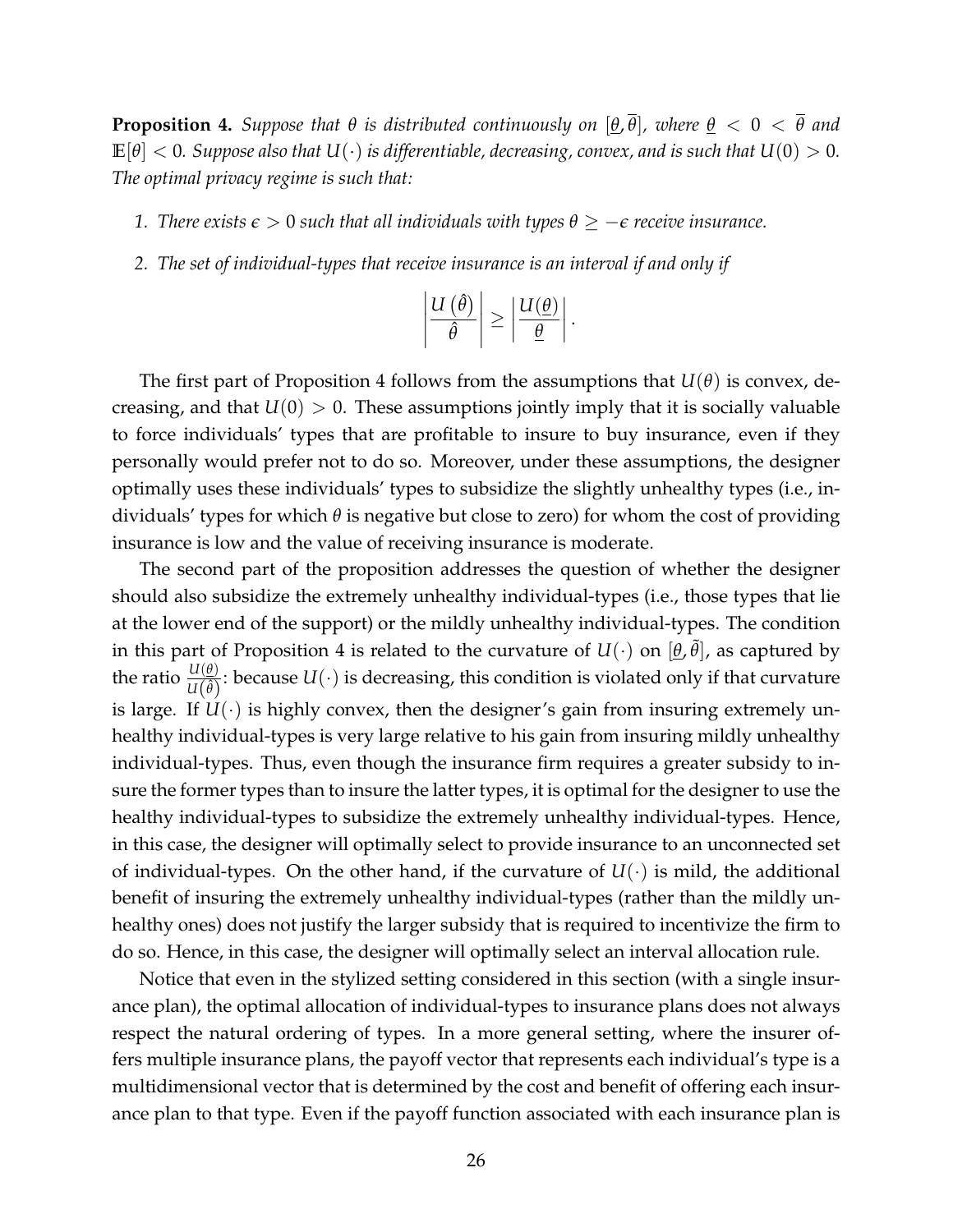well behaved (e.g., monotone, convex, etc. ), there is no reason to expect that the cosine difference between each type and the central rays of the polyhedral cones that represent the various insurance plans will be well behaved as well. Hence, the optimal allocation of individual-types to insurance plans need not generally partition the natural ordering of types into convex subsets.

### **5.2 The Effectiveness of Regulation with State-Independent Profit**

Regulation in our model is generally effective. The expected payoff of the consumer under the optimal privacy regime is generally larger than under the two extreme benchmarks of a fully informed unregulated firm and an uninformed firm. However, when the firm's preferences are independent of the state of the world – a special case that has received much attention in the Bayesian persuasion literature – the ability of the designer to help the consumer is limited. In this section we analyze this special case. With no additional loss of generality, suppose that  $v(a_j, \cdot) > v(a_i, \cdot)$  if<sup>21</sup>  $j > i$ .

#### **Example 5: Benefit of Regulation with State-Independent Firm's Profits**

Suppose that there are three equally likely states  $\{\theta_1, \theta_2, \theta_3\}$  and that the consumer's payoffs are

$$
u(a_1,\overline{\theta})=\left(\begin{array}{c}1\\1\\-1\end{array}\right); \qquad u(a_2,\overline{\theta})=\left(\begin{array}{c}-1\\0\\0\end{array}\right).
$$

If the firm knows the state and is unregulated, then it will offer the consumer  $a_2$  in states  $\theta_2$  and  $\theta_3$ , and  $a_1$  in state  $\theta_1$ . This provides the consumer with an expected payoff of 1  $\frac{1}{3}$ . An uninformed firm would offer  $a_1$ , which would also give the consumer an expected payoff of  $\frac{1}{3}$ . Under the optimal privacy regime the firm's induced information partition is given by  $\{\theta_1, \theta_2\}$ ,  $\{\theta_3\}$ . In this case, the firm would offer  $a_1$  in states  $\{\theta_1, \theta_2\}$ , and  $a_2$  in state  $\theta_3$ . This offer strategy gives the consumer an expected payoff of  $\frac{2}{3}$ . Notice that the consumer derives benefit only from offer *a*1.  $\Box$ 

Example 5 shows that although regulation benefits the consumer, this benefit is obtained in a very particular way. Namely, the consumer obtains a payoff that is higher than the default payoff only when the lowest-indexed offer (above the default) is made. The next proposition shows that this observation holds generally.

**Proposition 5.** *Suppose that the firm prefers higher-indexed to lower-indexed offers in all states of the world. Under any incentive-compatible direct privacy regime, the consumer is indifferent*

 $21$ Because the firm can impose the default offer on the consumer, no loss of generality is implied by assuming that the default offer is the worse one for the firm.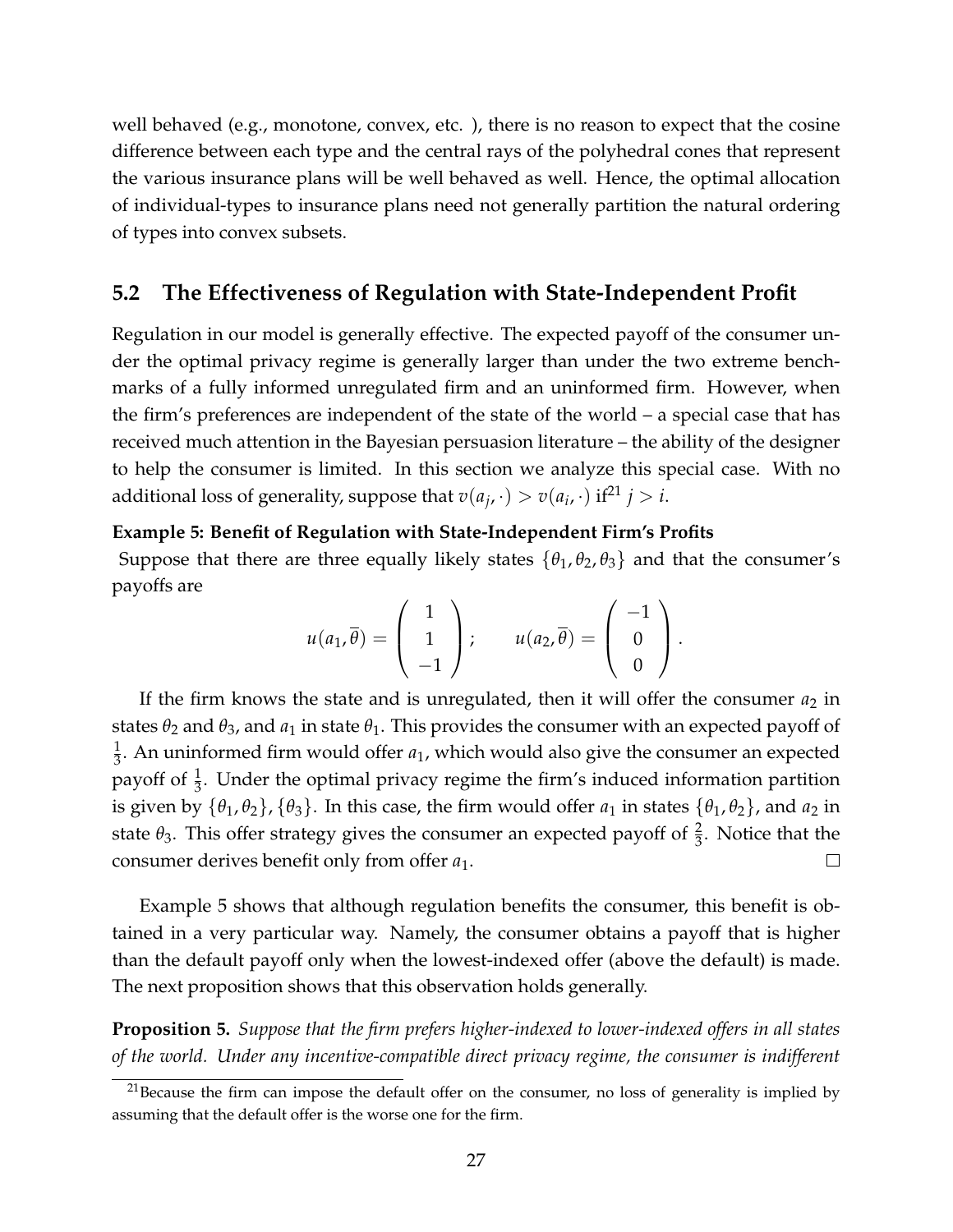*between the default offer and any offer*  $a_i \in A$  *that is not the lowest-indexed offer that is made under that regime.*

The limitation of the designer's ability to assist the consumer stems from the special form of the firm's incentive compatibility constraints when firm's preferences are stateindependent. In particular, condition (3) requires that if the firm is instructed to offer both  $a_i$  and  $a_j$ , where  $j > i$ , then it must be the case that the consumer is indifferent between accepting and rejecting offer *a<sup>j</sup>* .

Proposition 5 implies that when the firm's preferences are independent of the state of the world, the designer must select exactly one offer from which the consumer will benefit and the states in which that offer is made, and then allocate the remaining states to higher-indexed offers in a way that satisfies the incentive compatibility constraints. This insight not only simplifies the computation of optimal privacy regimes, but also justifies thinking about the designer's problem in the following way. In order to generate surplus for the consumer after offer  $a_i$ , the designer is willing to treat all signals  $s = a_j$  for  $j > i$ as "informational loss leaders." That is, the designer forgoes the opportunity to generate surplus for the consumer after signals  $s = a_j$  for every  $j > i$  in order to generate surplus for the consumer after signal  $s = a_i$ .

If the firm can make only one non-default offer, then Proposition 5 becomes starker and implies that regulation is futile. If the consumer is willing to accept offer  $a_1$  under the prior, then the firm will offer  $a_1$  in all states regardless of the choice of information structure. If offer  $a_1$  is not made with probability one, then the firm's incentive compatibility constraint implies that the consumer must be indifferent between accepting and rejecting offer *a*1. Thus, in such cases the consumer's expected utility is exactly the same as his utility from taking his outside option. Hence, regulation does not help the consumer.

**Corollary 1.** *Suppose that*  $N = 1$ *. If the firm prefers*  $a_1$  *to*  $a_0$  *in every state of the world, then all incentive-compatible privacy regimes provide the consumer with the same expected payoff.*

### **6 Extensions**

### **6.1 General Designer's Preferences**

Our baseline model focuses on the case in which the objective of the designer is to maximize the consumer's ex-ante utility. However, our main result, namely, the geometric characterization of the optimal privacy regime (Theorem 3), remains valid if the designer's objective is to maximize any weighted sum of the consumer's and firm's ex-ante payoffs. Hence, our insights into the design of optimal privacy regimes are applicable also in wider settings.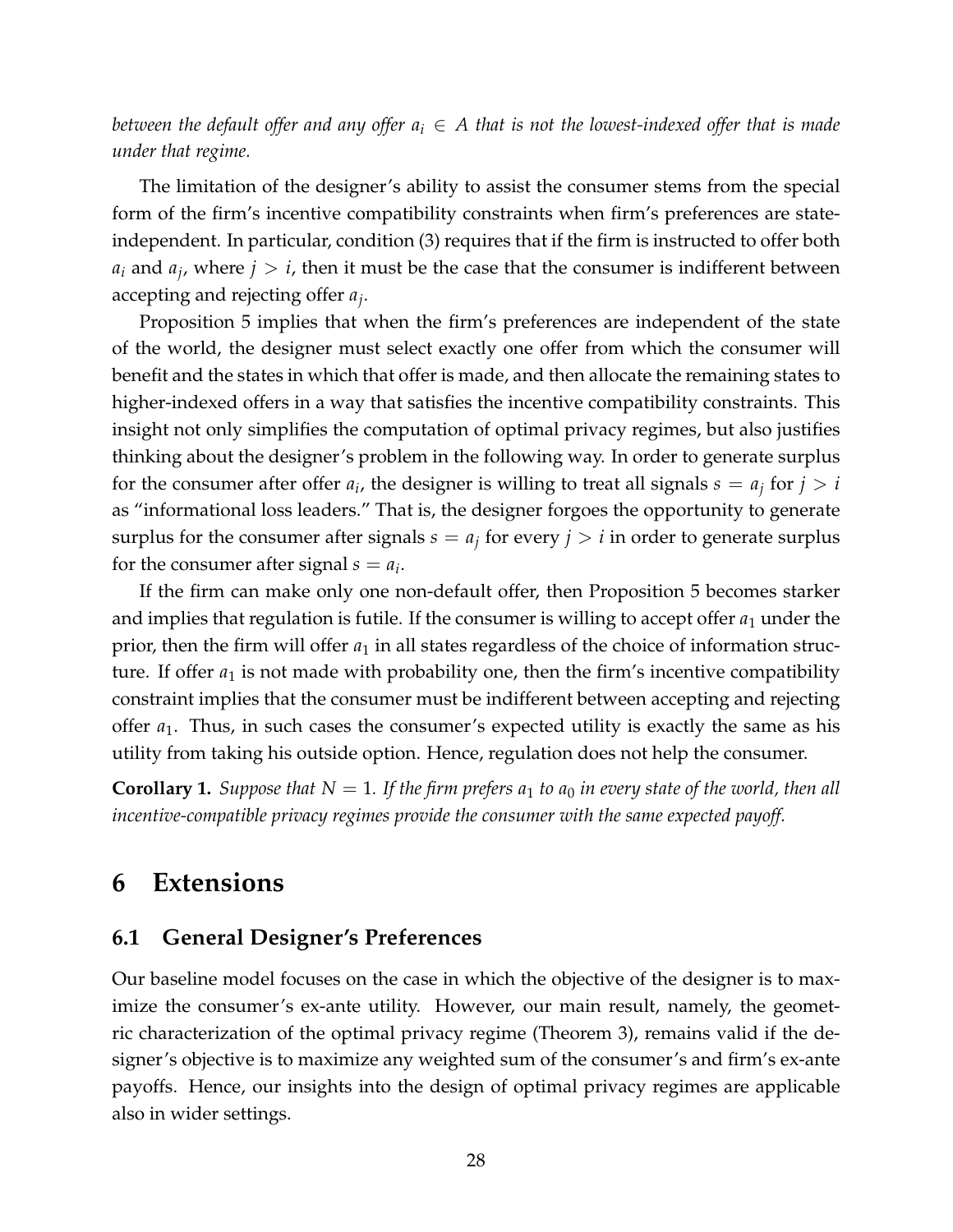To see this, note that the incentive compatibility constraints of both the consumer and the firm (equations (2), (3), and (5)) are independent of the designer's preferences. Hence, the feasible set of direct privacy regimes induced by these constraints is also independent of the designer's objective function. Moreover, the transformations of these constraints used to derive the Lagrangian *L* in the proof of Theorem 3 are also independent of the designer's preferences.

The only place where the designer's preferences do play a role is in the first term of the Lagrangian *L*. Under the baseline model, the designer's direct value in the Lagrangian is

$$
\sum_{a_i \in A^*} \sum_{\theta \in \Theta} \pi(\theta) p(a_i, \theta) u(a_i, \theta),
$$

which implies that the derivative of the direct value with regard to  $p(a_i, \theta)$  is a linear function of *W*(*θ*), namely, *π*(*θ*)*u*(*a<sup>i</sup>* , *θ*). If the designer's objective is to maximize the weighted sum of the consumer's and firm's payoffs

$$
\sum_{a_i \in A^*} \sum_{\theta \in \Theta} \pi(\theta) p(a_i, \theta) (\beta u(a_i, \theta) + (1 - \beta) v(a_i, \theta)),
$$

for some  $\beta \in [0,1]$ , then the derivative of the direct value with regard to  $p(a_i, \theta)$  still remains a linear function of  $W(\theta)$ . Specifically, it is equal to  $\pi(\theta)$  ( $\beta u(a_i, \theta) + (1 - \beta)v(a_i, \theta)$ ). Since Theorem 3 is a consequence of the linearity of the derivatives of the Lagrangian with respect to the probabilities  $p(a_i, \theta)$ , it will hold as long as the designer's preferences are a linear combination of  $u(\cdot, \cdot)$  and  $v(\cdot, \cdot)$ .

#### **6.2 Persuasion**

We assumed that the firm makes a take-it-or-leave-it offer to the consumer. This implies that the firm can prevent the consumer from enjoying any non-null offer. However, in some settings, the firm may be unable to prevent the consumer from choosing any offer in set *A*, and must resort to influencing the consumer's choice via (Bayesian) persuasion. Our baseline model and its "persuasion variant" in which the consumer can choose any offer in set *A* following the firm's offer differ in the incentive compatibility constraints of both the consumer and the firm. In particular, when the consumer can select any offer in set *A*, the incentive compatibility constraint (2) is replaced by a constraint that stipulates that  $a_i$  is a best response to beliefs  $\mu_{a_i}.$  That is, rather than requiring that the consumer's beliefs be above a certain hyperplane, the consumer's incentive compatibility constraints now require that the consumer's beliefs be in a polygon.<sup>22</sup> This more complicated struc-

<sup>&</sup>lt;sup>22</sup>This is because whatever is chosen by the consumer has to be better than all the other options in set  $A$ , and comparison with every such option implies that the chosen option lies above some hyperplane.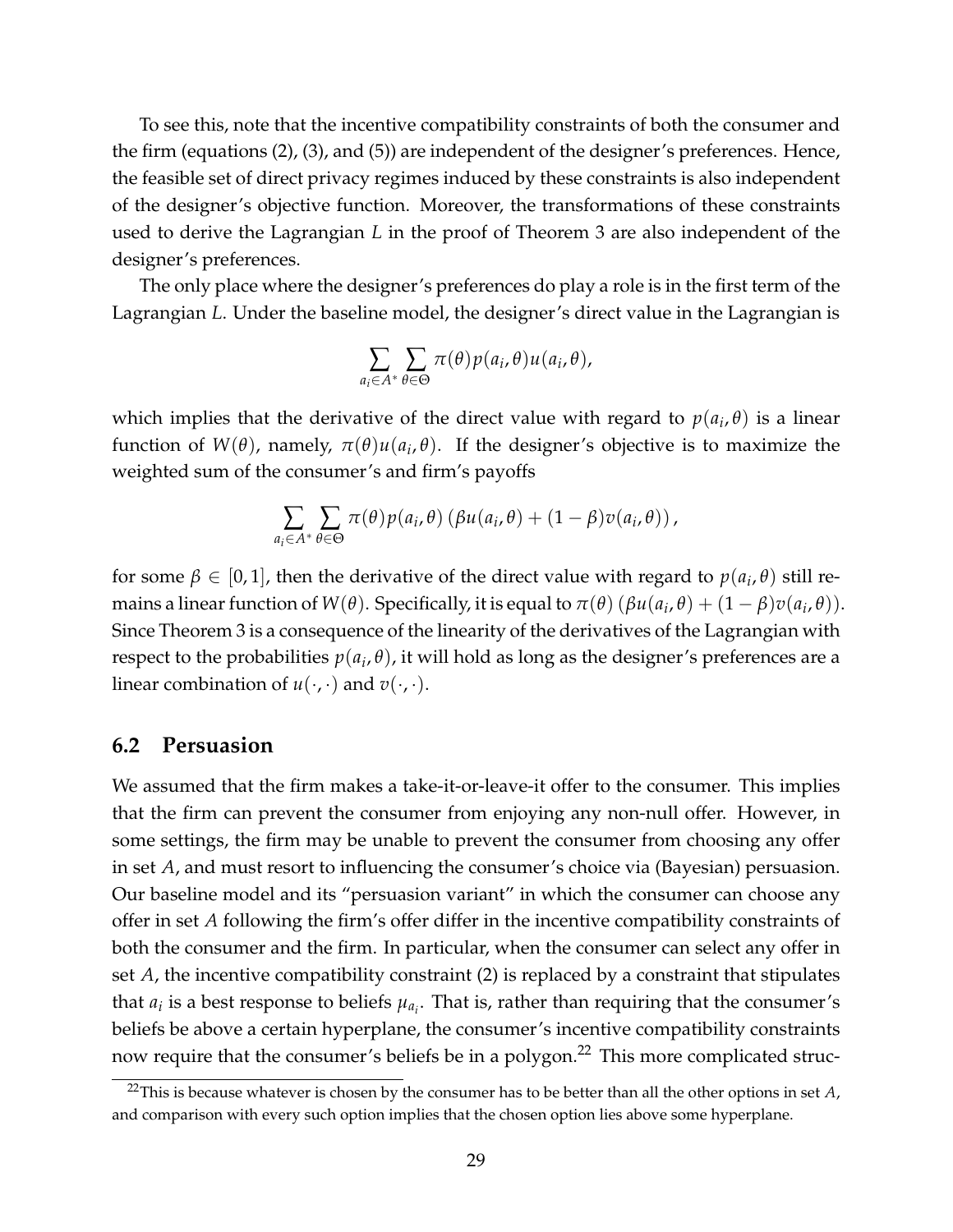ture of the consumer's incentive compatibility constraints can significantly complicate the firm's incentive compatibility constraints.

The designer's problem in the persuasion variant of our model with two possible offers  $(N = 1)$  is analyzed in Ichihashi (2019). Ichihashi characterizes the optimal privacy regime (the designer's strategy, in his terminology) implicitly as a function of the solution of an auxiliary persuasion game, and derives conditions under which the designer can help the consumer. In the case of  $N = 1$ , it is straightforward to adapt our techniques to the persuasion setting and augment Ichihashi's results by providing a direct geometric characterization of the optimal privacy regime. Namely, it is possible to show that Theorem 1 generalizes to this setting.

Even though the geometric structure of the optimal privacy regime is the same in the baseline model and the persuasion variant, the optimal privacy regimes in these two settings are generally different. Moreover, the consumer (weakly) prefers the optimal privacy regime in the persuasion variant to the optimal privacy regime in the baseline model.

**Proposition 6.** *Suppose that N* = 1*. The optimal privacy regime in the persuasion variant of the model is either a half-plane regime or it induces only one offer. Moreover, the consumer's expected payoff in the persuasion variant is weakly larger than his payoff in the baseline model.*

More generally, when *N* > 1, allowing the consumer to choose any offer in the set *A* has a big effect on the structure of the incentive compatibility constraints. In particular, the incentive compatibility constraints will depend not only on the angle between two beliefs, but also on the consumer's preferences along the line that connects these two beliefs. Moreover, the fact that the consumer's incentive compatibility constraints are given by polygons rather than hyperplanes implies that beliefs may lie on a kink of the set of incentive-compatible beliefs. Nevertheless, because our result relies on the linearity of the objective function and of the incentive compatibility constraints in the induced probabilities around the optimal privacy regime, which is also a feature of the persuasion variant of the model, we conjecture that our main results continue to hold in this case as well, even though a more complicated proof would be needed to establish these results.

### **6.3 Other Applications**

### **6.3.1 Market Segmentation**

Our framework can also be applied to the study of market segmentation. Consider a monopolistic firm that has the ability to engage in third-degree price discrimination. That is, the monopolist may be able to charge different prices from different sets of consumers.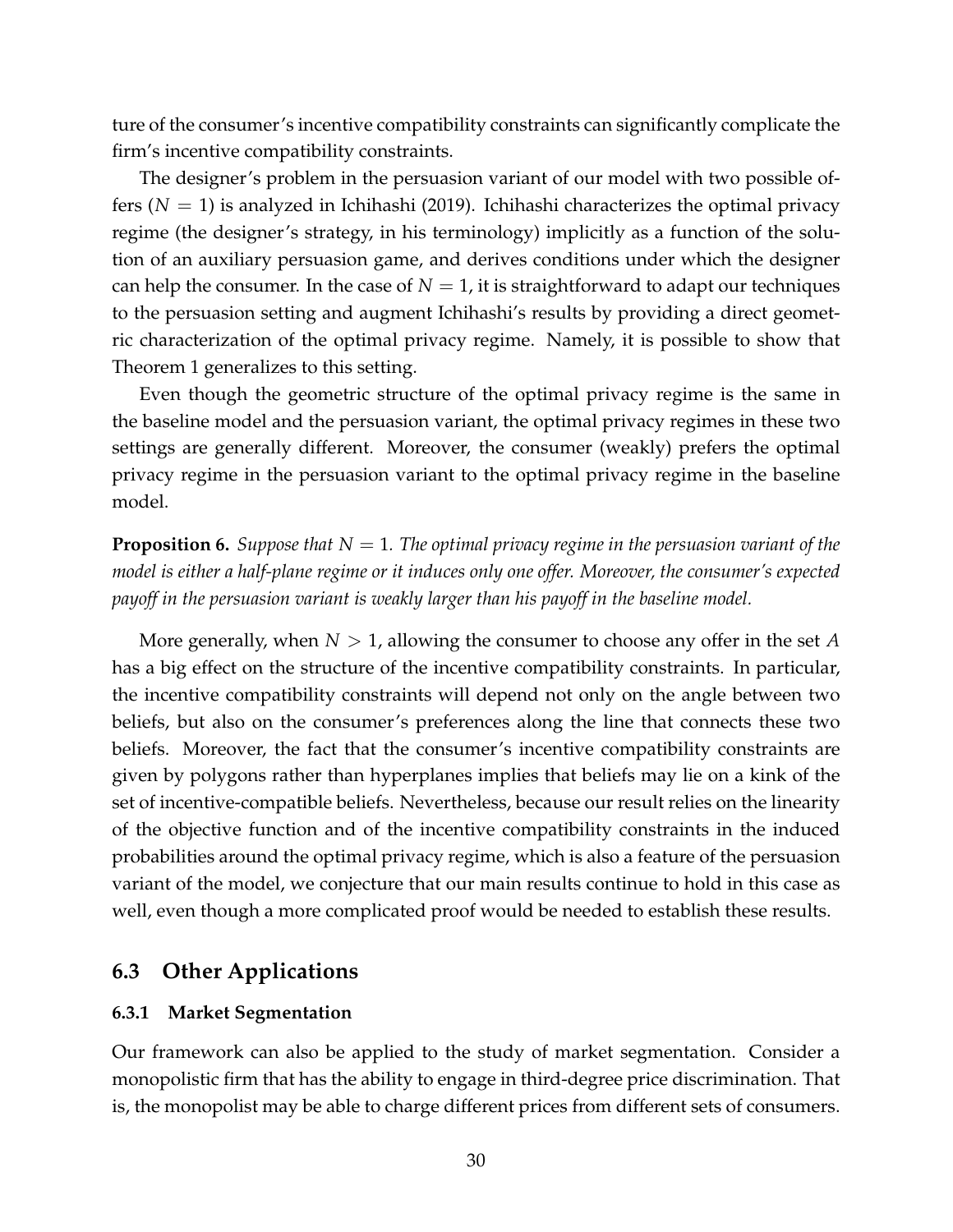Clearly, the ability of the monopolist to segment the market depends on the information it holds regarding consumers' characteristics.

Bergemann, Brooks and Morris (2015) identify the set of firm and consumer surplus pairs that result from all the possible segmentations of the market (under quasilinear preferences for the buyer and seller) when the firm sells a single good. Their results imply that any inefficient market can be segmented in a way that is Pareto improving for both the consumers and the firm.

Ichihashi (2020) and Hidir and Vellodi (2021) conduct welfare analysis when the monopolist is a multi-product firm that offers a single product to each consumer. Ichihashi (2020) considers a model where, *before*learning their types, consumers can decide whether or not to disclose information about their types to the firm, which then segments consumers into different markets based on the information it receives. He shows that it is profitable for the firm to commit not to use this information in order to price discriminate, and that such commitment reduces consumer welfare. By contrast, Hidir and Vellodi (2021) assume that *after* consumers learn their types, they can voluntarily disclose information to the firm. They show that the consumer-optimal segmentation is the least informative segmentation under which trade occurs with probability one.

Haghpanah and Siegel (2020) consider a more general model in which a multi-product monopolistic firm is also able to offer possibly different quantity/price menus of products and product bundles in different market segments. That is, in Haghpanah and Siegel's model, the firm is able to also engage in second-degree, on top of third-degree, price discrimination. The main result of Haghpanah and Siegel is that any inefficient nonsegmented market can be generically segmented in a way that is Pareto improving for both the consumers and the firm. As noted by Haghpanah and Siegel, the main difficulty in applying Bayesian persuasion methods to the problem of market segmentation is that doing so requires that the firm's payoff be specified for any induced posterior belief or possible market segmentation; however, no characterization of the optimal menu for a multi-product monopolistic firm exists.

Our model can be recast to fit the scenario of market segmentation. In particular, our results can be used to derive the consumer optimal segmentation in markets where the firm's payoff from a given offer depends on the consumer's type. Such dependence arises naturally in insurance markets and markets for medical (or other types of) services.

Comparing our results to those of Bergemann, Brooks and Morris (2015) and Hidir and Vellodi (2021) highlights the effect of the fundamental difference between our two respective settings: in their settings, consumers know their types and the consumeroptimal market segmentation scheme is ex-post Pareto efficient. By contrast, in our setting consumers do not know their type and the optimal privacy regime may induce ex-post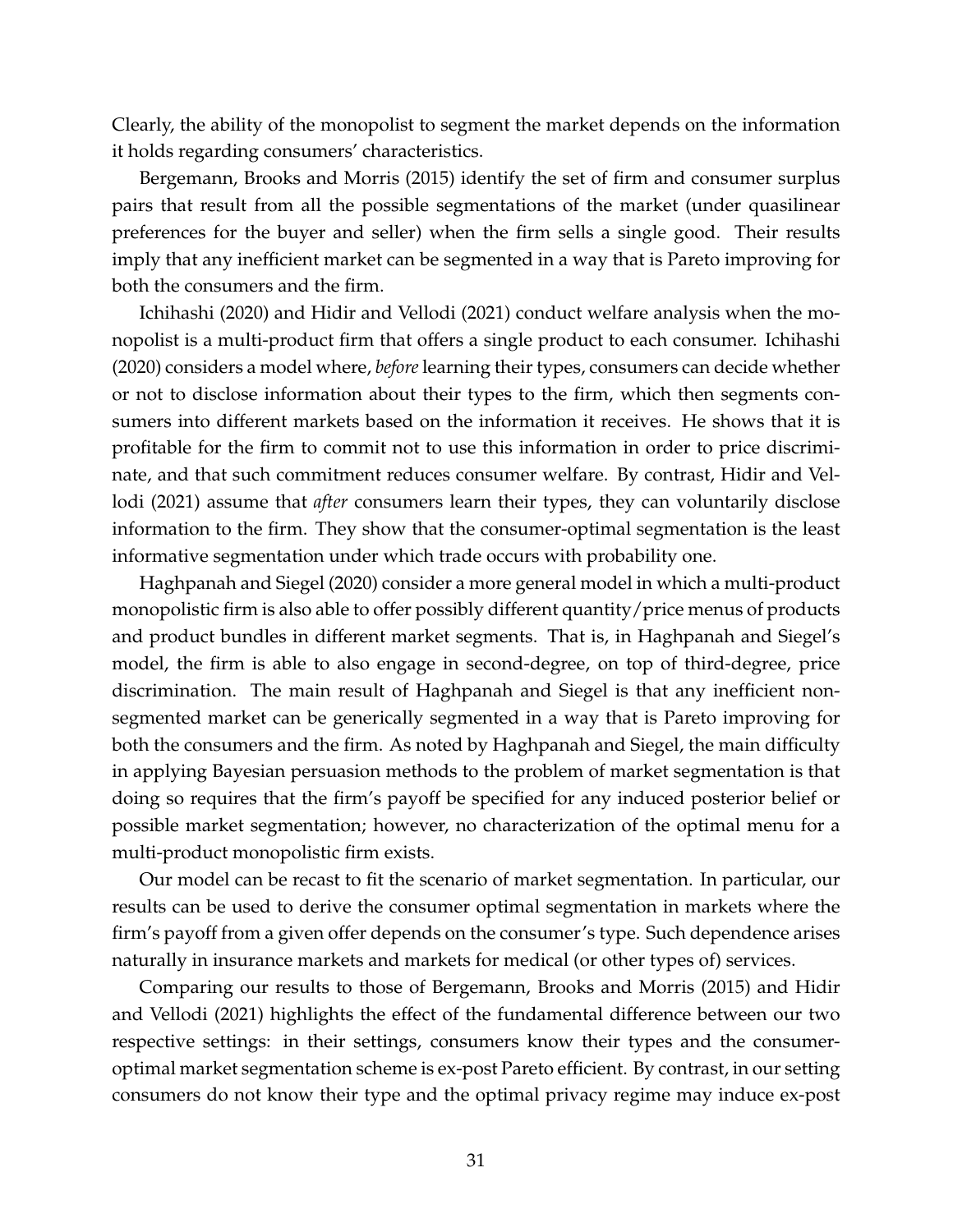Pareto-inefficient outcomes.<sup>23</sup>

To better understand the connection between the consumer's knowledge of his own type and the efficiency properties of optimal segmentation, consider the consumer's response to receiving a certain offer. In Bergemann, Brooks and Morris (2015) and Hidir and Vellodi (2021) consumers know their type, and so the firm's offer has no effect on consumers' inferences. It follows that the firm optimizes separately within each segment, and so the designer need not consider possible spillovers between different segments when he designs the optimal segmentation scheme. These papers show that a sophisticated form of market segmentation enables consumers to reap all the benefits from trade, and so the consumer-optimal segmentation is Pareto efficient.

By contrast, in our model, after receiving an offer the consumer makes an inference about his own type based on the firm's offer and general strategy. Thus, were the firm to make an identical offer to consumers in two different market segments, this would affect the consumers' inferences about their types in both of these segments. It follows that the firm may gain from merging two distinct market segments, and so the designer must consider the potential spillover between the different segments. Consequently, consumeroptimal segmentation may necessitate inefficient outcomes in some segments in order to limit the firm's ability to profit from merging segments.

### **6.3.2 Optimal Design of Legislative Procedures**

Another application of our model is the design of efficient procedures within legislative bodies. The interaction between the consumer and the firm in our model is similar to the interaction between a chamber of a legislative body and a committee that proposes amendments under a restrictive procedure. The committee acquires information about the topic at hand, drafts a proposed amendment, and then the entire chamber decides whether to accept or reject the committee's proposal.<sup>24</sup> The committee may generally have different preferences than the chamber, and so it may attempt to exploit its informational advantage to its benefit. Our results show that regulation of the committee's

<sup>&</sup>lt;sup>23</sup>Ichihashi (2020) considers a more complex setting where consumers learn their type between the time at which they disclose information and the time at which they decide whether to purchase the good. Similarly to us, he finds that consumer-optimal market segmentation is inefficient; however, his finding is due to a different mechanism. In his setting, the seller first commits to the prices at which he will sell each good, and then, after receiving information about the consumer's type, offers to sell the good that maximizes his expected revenue. Ichihashi shows that, in response, the consumer will disclose what is the good to which he assigns the maximal value, which, in turn, leads the seller to commit to a high price level that may prevent trade.

<sup>&</sup>lt;sup>24</sup>See Gilligan and Krehbiel (1987) for a description of parliaments where such restrictive procedures are used, and an analysis of equilibrium outcomes under such procedures.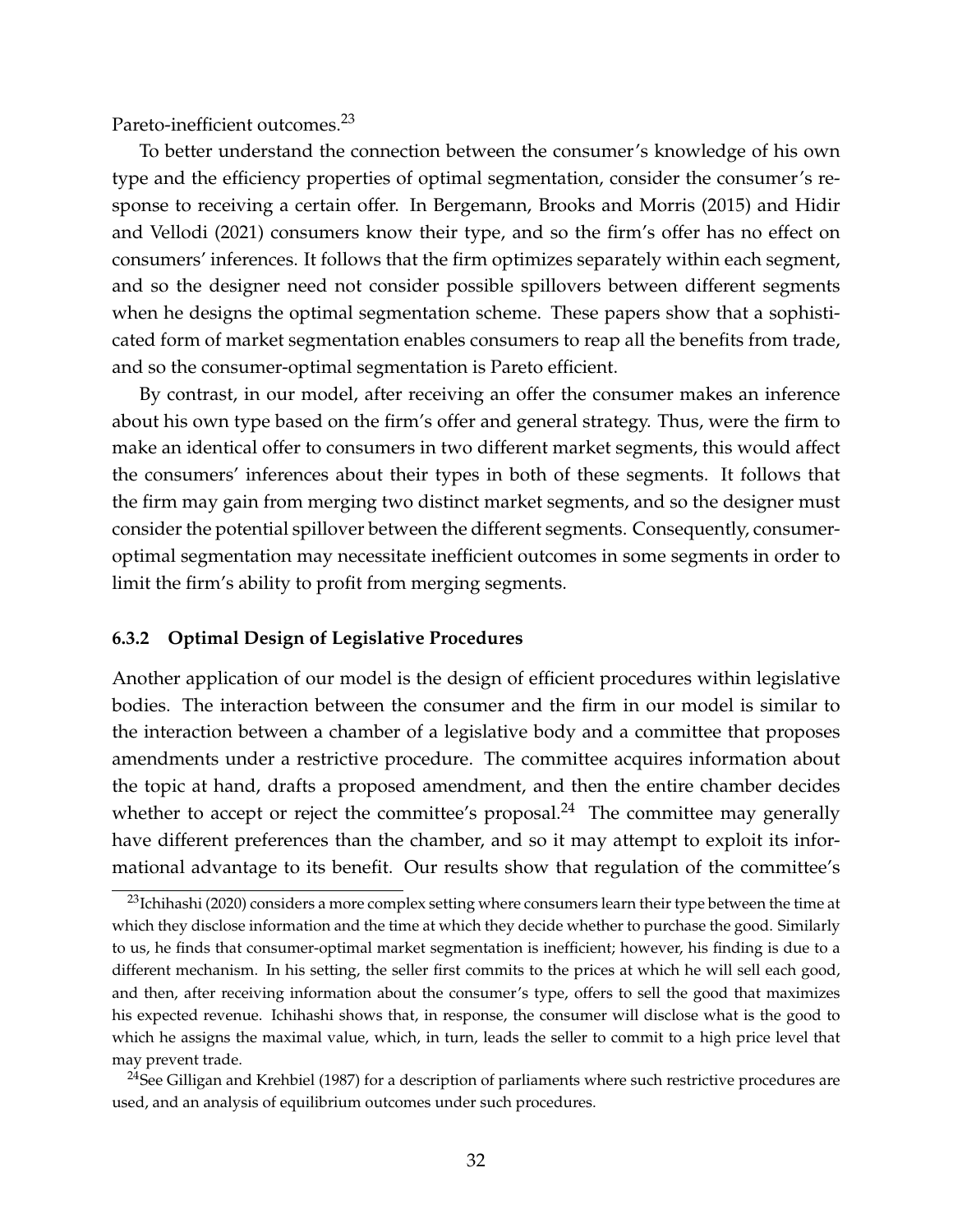ability to acquire information will generally be beneficial. Moreover, our results provide a guideline for the geometric structure of the restrictions that should be considered.

# **7 Concluding Remarks**

We study the optimal design of privacy in a setting where an informed firm makes a takeit-or-leave-it offer to an uninformed consumer. In particular, we are interested in settings where there is a real trade-off between providing the firm with enough information to facilitate welfare-enhancing trade and preventing it from extracting the surplus that is generated (e.g., medical insurance markets and markets for credence goods). Our main result provides a guideline for the design of optimal privacy regimes in such settings by providing a simple geometric condition that determines whether or not the firm should be allowed to distinguish between two consumer types.

More generally, our results also highlight the trade-offs that underlie optimal privacy laws and the potential benefit thereof. First, we show that when consumers do not know their type, then the optimal privacy regime may induce ex-post Pareto-inefficient outcomes in order to restrict the firm's ability to influence a consumer's inference about his own type. As explained in Section 6.3.1 above, this effect has not been addressed in previous work. Moreover, this suggests that the design of optimal privacy laws in markets where consumers do know their type is an inherently different problem than the design of privacy laws in markets where consumers do not know their type (and it is impossible to provide them with this information).

Second, Proposition 5 suggests that, when consumers do not know their types, if the firm's gain from trade does not depend on the consumer's type, then the design of privacy laws has a limited impact on consumer surplus. This suggests that in contexts in which the firm's payoff depends on the price of the transactions, but, conditional on the transaction occurring, is independent of the consumer's type (e.g., retail markets), privacy regulation is of limited value. By contrast, in contexts in which the firm's payoff does depend on the consumer's type (e.g., health care markets), privacy regulation can significantly affect consumer surplus. This comparison hints that privacy laws designed to regulate medical information (e.g., GINA) are likely to have a stronger impact on consumer welfare than laws designed to regulate retail markets (which is a primary goal of the General Data Protection Regulation).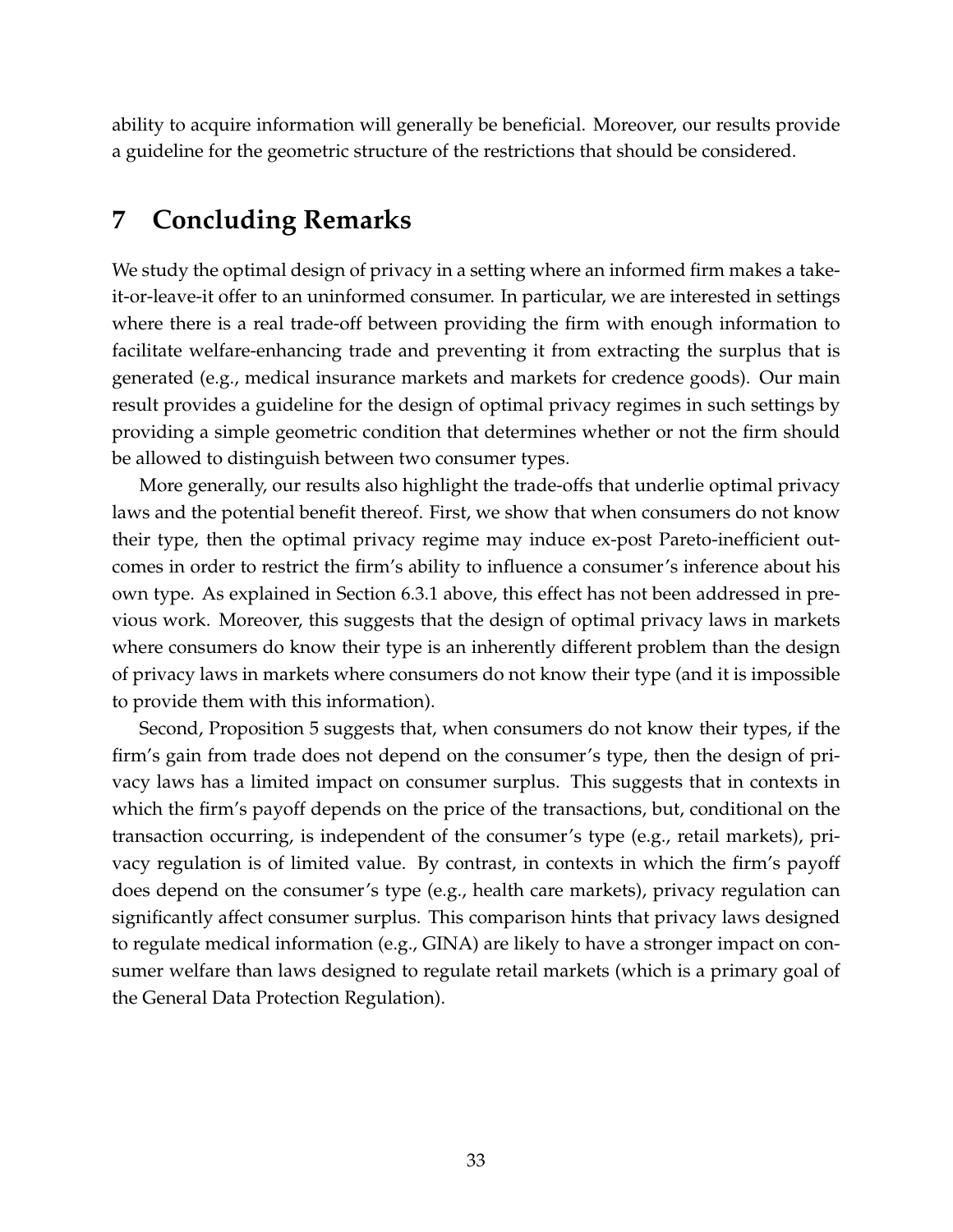# **Appendix: Proofs**

*Proof of Lemma 1.* We establish this lemma in two steps. First, we show that if the third quadrant of the payoff space is nonempty, then  $a_0$  is offered (with some probability) in any optimal privacy regime. Second, we show that if the first quadrant of the payoff space is nonempty, then there exists an optimal privacy regime in which  $a_1$  is offered.

Suppose by way of contradiction that  $\tilde{\theta}$  belongs to the third quadrant and  $a_1$  is offered with probability one under an optimal privacy regime. Observe that moving  $\tilde{\theta}$  to the rejection region increases the consumer's expected utility. Moreover, this modification relaxes the consumer's incentive compatibility constraint after the consumer receives offer *a*1. Now, consider the impact of this change on the firm's incentive compatibility constraints. Since  $\tilde{\theta}$  belongs to the third quadrant, in the modified rejection region the firm strictly prefers  $a_0$  to  $a_1$ . By assumption, under the prior the firm prefers  $a_1$  to  $a_0$  (were this not the case, offering  $a_1$  with probability one would not be an optimal strategy for the firm), and so conditional on  $\theta \in \Theta \setminus \{ \tilde{\theta} \}$  the firm also prefers  $a_1$  to  $a_0$ . Hence, moving  $\tilde{\theta}$  to the rejection region increases the payoffs of both players and is incentive compatible for both players.

Next, assume that there exists a state  $\tilde{\theta}$  in the first quadrant and that the designer selects  $S = \{s_0, s_1\}$ , where  $s_1$  is realized if and only if the state is  $\theta$ . After  $s_1$  the consumer strictly prefers  $a_1$  to  $a_0$ . Hence, offering  $a_i$  after  $s_i$  is incentive compatible for the consumer. Moreover, since after  $s_1$  the firm also strictly prefers  $a_1$  to  $a_0$ , the strategy of offering  $a_0$ with probability one is suboptimal for the firm under this privacy regime. Because the firm faces a linear optimization problem, it has a best response to this privacy regime. Furthermore, under this best response it must make both offers. Since the consumer's expected utility against this strategy is at least as much as the utility from of receiving the default offer with certainty, it follows that having the firm make the default offer is not the unique optimal privacy regime.  $\Box$ 

*Proof of Theorem 1.* By Lemma 1, under any optimal privacy regime the set of offers that are made is  $A^* = \{a_0, a_1\}$ . The more general Theorem 3 shows that in an optimal privacy regime the acceptance and rejection regions are separated by a line that passes through the origin. The discussion preceding the statement of Theorem 1 implies that this line is downward sloping.  $\Box$ 

*Proof of Theorem 2.* First, we show that any outcome obtained under an arbitrary privacy regime can be replicated by a direct privacy regime.

Consider an arbitrary privacy regime  $\langle \hat{S}, \hat{p}(\cdot | \cdot) \rangle$  and an offer strategy  $\hat{q}(\cdot | \cdot)$  that is incentive compatible for the consumer and an optimal choice for the firm. Define a direct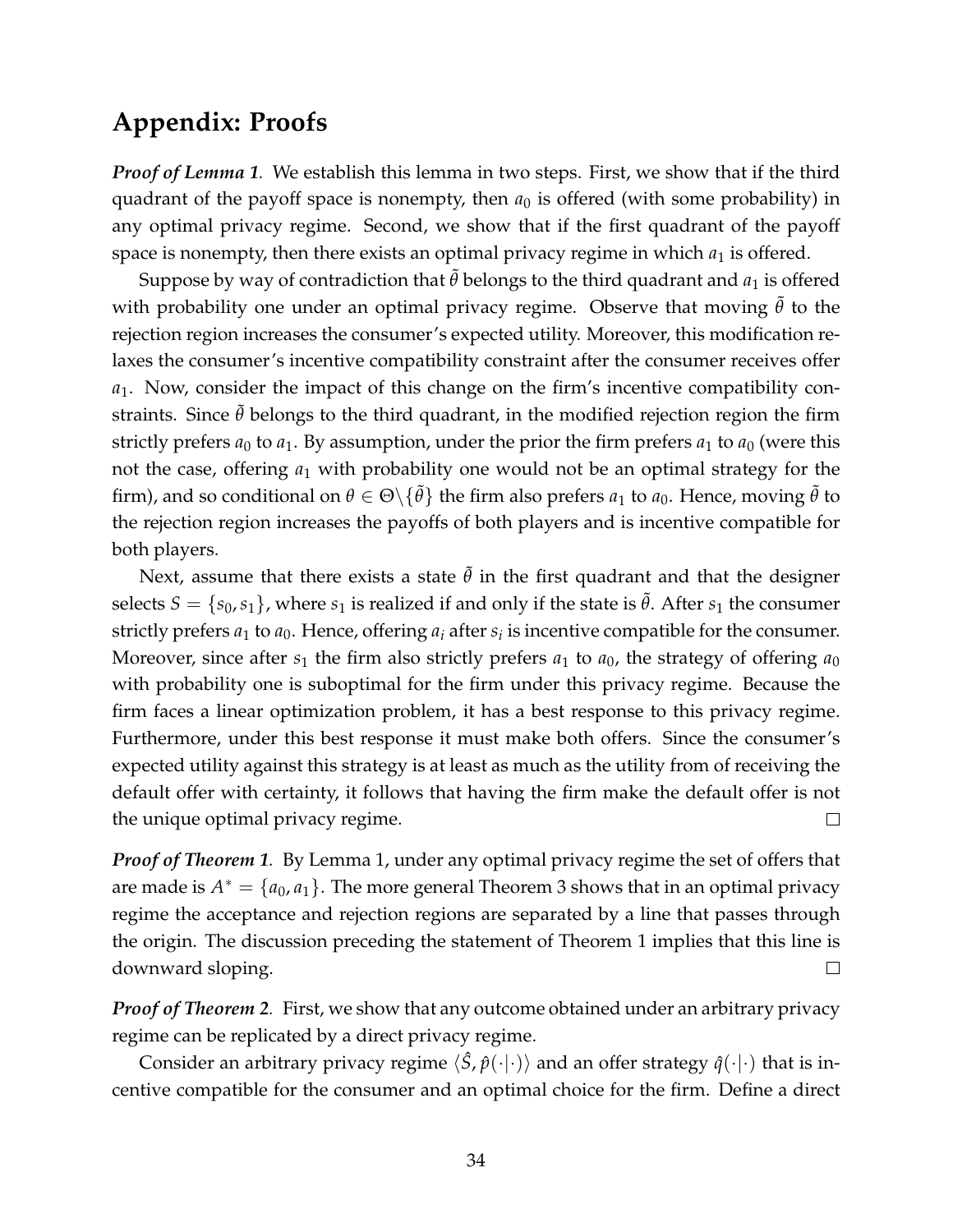privacy regime that generates the same joint distribution of actions and states as follows:

$$
\tilde{S} = \{a_i : \hat{q}(a_i|s) > 0 \text{ for some } s \in \hat{S}\}
$$

$$
\tilde{p}(a|\theta) = \sum_{s \in \hat{S}} \hat{q}(a|s)\hat{p}(s|\theta).
$$

Note that the consumer's interim belief conditional on any offer made by the firm is the same under both regimes. Hence, this direct privacy regime is incentive compatible for the consumer. Moreover, selecting  $q(a_i, s = a_i) = 1$  for all  $a_i \in \tilde{S}$  is an optimal choice for the firm. To see this, assume by way of contradiction that there exists an offer strategy  $\tilde{q}(\cdot|\cdot)$  that the firm strictly prefers to following the designer's instructions. This implies that under the privacy regime  $\langle \hat{S}, \hat{p}(\cdot | \cdot) \rangle$ , the firm strictly prefers the offer strategy

$$
q(\cdot|s) = \tilde{q}(\cdot|a)\hat{q}(a|s) \quad \forall s \in \hat{S}
$$

to  $\hat{q}(\cdot|\cdot)$ , a contradiction.

Next, we show that if a direct privacy regime satisfies the incentive compatibility constraints (2), (3), and (5), then it is incentive compatible. The fact that such a regime is incentive compatible for the consumer is immediate. Thus, assume to the contrary that there exists a direct privacy regime  $\langle \tilde{S}, \tilde{p}(\cdot | \cdot) \rangle$  that satisfies the above constraints and for which the offer strategy  $q(a_i|s=a_i)=1$  for every  $s\in\tilde{S}$  is not an optimal strategy for the firm. As the firm faces a linear optimization problem with at least one feasible solution, namely, making the default offer with probability one, it has an optimal strategy. Denote one such optimal strategy by  $\tilde{q}(\cdot,\cdot)$ .

Since this offer strategy is better for the firm than the strategy of following the designer's suggestions, there exist  $a_j \in A$  and  $a_i \in \tilde{S}$  for which both  $\tilde{q}(a_j|s = a_i) > 0$ and  $a_j \in D(a_i)$ . Fix such an offer  $a_j$ , and let  $B_D \equiv \{a_i \in \tilde{S} \setminus \{a_j\} | \tilde{q}(a_j|s = a_i) > 0\}$ and  $a_i \in D(a_i)$ . Since the privacy regime satisfies the incentive compatibility constraint (3), it must be the case that  $\mu_{a_j} \in \partial \Xi_{a_j}$  and  $\mu_{a_i} \notin \Xi_{a_j}$  for every  $a_i \in B_D$ . Since the offer strategy  $\tilde{q}(\cdot,\cdot)$  is incentive compatible for the consumer, it follows that the set  $B_T \equiv \{ s \in T(a_i) | \tilde{q}(a_i|s) > 0 \}$  is nonempty.

Select an arbitrary  $a_i \in B_D$  and  $a_k \in B_T$ , and let  $\epsilon_i$ ,  $\epsilon_k > 0$  be such that

$$
\epsilon_i p_{a_i} \mu_{a_i} \cdot u(a_j, \overline{\theta}) + \epsilon_k \mu_{a_k} \cdot u(a_j, \overline{\theta}) = 0.
$$

Since the privacy regime satisfies incentive compatibility constraint (5), it follows that

$$
\epsilon_i p_{a_i} \mu_{a_i} \cdot v(a_i, \theta) + \epsilon_k \mu_{a_k} \cdot v(a_k, \theta) \geq (\epsilon_i p_{a_i} \mu_{a_i} + \epsilon_k p_{a_k} \mu_{a_k}) \cdot v(a_j, \theta).
$$

If the inequality is strict, then it is both incentive compatible for the consumer and strictly profitable for the firm to increase  $q(a_k|s = a_k)$  and  $q(a_i|s = a_i)$  by  $\epsilon_k$  and  $\epsilon_i$ , respectively,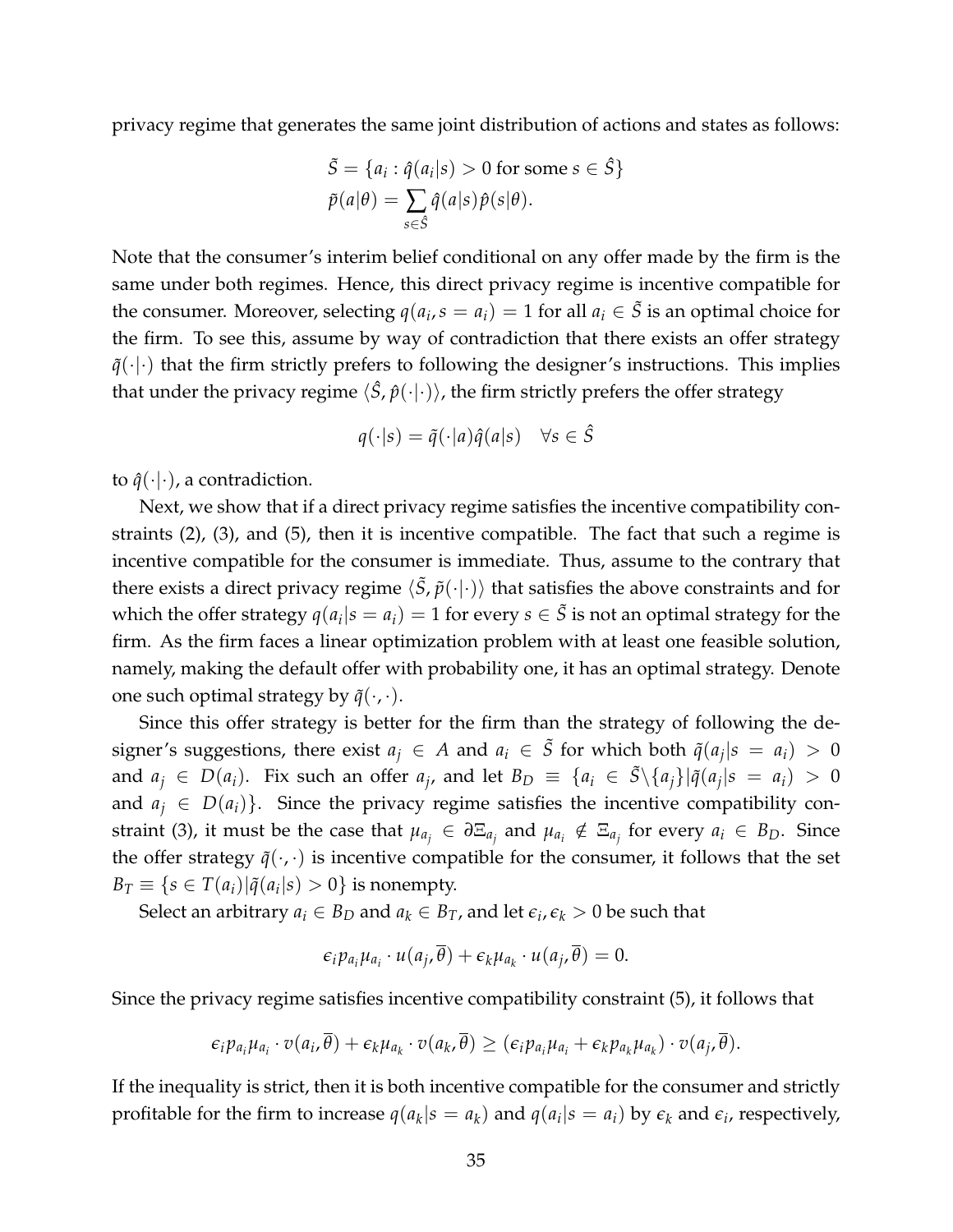and decrease  $q(a_j|s = a_k)$  and  $q(a_j|s = a_i)$  by  $\epsilon_k$  and  $\epsilon_i$ , respectively. Otherwise, since either  $\epsilon_i = \tilde{q}(a_j|s = a_i)$  or  $\epsilon_k = \tilde{q}(a_j|s = a_k)$  satisfies the above requirements, the firm's strategy provides it with the same profit as one in which there is one less signal after which the firm does not follow the designer's suggestion. Since  $\tilde{S}$  is finite, an iterative application of the above argument implies that either  $\tilde{q}(\cdot,\cdot)$  is suboptimal for the firm or that it is equivalent to following the designer's instructions, a contradiction.  $\Box$ 

*Proof of Theorem 3.* Assume that there exists an optimal direct privacy regime that induces the offers  $A^* \subset A$  via beliefs  $\mu_a^*$ *ai* that are induced with probabilities *p* ∗ *ai* . Denote the offers that the consumer is indifferent to taking in this solution by

$$
\overline{A} \equiv \{a_i \in A^* : \mu_{a_i} \in \partial \Xi_{a_i}\}.
$$

Then define the constraint

$$
\mu_{a_i} \in \partial \Xi_{a_i} \quad \forall a_i \in \overline{A}.\tag{6}
$$

Since  $\langle A^*, \{p_a^*\}\rangle$ *ai* , *µ* ∗  $\left\{a_i\right\}\rangle$  is an optimal direct privacy regime, it follows that the solution to the designer's problem, subject to the consumer's incentive compatibility constraint (2) and the firm's incentive compatibility constraints (3) and (5), is also a local maximum to the designer's problem under constraints (6) and (5). Similarly, let  $\overline{B} \subset A^* \times A^* \times A^*$ denote the set of triplets for which (5) is binding under {*p*<sup>\*</sup><sub>*a*</sub><sup>*n*</sup></sup> *ai* , *µ* ∗  $_{a_{i}}^{*}$ }, i.e.,

$$
\overline{B} \equiv \{ (a_i, a_j, a_k) \in A^* \times A^* \times A^* : \mu_{a_k} \cdot (\overline{v}(a_k) - \overline{v}(a_i)) = \frac{\mu_{a_k} \cdot u(a_i, \overline{\theta})}{\mu_{a_j} \cdot u(a_i, \overline{\theta})} \mu_{a_j} \cdot (v(a_j, \overline{\theta}) - v(a_i, \overline{\theta})) \}.
$$
\n(7)

Since  $\langle A^*, \{p_a^*\}\rangle$ *ai* , *µ* ∗  $\left\{a_i\right\}\rangle$  is an optimal direct privacy regime, it follows that any local maximum to the designer's problem with constraints (6) and (5) is also a local maximum under constraints (6) and (7). Because (6) are (7) equalities (rather than inequalities), the local maxima of this problem are given by the solution to the following Lagrangian:

$$
L_{1} = \sum_{a_{i} \in A^{*}} p_{a_{i}} (\mu_{a_{i}} \cdot u(a_{i}, \overline{\theta})) + \sum_{i \in \overline{A}} \gamma_{i} (\mu_{a_{i}} \cdot u(a_{i}, \overline{\theta})) +
$$
  

$$
\sum_{(a_{i}, a_{j}, a_{k}) \in \overline{B}} \gamma_{i,j,k} (\mu_{a_{k}} \cdot (v(a_{k}, \overline{\theta}) - v(a_{i}, \overline{\theta})) (\mu_{a_{j}} \cdot u(a_{i}, \overline{\theta})) - \mu_{a_{k}} \cdot u(a_{i}, \overline{\theta}) \mu_{a_{j}} \cdot v(a_{j}, \overline{\theta}) - v(a_{i}, \overline{\theta}))
$$
  

$$
+ \overline{\gamma} \cdot \left( \sum_{a_{i} \in A^{*}} p_{a_{i}} \mu_{a_{i}} - \pi(\overline{\theta}) \right).
$$

Recall that {*p* ∗ *ai* , *µ* ∗  $_{a_i}^*$ } is generated by some optimal direct privacy regime, and so we can rewrite the Lagrangian in terms of the signals  $p(a_i|\theta_i)$ , *S*, where  $S = A^*$  and the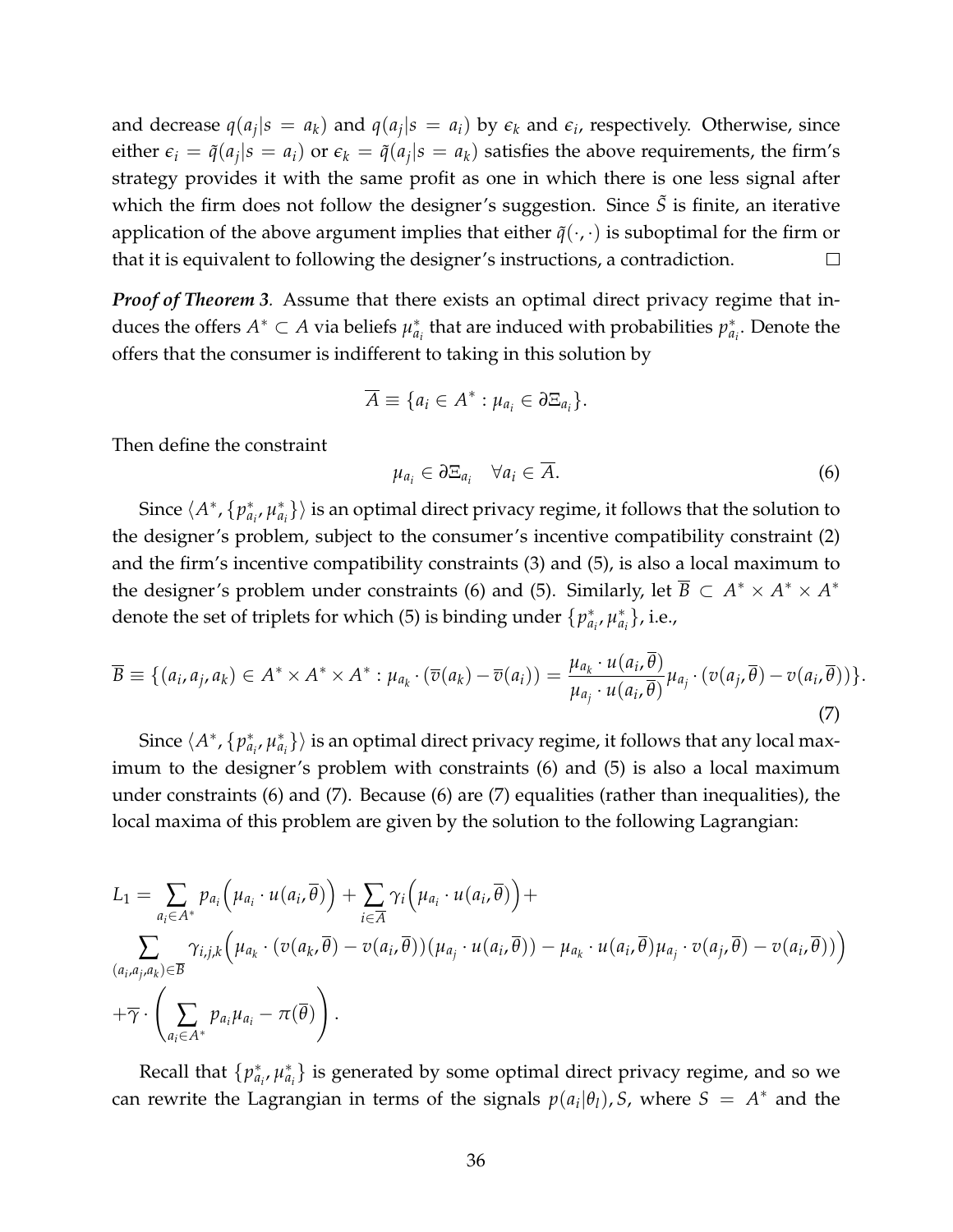firm uses the offer function given by  $R(s, s) = 1$ ; that is, the firm makes the offer that corresponds to the signal that it receives. Doing so gives the following Lagrangian:

$$
L = \sum_{a_i \in A^*} \sum_{\theta \in \Theta} \pi(\theta) p(a_i, \theta) u(a_i, \theta)
$$
  
+ 
$$
\sum_{a_i \in \overline{A}} \lambda_i \Big\{ \sum_{\theta} \pi(\theta) p(a_i, \theta) u(a_i, \theta) \Big\}
$$
  
+ 
$$
\sum_{(a_i, a_j, a_k) \in \overline{B}} \lambda_{i,j,k} \Big\{ \Big( \sum_{\theta \in \Theta} \pi(\theta) p(a_k, \theta) (v(a_k, \theta) - v(a_i, \theta)) \Big) \Big( \sum_{\theta} \pi(\theta) p(a_j, \theta) u(a_i, \theta) \Big)
$$
  
- 
$$
\Big( \sum_{\theta \in \Theta} \pi(\theta) p(a_k, \theta) u(a_i, \theta) \Big) \Big( \sum_{\theta \in \Theta} \pi(\theta) p(a_j, \theta) (v(a_j, \theta) - v(a_i, \theta) \Big) \Big\}
$$
  
+ 
$$
\sum_{\theta \in \Theta} \lambda_{\theta} \Big\{ \sum_{a_i \in A^*} p(a_i, \theta) - 1 \Big\}.
$$

The derivative of *L* with respect to  $p(a_l, \theta)$  is

$$
\frac{\partial L}{\partial p(a_l, \theta)} = \pi(\theta)u(a_l, \theta) + \lambda_i \pi(\theta)u(a_l, \theta) + \lambda_{\theta}
$$
\n
$$
+ \sum_{a_i, a_k: (a_i, a_l, a_k) \in \mathcal{B}} \lambda_{i,l,k} \left\{ \left( \sum_{\theta' \in \Theta} \pi(\theta') p(a_k, \theta') (v(a_k, \theta') - v(a_i, \theta')) \right) (\pi(\theta)u(a_i, \theta))
$$
\n
$$
- \left( \sum_{\theta' \in \Theta} \pi(\theta') p(a_k, \theta') u(a_i, \theta') \right) (\pi(\theta) (v(a_l, \theta) - v(a_i, \theta)) )
$$
\n
$$
+ \sum_{a_i, a_j: (a_i, a_j, a_l) \in \mathcal{B}} \lambda_{i,j,l} \left\{ \pi(\theta) ((a_l, \theta) - v(a_i, \theta)) \left( \sum_{\theta' \in \Theta} \pi(\theta') p(a_j, \theta') u(a_i, \theta') \right) \right.
$$

Denote by  $\lambda^*$  the value of the Lagrange multipliers in the solution. Evaluating this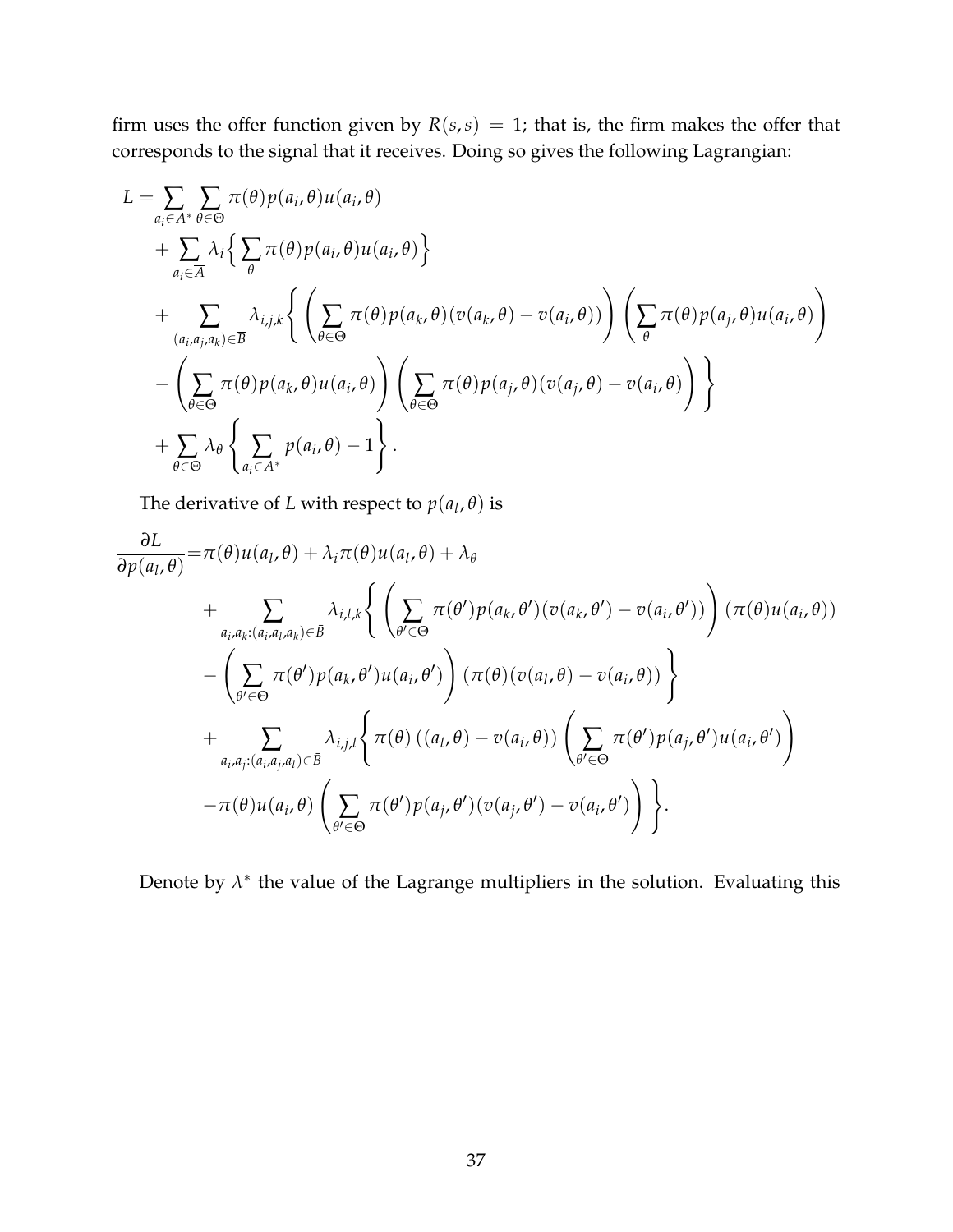derivative for the optimal privacy regime gives

$$
u(a_l, \theta) + \lambda_i^* u(a_l, \theta) + \lambda_{\theta}^*
$$
  
+ 
$$
\sum_{a_i, a_k: (a_i, a_l, a_k) \in \overline{B}} \lambda_{i,l,k}^* \left\{ p_{a_k}^* \mu_{a_k}^* \cdot (v(a_k, \overline{\theta}) - v(a_i, \overline{\theta})) u(a_i, \theta) - (p_{a_k}^* \mu_{a_k}^* \cdot u(a_i, \overline{\theta})) ((v(a_l, \theta) - v(a_i, \theta))) \right\}
$$
  
+ 
$$
\sum_{a_i, a_j: (a_i, a_j, a_l) \in \overline{B}} \lambda_{i,j,l}^* \left\{ ((v(a_l, \theta) - v(a_i, \theta))) (p_{a_j}^* \mu_{a_j}^* \cdot u(a_i, \overline{\theta})) - (u(a_i, \theta)) (p_{a_j}^* \mu_{a_j}^* \cdot (v(a_j, \overline{\theta}) - v(a_i, \overline{\theta})) ) \right\}.
$$

Observe that all the dot products do not depend on  $W(\theta)$ , and so this derivative can be expressed as  $z_l \cdot W(\theta) + \lambda_{\theta}^*$  $\theta_{\theta}^*$  for some  $z_{a_l} \in \mathbb{R}^{2N}$ . Observe that in the solution to the designer's problem, it holds that  $p(a_l, \theta) > 0$  only if  $\frac{\partial L}{\partial p(a_l, \theta)} \ge 0$ . Hence, if there exists a *θ* for which offers *a*<sub>*l*</sub> and *a*<sub>*k*</sub> are made with a (strictly) positive probability, then  $\frac{\partial L}{\partial p(a_l, \theta)} =$ *∂L*  $\frac{\partial L}{\partial p(a_k,\theta)} = 0$ , and so  $z_{a_l} \cdot W(\theta) = z_{a_k} \cdot W(\theta) = -\lambda_{\theta}^*$  $\phi^*$ . Note that the set  $\{W \in \mathbb{R}^{2N} : z_{a_l} \cdot W = \phi^* \}$  $\{z_{a_k} \cdot W\}$  is given by a hyperplane  $Z_{a_l a_k}$  that contains the origin.

Moreover, for every state  $\theta$  such that  $W(\theta)$  is above  $Z_{a_l a_k}$ , we have that  $\frac{\partial L}{\partial p(a_l,\theta)}$  >  $\frac{\partial L}{\partial p(a_k, \theta)}$ . Therefore, it follows that if  $\theta$  is below  $Z_{a_l a_k}$  (for some  $a_k \in A^*$ ), then  $p(a_l, \theta) = 0$ . *∂L* Hence, the set of states in which offer  $a_l$  may be made is contained in the set  $A_l$  =  $∪_{a_k \neq a_l} Y^+_{a_l}$  $a_{l}$ <sup> $a_{k}$ </sup>, where  $Y_{a_{l}l}^{+}$  $Z^+_{a_l a_k}$  is the half-space above the hyperplane  $Z_{a_l a_k}$ . Moreover,  $p(a_l, \theta) =$ 1 if  $W(\theta) \in int(\mathcal{A}_{a_l})$ . Thus, the set of states in which offer  $a_l$  is made is contained in a polyhedral cone. Note that the union  $\cup_{a_i:a_i\in A^*}\mathcal{A}_{a_i}$  must cover the entire payoff space. If there exists a payoff vector  $W(\theta)$  that is not included in any  $\mathcal{A}_{a_i}$ , then an optimal offer does not exist for that payoff vector under the utility function given by the Lagrangian *L*. Since the set of offers is finite, this leads to a contradiction.  $\Box$ 

*Proof of Proposition 4.* The assumptions that  $U(\cdot)$  is continuous, monotone, and that  $U(0) > 0$  jointly imply that there are individual-types in the first quadrant of the payoff space and no individual-types in the third quadrant of the payoff space. This, in turn, implies that some individual-types receive insurance under an optimal privacy regime (see proof of Lemma 1). The assumption that  $\mathbb{E}[\theta] < 0$  implies that under an incentivecompatible direct privacy regime some individual-types do not receive insurance. Hence, Theorem 1 implies that there exists  $\alpha^* > 0$  such that (i) all individual-types in the first quadrant of the payoff space receive insurance, (ii) individual-types in the second quadrant of the payoff space receive insurance if and only if  $\alpha(\theta) \equiv$ *U*(*θ*) *θ*  $\vert \geq \alpha^*$ , and (iii)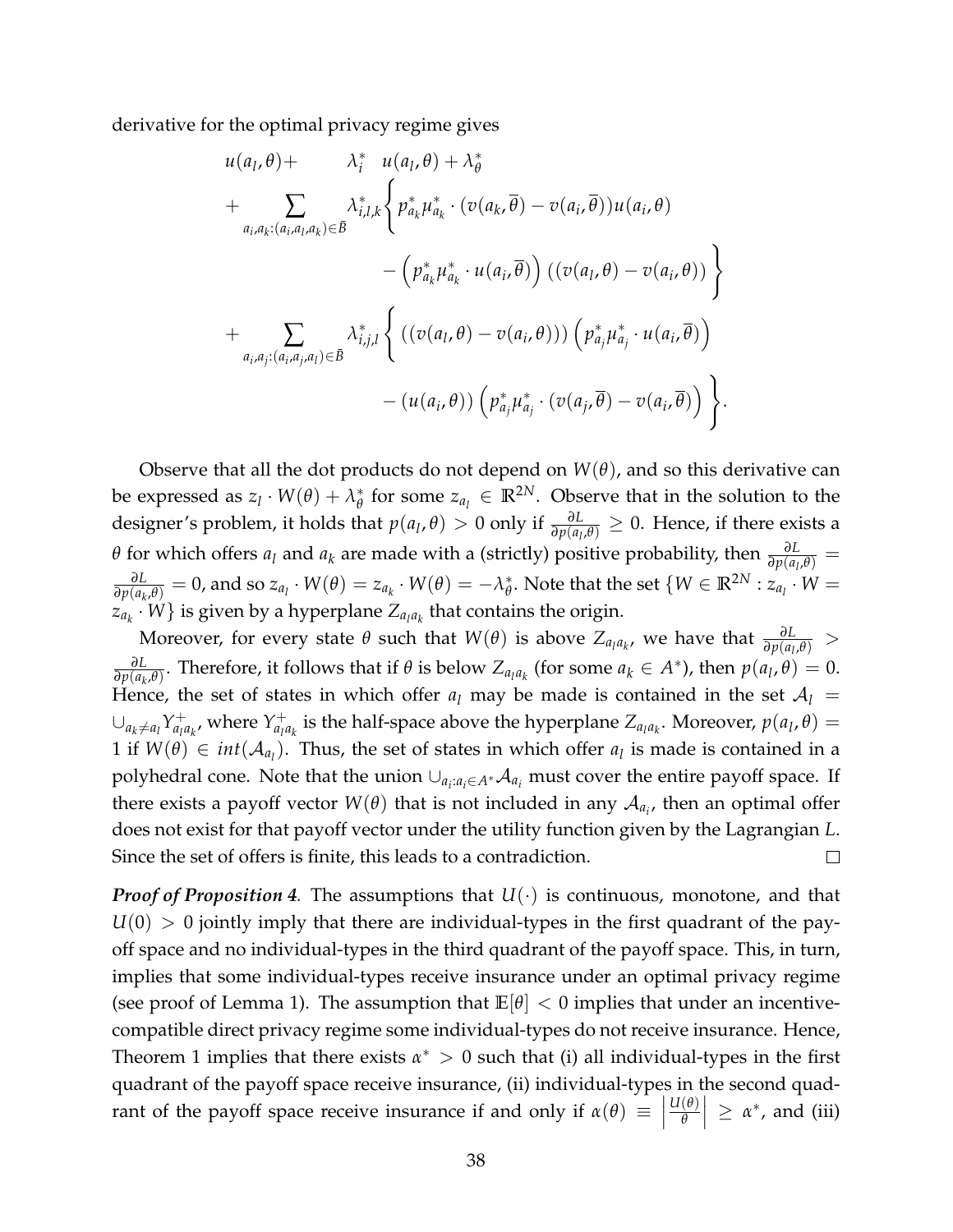individual-types in the fourth quadrant of the payoff space receive insurance if and only if  $\alpha(\theta) \leq \alpha^*$ .

We start by showing that every individual-type for which  $\theta \geq 0$  receives insurance under the optimal privacy regime. If the fourth quadrant of the payoff space is empty this is immediate. Otherwise, the assumptions that  $U(\cdot)$  is convex and that  $U(0) > 0$  jointly imply that the line with slope  $U'(0)$  that passes through the origin lies strictly below  $U(\cdot)$ . Thus, the downward-sloping line with the smallest slope (in absolute value) that passes through the origin and is a tangent to  $U(\cdot)$  must be such that the tangency point occurs at  $\tilde\theta>0.$  If  $\alpha^*\le\alpha(\tilde\theta)$ , then all individuals with  $\theta< 0$  will receive insurance and the firm will obtain a negative profit from selling insurance. Hence, in an incentive-compatible privacy regime,  $\alpha^* > \alpha(\tilde{\theta})$ . That is, individuals of type  $\theta \geq 0$  receive insurance under the optimal privacy regime.

Furthermore, if only individual-types for which  $\theta \geq 0$  receive insurance, then the firm's profit is strictly positive and its incentive compatibility constraints are slack. Thus, in optimum, some individual-types for which  $\theta < 0$  will receive insurance. Because  $\lim_{\theta\to 0} \alpha(\theta) = \infty$  there exists  $\epsilon > 0$  such that, in optimum, individuals of types  $[-\epsilon, 0]$ will receive insurance.

To establish the second part of the proposition, observe that  $\alpha(\theta)$  is U-shaped on  $[\theta, 0]$ . To see this, note that  $\frac{\partial \alpha(\theta)}{\partial \theta} = \frac{U(\theta) - \theta U'(\theta)}{\theta^2}$  $\frac{\partial H}{\partial \theta}$  and so *θ* is an extremum of *α*(*θ*) only if  $\theta U'(\theta)$  –  $U(\theta) = 0$ . That is, the straight line with slope  $U'(\theta)$  that passes through the origin is a tangent of  $U(\cdot)$  at  $\theta$ . As  $U(\theta)$  is convex there is at most one such extreme point, and, moreover, such a point is a minimum of  $\alpha(\cdot)$ .

First, consider the case where  $\alpha(\underline{\theta}) \leq \alpha(\hat{\theta})$ . The U-shape of  $\alpha(\cdot)$  on  $[\underline{\theta},0]$  implies that  $\alpha(\theta) \geq \alpha(\hat{\theta})$  if and only if  $\theta \geq \hat{\theta}$ . Thus, if the designer selects  $\alpha^* = \alpha(\hat{\theta})$  the individuals who receive insurance are exactly those for whom  $\theta \geq \hat{\theta}$ . Note that for this choice the firm's expected profit is zero. Moreover, for a lower *α* the firm will earn a negative profit, while for a higher  $\alpha$  the consumer's welfare will be less than for  $\alpha^*$ . Hence,  $\alpha^* = \alpha(\hat{\theta})$  is the solution to the designer's problem.

Second, consider the case where  $\alpha(\underline{\theta}) > \alpha(\hat{\theta})$ . The U-shape and continuity of  $\alpha(\cdot)$  imply that there exists an  $\epsilon > 0$  such that  $\alpha(\underline{\theta}) > \alpha(\theta)$  for all  $\theta \in (\underline{\theta}, \hat{\theta} + \epsilon)$ . It follows that if *α* ∗ is such that type *θ* does not receive insurance, then neither do any individuals for whom  $\theta \leq \hat{\theta} + \epsilon$ . This implies that the firm is making a strictly positive profit from selling insurance. Hence, the designer can increase  $\alpha^*$  and provide insurance to more types that benefit from it. Therefore, an individual of type *θ* must receive insurance under the solution to the designer problem. Because an individual of type *θ* also receives insurance, but the firm does not provide insurance to all individuals, the set of individuals that receive insurance is not an interval.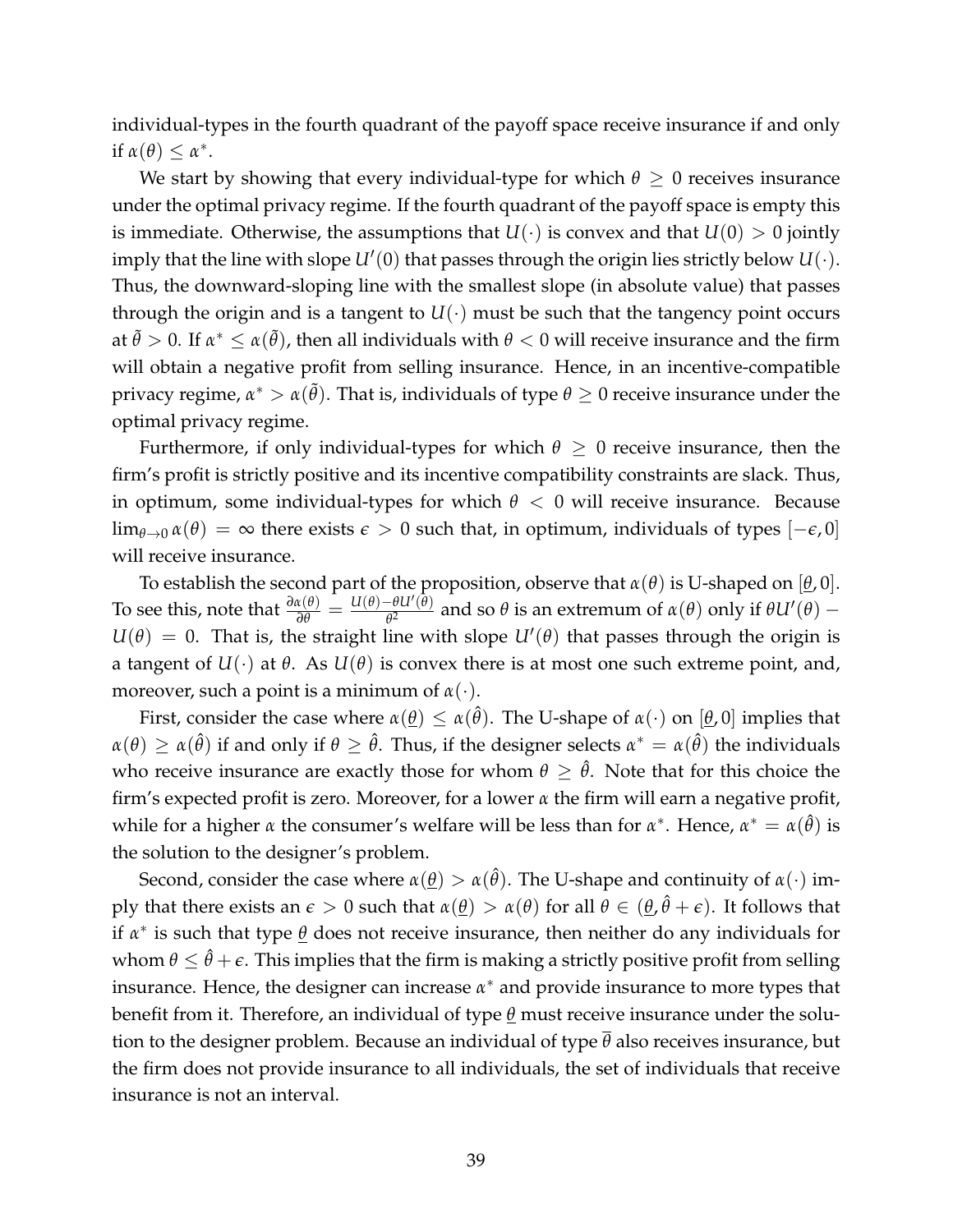*Proof of Proposition 5.* The proof of the proposition follows immediately from the assumption that the firm prefers higher-indexed offers to lower-indexed ones and the firm's incentive compatibility constraint (3). To see this, note that under the assumed preferences,  $D(a_i) = \{a_j : j > i\}$ . Consequently, condition (3) requires that for every  $a_i, a_j \in S$ such that  $j > i$  it holds that  $\mu_{a_j} \in \partial \Xi_{a_j}$ .  $\Box$ 

*Proof of Proposition 6.* When *N* = 1 the consumer's incentive compatibility constraint in the persuasion problem states that  $\mu_{a_1} \in \Xi_1$  and  $\mu_{a_0} \notin int(\Xi_1)$ . Moreover, for this case there are only simple deviations for the firm, and, more importantly, the firm's incentive compatibility constraints for simple deviations remain unchanged. To see this, note that in this case if  $a_1(a_0)$  is not a best response to belief  $\mu$ , then  $a_0(a_1)$  is the unique best response to that belief. Thus, to prevent the firm from making offer  $a_1(a_0)$  when it should make offer  $a_0(a_1)$ , it must be the case that  $a_0(a_1)$  is the unique best response to belief  $\mu_{a_0}(\mu_{a_1})$  and the consumer is indifferent between the two offers at belief  $\mu_{a_1}(\mu_{a_0})$ . This is exactly what is stated in incentive compatibility constraint (3). As explained in Section 6.1, the additional (linear) component of the consumer's incentive compatibility constraint does not impact the derivation of Theorem 3, and so our geometric characterization remains valid for the persuasion problem with two offers.

Note that if under the solution to the baseline problem (i.e., when the firm makes a take-it-or-leave-it offer) only one offer is made, then the second part of the proposition is trivially satisfied. Hence, we assume that under the optimal privacy regime both offers are made. To establish the second part of the proposition, we distinguish between the following two cases in the solution of the baseline problem: (*i*) the consumer weakly prefers  $a_0$  to  $a_1$  in  $\mathcal{A}_{a_0}$ , and  $(ii)$  the consumer strictly prefers  $a_1$  to  $a_0$  in  $\mathcal{A}_{a_0}$ .

*Case* (*i*)*:* Note that for any given privacy regime chosen by the designer, the firm must respect more stringent consumer incentive compatibility constraints in the persuasion problem than in the baseline problem. Moreover, in this case, the solution of the baseline problem satisfies the consumer's incentive compatibility constraints of the persuasion problem. Hence, the solution to the original problem is incentive compatible in the persuasion problem. It follows that in the persuasion problem the designer can ensure that the consumer receives the expected utility that he receives under the optimal privacy regime in the baseline problem.

*Case* (*ii*)*:* Since under an incentive-compatible privacy regime, the consumer must weakly prefer  $a_1$  to  $a_0$  in  $\mathcal{A}_{a_1}$ , in this case, the consumer prefers offer  $a_1$  to  $a_0$  under the prior. Furthermore, as the optimal privacy regime is incentive compatible for the firm, it must strictly prefer  $a_0$  to  $a_1$  in  $\mathcal{A}_{a_0}$ . Assume that the designer were to provide the firm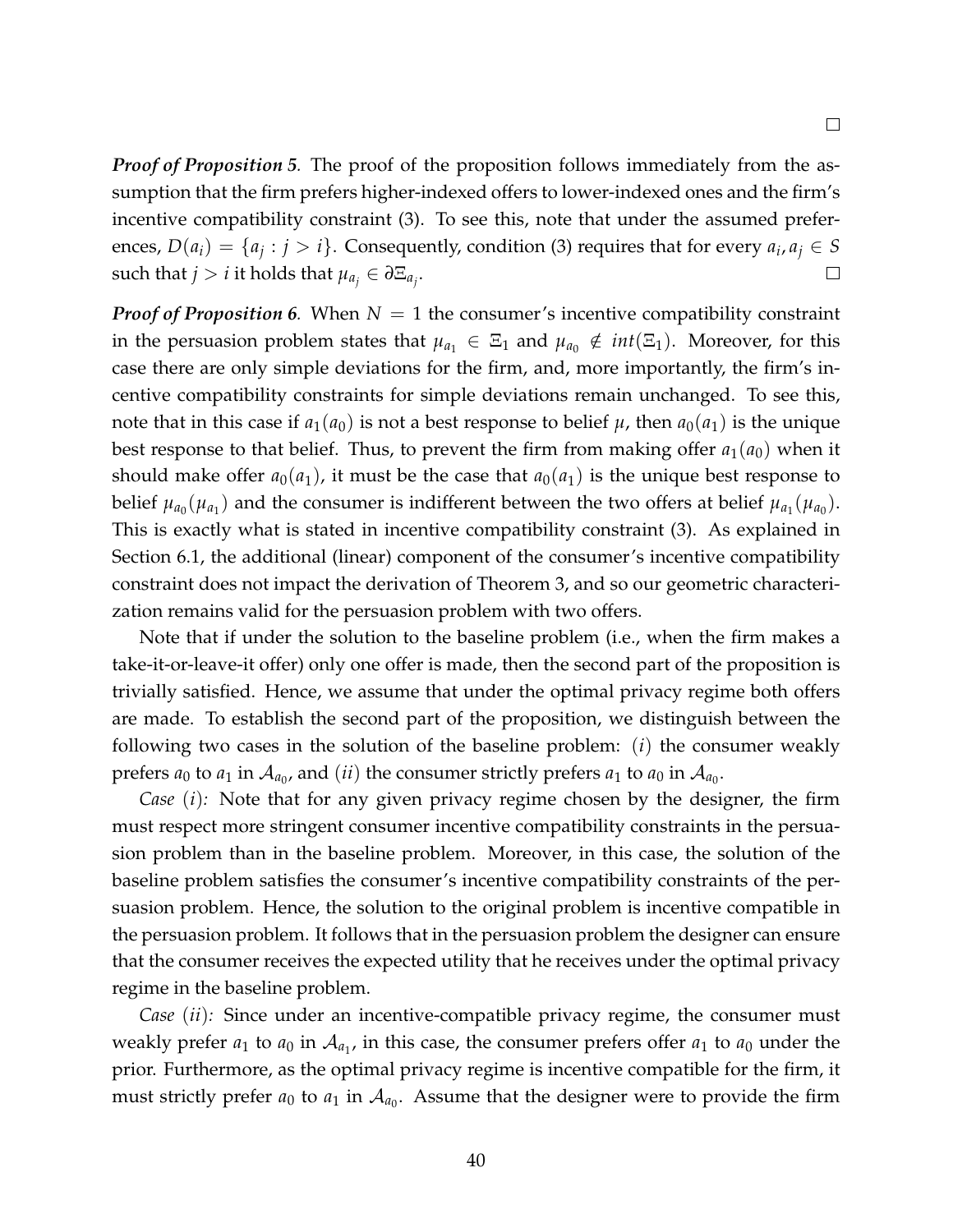with complete information about the state of the world. If the firm induces offer  $a_0$  in the persuasion problem with a positive probability, it must be the case that the consumer weakly prefers  $a_0$  to  $a_1$  conditional on receiving that recommendation. Moreover, similar reasoning to that used to describe the intuition for Theorem 1 implies that the firm's strategy can be described as a half-plane regime. In this case, the half-plane regime that is the solution to the baseline problem does not satisfy the consumer's incentive compatibility constraints in the persuasion problem. Hence, to restore incentive compatibility, the firm must choose a half-plane regime with a milder slope. This, in turn, increases the consumer's expected utility. Clearly, the designer can only further increase the consumer's expected utility by optimizing over privacy regimes.  $\Box$ 

# **References**

- **Acquisti, Alessandro, Curtis Taylor, and Liad Wagman.** 2016. "The Economics of Privacy." *Journal of Economic Literature*, 54(2): 442–492.
- **Ali, Nageeb, Greg Lewis, and Susana Vasserman.** 2020. "Voluntary Disclosure and Personalized Pricing." *Working Paper*.
- **Alonso, Ricardo, and Odilon Camara.** 2016. "Persuading Voters." *American Economic Review*, 106(11): 3590–3605.
- **Bergemann, Dirk, and Stephen Morris.** 2019. "Information Design: A Unified Perspective." *Journal of Economic Literature*, 57(1): 44–95.
- **Bergemann, Dirk, Benjamin Brooks, and Stephen Morris.** 2015. "The Limits of Price Discrimination." *American Economic Review*, 105(3): 921–957.
- **Darby, Michael R., and Edi Karni.** 1973. "Free Competition and the Optimal Amount of Fraud." *Journal of Law and Economics*, 16(1): 67–88.
- **Dulleck, Uwe, and Rudolf Kerschbamer.** 2006. "On Doctors, Mechanics, and Computer Specialists: The Economics of Credence Goods." *Journal of Economic Literature*, 44(1): 5– 42.
- Forges, Françoise, and Jérôme Renault. 2021. "Strategic Information Transmission with Sender's Approval." *International Journal of Game Theory*, 1–28.
- **Galperti, Simone, and Jacopo Perego.** 2019. "Belief Meddling in Social Networks: An Information-Design Approach." *Working Paper*.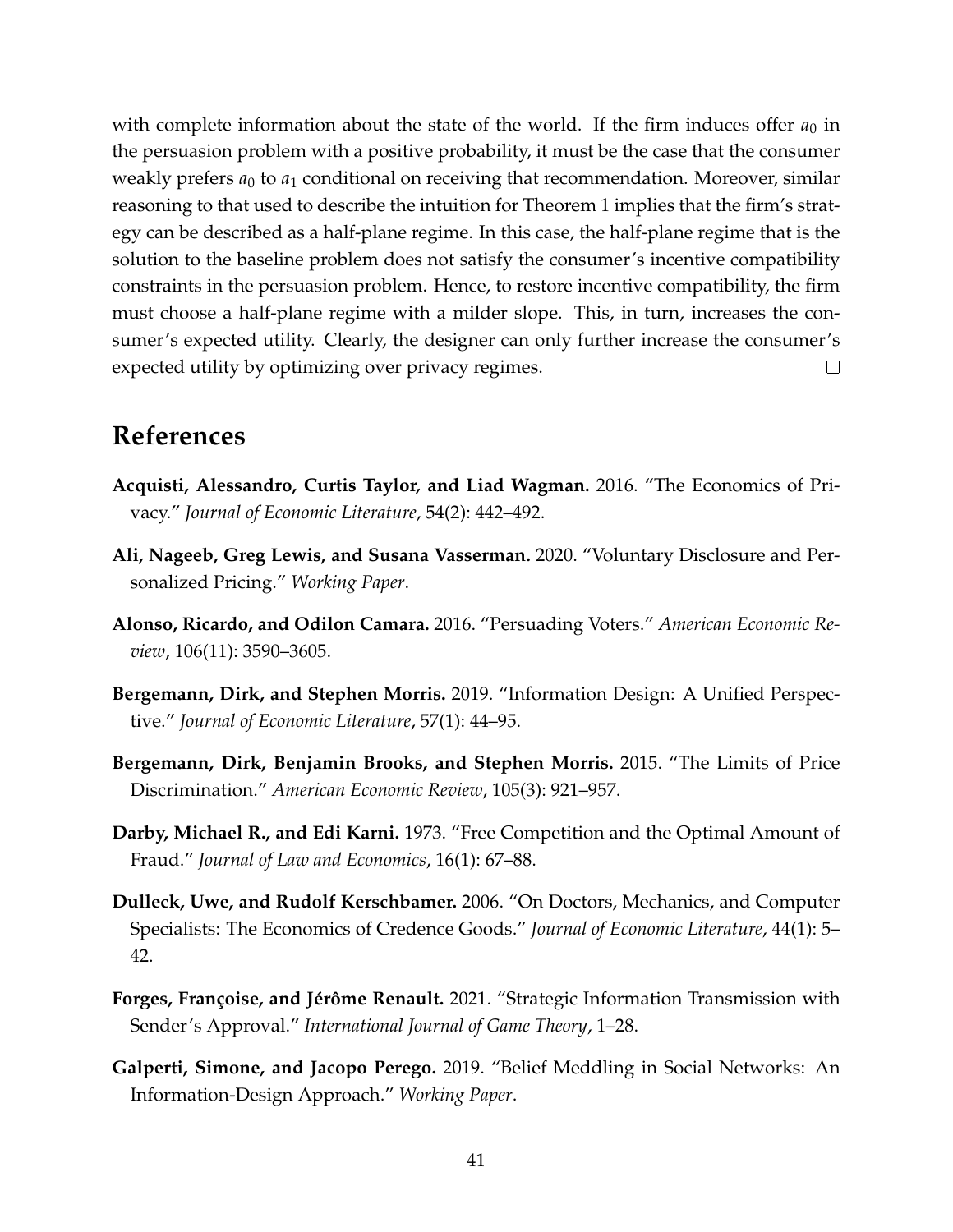- **Garcia, Daniel, and Matan Tsur.** 2021. "Information Design in Competitive Insurance Markets." *Journal of Economic Theory*, 191: 105160.
- **Gentzkow, Matthew, and Emir Kamenica.** 2017. "Competition in Persuasion." *Review of Economic Studies*, 84(1): 300–322.
- **Gilligan, Thomas W., and Keith Krehbiel.** 1987. "Collective Decisionmaking and Standing Committees: An Informational Rationale for Restrictive Amendment Procedures." *Journal of Law, Economics, & Organization*, 3(2): 287–335.
- **Haghpanah, Nima, and Ron Siegel.** 2020. "Pareto Improving Segmentation of Multiproduct Markets." *Working Paper*.
- **Handel, Ben, Igal Hendel, and Michael D. Whinston.** 2015. "Equilibria in Health Exchanges: Adverse Selection versus Reclassification Risk." *Econometrica*, 83(4): 1261– 1313.
- **Hidir, Sinem, and Nikhil Vellodi.** 2021. "Privacy, Personalization, and Price Discrimination." *Journal of the European Economic Association*, 19(2): 1342–1363.
- **Ichihashi, Shota.** 2019. "Limiting Sender's Information in Bayesian Persuasion." *Games and Economic Behavior*, 117: 276–288.
- **Ichihashi, Shota.** 2020. "Online Privacy and Information Disclosure by Consumers." *American Economic Review*, 110(2): 569–595.
- **Kamenica, Emir.** 2019. "Bayesian Persuasion and Information Design." *Annual Review of Economics*, 11(1): 249–272.
- **Kamenica, Emir, and Matthew Gentzkow.** 2011. "Bayesian Persuasion." *American Economic Review*, 101(6): 2590–2615.
- **Kolotilin, Anton, Tymofiy Mylovanov, Andriy Zapechelnyuk, and Ming Li.** 2017. "Persuasion of a Privately Informed Receiver." *Econometrica*, 85(6): 1949–1964.
- **Li, Fei, and Peter Norman.** 2021. "Sequential Persuasion." *Theoretical Economics*, 16: 639– 675.
- **Matyskova, Ludmila.** 2018. "Bayesian Persuasion with Costly Information Acquisition." *Working Paper*.
- **Pram, Kym.** 2020. "Disclosure, Welfare and Adverse Selection." *Working Paper*.